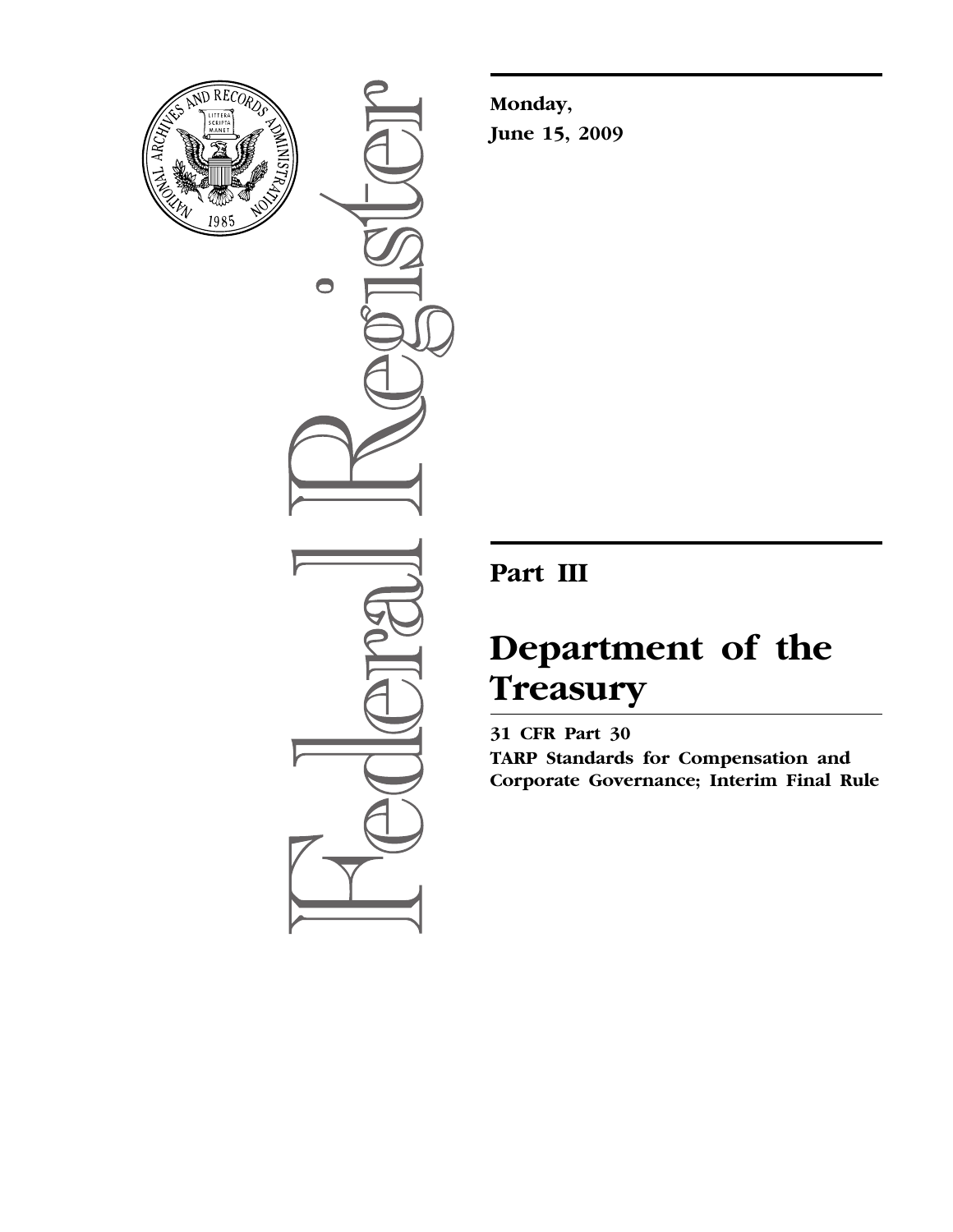# **DEPARTMENT OF THE TREASURY**

# **31 CFR Part 30**

**RIN 1505–AC09** 

# **TARP Standards for Compensation and Corporate Governance**

**AGENCY:** Domestic Finance, Treasury. **ACTION:** Interim final rule.

**SUMMARY:** This interim final rule, promulgated pursuant to sections 101(a)(1), 101(c)(5), and 111 of the Emergency Economic Stabilization Act of 2008 (EESA), as amended by the American Recovery and Reinvestment Act of 2009 (ARRA), provides guidance on the executive compensation and corporate governance provisions of EESA that apply to entities that receive financial assistance under the Troubled Asset Relief Program (TARP). Section 111 of EESA requires entities receiving financial assistance (TARP recipients) from the Department of the Treasury (Treasury) to meet appropriate standards for executive compensation and corporate governance. This interim final rule includes standards for TARP recipients that implement the provisions of section 111 of EESA, as well as certain additional standards adopted pursuant to the authority granted the Treasury under section 111(b)(2) to promulgate such additional standards.

**DATES:** *Effective Date*: These regulations are effective on June 15, 2009. *Comment due date:* August 14, 2009.

**ADDRESSES:** Treasury invites comments on the topics addressed in this interim final rule. Comments may be submitted to Treasury by any of the following methods: Submit electronic comments through the Federal government erulemaking portal, *http:// [www.regulations.gov](http://www.regulations.gov)* or by e-mail to *executivecompensation [comments@do.treas.gov](mailto:comments@do.treas.gov)* or send paper comments in triplicate to Executive Compensation Comments, Office of Financial Institutions Policy, Room 1418, Department of the Treasury, 1500 Pennsylvania Avenue, NW., Washington, DC 20220.

In general, Treasury will post all comments to *<http://www.regulations.gov>* without change, including any business or personal information provided, such as names, addresses, e-mail addresses, or telephone numbers. Treasury will also make such comments available for public inspection and copying in Treasury's Library, Room 1428, Department of the Treasury, 1500 Pennsylvania Avenue, NW., Washington, DC 20220, on official

business days between the hours of 10 a.m. and 5 p.m. Eastern Time. You can make an appointment to inspect comments by telephoning (202) 622– 0990. All comments, including attachments and other supporting materials, received are part of the public record and subject to public disclosure. You should submit only information that you wish to make available publicly.

**FOR FURTHER INFORMATION CONTACT:** For further information regarding this interim final rule contact the Office of Domestic Finance, Treasury, at (202) 927–6618.

# **SUPPLEMENTARY INFORMATION:**

## **Executive Summary**

This Interim Final Rule sets forth the following standards, which generally apply to all TARP recipients in the programs under the TARP, subject to certain exceptions for TARP recipients that do not hold outstanding obligations: (1) Limits on compensation that exclude incentives for senior executive officers (SEOs) to take unnecessary and excessive risks that threaten the value of the TARP recipient; (2) provision for the recovery of any bonus, retention award, or incentive compensation paid to a SEO or the next twenty most highly compensated employees based on materially inaccurate statements of earnings, revenues, gains, or other criteria; (3) prohibition on making any golden parachute payment to a SEO or any of the next five most highly compensated employees; (4) prohibition on the payment or accrual of bonus, retention award, or incentive compensation to SEOs or certain highly compensated employees, subject to certain exceptions for payments made in the form of restricted stock; (5) prohibition on employee compensation plans that would encourage manipulation of earnings reported by the TARP recipient to enhance an employee's compensation; (6) establishment of a compensation committee of independent directors to meet semi-annually to review employee compensation plans and the risks posed by these plans to the TARP recipient; (7) adoption of an excessive or luxury expenditures policy; (8) disclosure of perquisites offered to SEOs and certain highly compensated employees; (9) disclosure related to compensation consultant engagement; (10) prohibition on tax gross-ups to SEOs and certain highly compensated employees; (11) compliance with Federal securities rules and regulations regarding the submission of a non-binding resolution

on SEO compensation to shareholders; and (12) establishment of the Office of the Special Master for TARP Executive Compensation (Special Master) to address the application of these rules to TARP recipients and their employees. Among the duties and responsibilities of the Special Master with respect to TARP recipients of exceptional assistance is to review and approve compensation payments and compensation structures applicable to the SEOs and certain highly compensated employees, and to review and approve compensation structures applicable to certain additional highly compensated employees. TARP recipients that are not receiving exceptional assistance may apply to the Special Master for an advisory opinion with respect to compensation payments and structures. For further discussion of the Special Master's responsibilities, *see* section III.B of this preamble. Finally, this interim final rule also establishes compliance reporting and recordkeeping requirements regarding the rule's executive compensation and corporate governance standards. This interim final rule generally affects TARP recipients, their SEOs, and certain of their highly compensated employees.

#### **I. Background**

In October, 2008, the Department of the Treasury (Treasury) established the Troubled Asset Relief Program (TARP) under the Emergency Economic Stabilization Act of 2008, as amended (12 U.S.C. 5021 *et seq.*) (EESA). EESA provided immediate authority and facilities that the Secretary of the Treasury (Secretary) could use to restore liquidity and stability to the financial system. Section 101(a) of EESA authorizes the Secretary to establish the TARP to ''purchase, and to make and fund commitments to purchase, troubled assets from any financial institution, on such terms and conditions as are determined by the Secretary, and in accordance with this Act and policies and procedures developed and published by the Secretary.''

On February 13, 2009, Congress enacted the American Recovery and Reinvestment Act of 2009 (ARRA), which the President signed into law on February 17, 2009. Title VII of Division B of the ARRA amended in its entirety section 111 of EESA. Section 111 of EESA provides that certain entities that receive financial assistance from Treasury under the TARP (TARP recipients) will be subject to specified executive compensation and corporate governance standards to be established by the Secretary.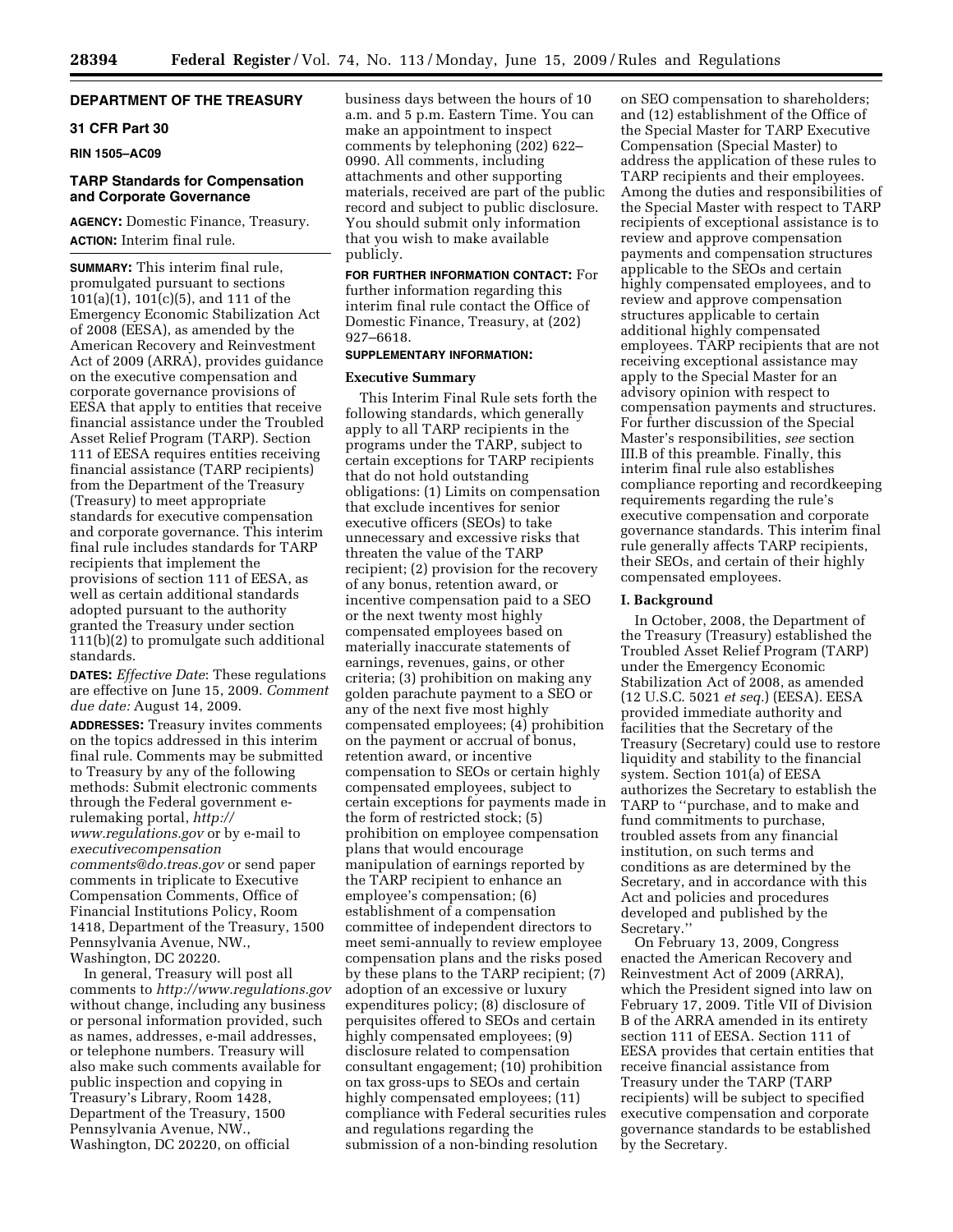# **II. Previous Rulemaking**

# *A. October 2008 Interim Final Rule*

On October 20, 2008, Treasury published in the **Federal Register** an interim final rule (73 FR 62205) adding 31 CFR Part 30 under section 111 of EESA (prior to its later amendment by ARRA) (October 2008 Interim Final Rule). The October 2008 Interim Final Rule established the original executive compensation standards for financial institutions participating in the Capital Purchase Program (CPP), a financial stability program implemented under the TARP in October 2008. These standards generally applied to the senior executive officers (SEOs) of the CPP participant, that is, the principal executive officer (PEO), the principal financial officer (PFO), and the three most highly compensated executive officers in addition to the PEO and the PFO.

Section 111(b)(2)(A) of EESA, prior to the amendment by ARRA, required ''limits on compensation that exclude incentives for senior executive officers of a financial institution to take unnecessary and excessive risks that threaten the value of the financial institution during the period that the Secretary holds an equity or debt position in the financial institution.'' With respect to section 111(b)(2)(A), the October 2008 Interim Final Rule required the financial institution's compensation committee to identify the features in the financial institution's SEO incentive compensation arrangements that could lead SEOs to take unnecessary and excessive risks that could threaten the value of the financial institution. The October 2008 Interim Final Rule required that the compensation committee review (no more than ninety days after the purchase under the CPP and annually thereafter) the SEO incentive compensation arrangements with the financial institution's senior risk officers to ensure that SEOs were not encouraged to take such risks. The compensation committee was then required to certify that it had completed those reviews.

Section 111(b)(2)(B) of EESA required ''a provision for the recovery by the financial institution of any bonus or incentive compensation paid to a senior executive officer based on statements of earnings, gains, or other criteria that are later proven to be materially inaccurate.'' With respect to this section, the October 2008 Interim Final Rule required the SEO bonus and incentive compensation paid while Treasury holds an equity or debt position acquired under the CPP to be

subject to a provision for recovery or ''clawback'' by the financial institution if the payments were based on materially inaccurate financial statements or any other materially inaccurate performance metric criteria.

Section 111(b)(2)(C) of EESA required ''a prohibition on the financial institution making any golden parachute payment to its senior executive officer during the period that the Secretary holds an equity or debt position in the financial institution.'' In accordance with this section, the October 2008 Interim Final Rule prohibited a financial institution from making any golden parachute payment to a SEO during the period Treasury holds an equity or debt position acquired under the CPP. The October 2008 Interim Final Rule defined a golden parachute payment as any payment in the nature of compensation to (or for the benefit of) a SEO made on account of an applicable severance from employment to the extent the aggregate present value of such payments equals or exceeds an amount equal to three times the SEO's base amount of compensation.

The October 2008 Interim Final Rule also set forth an additional standard for executive compensation and corporate governance under the authority of section 111(b)(1) of EESA. This standard required the financial institution to forgo any deduction for compensation for Federal income tax purposes in excess of \$500,000 for each SEO that would not be deductible if section 162(m)(5) of the Internal Revenue Code  $(26 \text{ U.S.C. } 162(m)(5))$  applied to the financial institution.

#### *B. Other Guidance*

At the same time of the release of the October 2008 Interim Final Rule, Treasury also published guidance relating to other financial stability programs under TARP. Treasury Notice 2008–PSSFI addressed the provisions under section 111(b) of EESA as applicable to financial institutions participating in programs for systemically significant failing institutions. Treasury Notice 2008– PSSFI included the same standards as the October 2008 Interim Final Rule with one exception: It prohibited the financial institution from making any golden parachute payment (defined more strictly under Treasury Notice 2008–PSSFI as any payment made on account of an applicable severance from employment) to a SEO.

In addition, Treasury issued two notices on executive compensation requirements applicable to auction programs for purchasing troubled assets. First, pursuant to section 111(c) of

EESA, Notice 2008–TAAP prohibited any financial institution selling more than \$300,000,000 in troubled assets through an auction program from entering into a new SEO employment agreement with a golden parachute provision through the length of the program. Second, I.R.S. Notice 2008–94, addressing certain tax provisions in section 302 of EESA applicable to SEO compensation, required financial institutions selling more than \$300,000,000 in troubled assets through an auction program to forgo any deduction for compensation for Federal income tax purposes in excess of \$500,000 for each SEO under newly added section 162(m)(5) of the Internal Revenue Code (26 U.S.C. 162(m)(5)) and any deduction for certain SEO golden parachute payments under newly added section 280G(e) of the Internal Revenue Code (26 U.S.C. 280G(e)). In addition, I.R.S. Notice 2008–94 subjected SEOs to a 20-percent excise tax on these golden parachute payments.

On January 16, 2009, Treasury announced amendments to the October 2008 Interim Final Rule to include reporting and recordkeeping requirements under the executive compensation standards for the CPP. However, these amendments were returned from the **Federal Register** and never published and, thus, will never be effective.

The provisions of the ARRA and this interim final rule (Interim Final Rule) supersede the October 2008 Interim Final Rule, Notice 2008–PSSFI, and Notice 2008–TAAP, for periods for which the ARRA provisions described in this rule are effective. For a more detailed discussion of the effective dates, including the effective date of this Interim Final Rule, *see* § 30.17 (Q–17) of the Interim Final Rule, and the discussion of § 30.17 (Q–17) in section III.B of this preamble.

In addition, on February 4, 2009, Treasury issued new guidance on the executive compensation restrictions under EESA (February 2009 Treasury Guidance). The February 2009 Treasury Guidance provided financial institutions participating in the TARP with reporting and recordkeeping guidance, including guidance for compensation committees in preparing an explanation of how SEO compensation arrangements do not encourage excessive and unnecessary risk-taking.

For entities participating in an exceptional assistance program under the TARP, the February 2009 Treasury Guidance proposed to (1) limit the annual compensation of senior executives to \$500,000 other than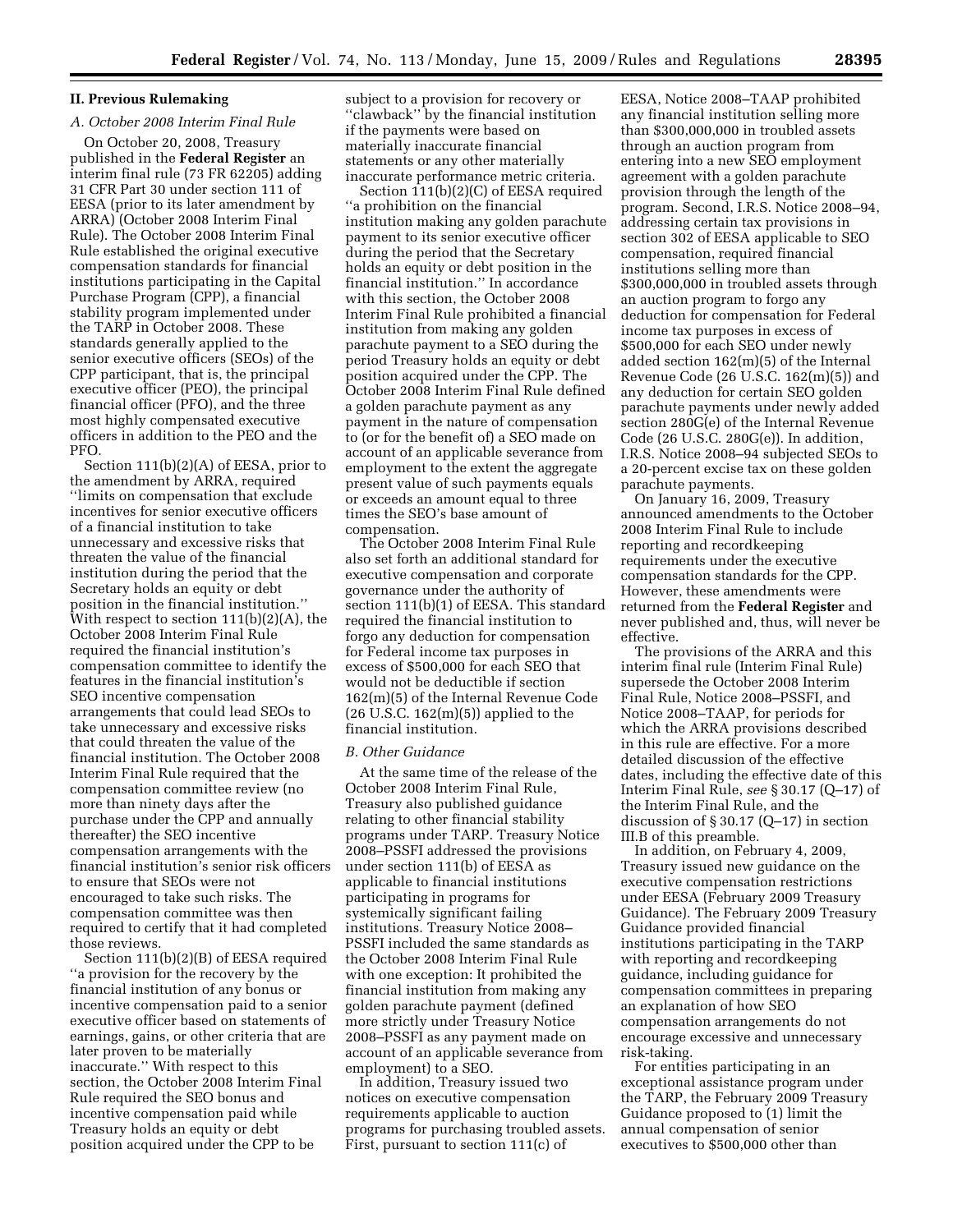restricted stock or other similar longterm incentive arrangements; (2) require the vesting schedule of this restricted stock to be based on the financial institution's satisfying repayment obligations, protecting taxpayer interests, and meeting lending and stability standards; (3) require full disclosure of executive compensation structure and strategy and a non-binding shareholder resolution approving or disapproving the structure and strategy; (4) require provisions for clawback of bonuses and incentive compensation awarded to SEOs if based on materially inaccurate financial statements or performance metrics; (5) require provisions for the clawback of bonuses and incentive compensation awarded to the next twenty executive officers if based on materially inaccurate financial statements or performance metrics and the executive officers had knowingly engaged in providing inaccurate information relating to those financial statements or performance metrics; (6) limit the payment of any golden parachute payments to the SEOs and the next five executive officers; (7) prohibit the payment of any golden parachute payments greater than one year's compensation to the next twenty-five executive officers; and (8) provide guidance for boards of directors in adopting a luxury expenditures policy.

For entities participating in a generally available capital access program under the TARP, the February 2009 Treasury Guidance proposed to (1) limit SEO annual compensation to \$500,000 with any additional pay in the form of restricted stock or other similar long-term incentive arrangements carrying the same restrictions as for entities participating in an exceptional assistance program; (2) allow entities to waive this limitation only by disclosure of SEO compensation and, if requested, a non-binding shareholder resolution on that SEO compensation; (3) require provisions for clawback of bonuses and incentive compensation awarded to SEOs if based on materially inaccurate financial statements or performance metrics; (4) require provisions for clawback of bonuses and incentive compensation awarded to the next twenty executive officers if based on materially inaccurate financial statements or performance metrics and if the executive officers knowingly engaged in providing inaccurate information relating to those financial statements or performance metrics; (5) prohibit the payment of any golden parachute payments greater than one year's compensation to the SEOs; and (6) provide guidance for boards of

directors in adopting a luxury expenditures policy.

The February 2009 Treasury Guidance provided that the guidelines would not apply retroactively to existing investments or to previously announced programs. The February 2009 Treasury Guidance also anticipated a public comment period before implementation of the guidelines for generally available capital access programs. Before the full implementation of the February 2009 Treasury Guidance, Congress enacted the ARRA. The ARRA prescribes new executive compensation standards different from the Treasury Guidance (except for the similar provisions with respect to required clawback provisions and excessive or luxury expenditures policies), and requires Treasury to establish these standards by promulgating regulations to implement section 111. This Interim Final Rule complies with this statutory requirement to promulgate standards that implement the ARRA provisions, consolidates all of the executivecompensation-related provisions that are specifically directed at TARP recipients into a single rule (superseding all prior rules and guidance), and utilizes the discretion granted to the Secretary under the ARRA to adopt additional standards, some of which are adapted from principles set forth in the February 2009 Treasury Guidance.

#### **III. The Interim Final Rule**

This Interim Final Rule revises in its entirety 31 CFR Part 30, which comprises Treasury's regulations implementing section 111 of EESA.

#### *A. Overview of Statutory Provisions*

Generally, section 111 of EESA, as amended by ARRA, imposes corporate governance and executive compensation requirements on TARP recipients and requires Treasury to establish certain corporate governance and executive compensation standards with which TARP recipients must comply. Section 111 outlines several specific standards, and requires Treasury to establish these standards by promulgating regulations. Section 111 also authorizes Treasury to establish additional standards by regulation.

Section 111(b)(1) of EESA provides that a TARP recipient shall be subject to the standards established by the Secretary under that section and the provisions of section 162(m)(5) of the Internal Revenue Code, as applicable. The October 2008 Interim Final Rule required that all TARP recipients forgo any deduction for Federal income tax purposes for compensation that would

not be deductible if section 162(m)(5) of the Internal Revenue Code (26 U.S.C. 162(m)(5)) were to apply to the TARP recipient. Thus, TARP recipients generally agreed in their applicable contracts with Treasury under TARP not to claim a deduction for compensation during a taxable year in excess of \$500,000 for a SEO. This Interim Final Rule does not impose additional tax related restrictions beyond those that already apply under section 162(m)(5). However, because these contractual terms are not inconsistent with any provisions of this Interim Final Rule, the contractual provisions remain in effect, in accordance with their terms, and accordingly, TARP recipients continue to be required to forgo the applicable deduction. *See* § 30.17 (Q– 17), and the discussion of § 30.17 (Q–17) in section III.B of this preamble. In addition, Treasury anticipates requiring this condition in any future agreements to provide TARP assistance.

Section 111(b)(3)(A) requires that Treasury promulgate standards limiting SEO compensation to exclude incentives for SEOs to take unnecessary and excessive risks threatening to the TARP recipient's value.

Section  $111(b)(3)(B)$  requires Treasury to establish standards mandating that TARP recipients institute a provision to recover any bonus, retention award, or incentive compensation paid to a SEO and any of the next twenty most highly compensated employees of the TARP recipient if the compensation was based on materially inaccurate statements of earnings, revenues, gains, or other criteria (a provision sometimes referred to as a ''clawback'').

Section 111(b)(3)(C) requires Treasury to establish standards prohibiting TARP recipients from making golden parachute payments (defined in Section 111(a)(2) as any payment for ''departure from a company for any reason, except for payments for services performed or benefits accrued'') to a SEO or any of the next five most highly compensated employees.

Section 111(b)(3)(D) requires Treasury to establish standards prohibiting TARP recipients from paying or accruing any bonus, retention award, or incentive compensation to certain highly compensated employees or SEOs. This prohibition has two exceptions: (1) TARP recipients can pay or accrue such amounts if the amounts are payable as long-term restricted stock, provided that the stock does not fully vest until the repayment of TARP assistance, has a value that is no greater than one-third of the total annual compensation, and is subject to such other terms and conditions as the Secretary may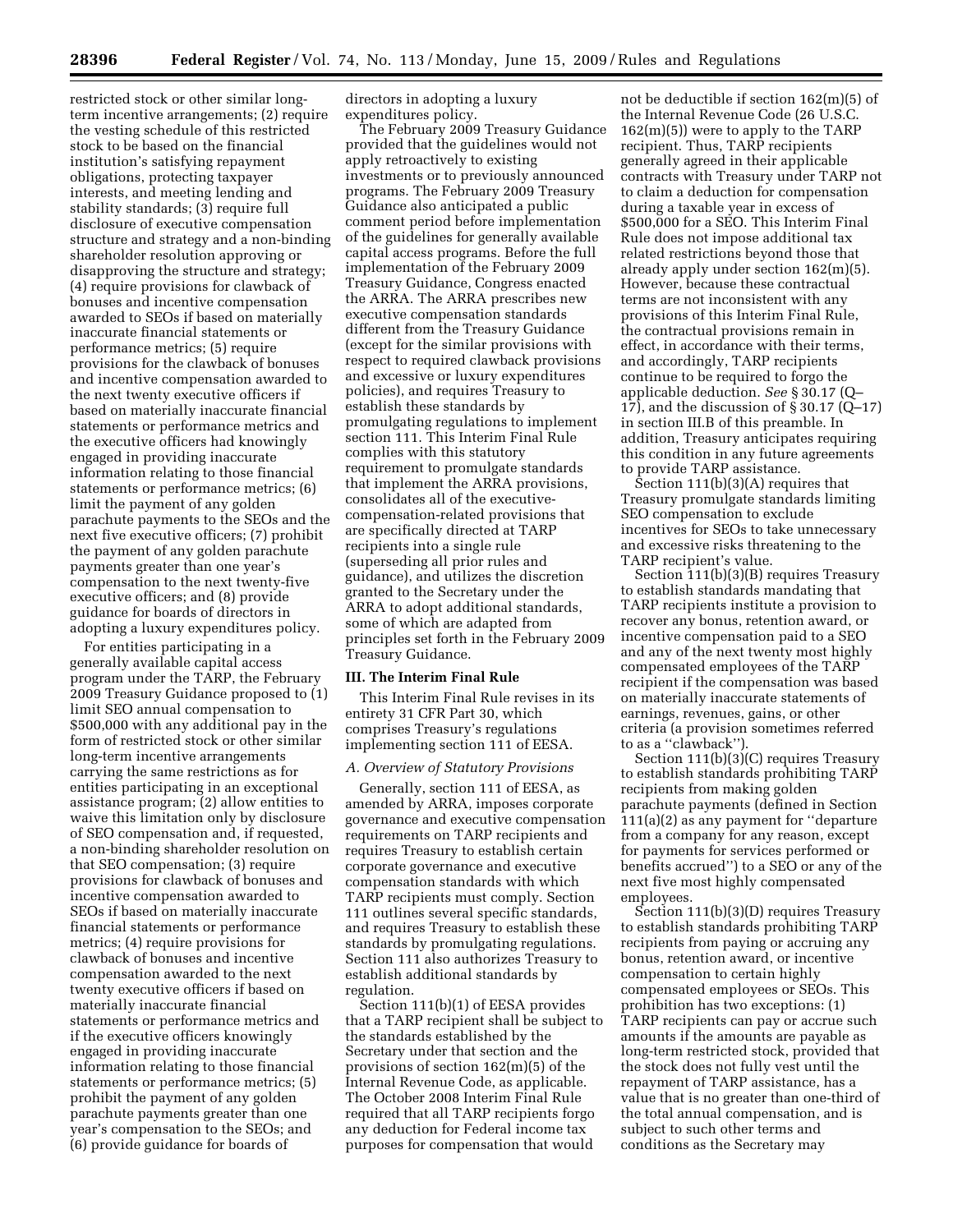determine to be in the public interest; and (2) TARP recipients can make bonus payments required to be paid under written employment contracts executed on or before February 11, 2009 and determined to be valid by the Secretary. The number of employees to which this prohibition applies depends upon the amount of financial assistance provided to the TARP recipient.

Section 111(b)(3)(E) requires Treasury to establish standards prohibiting any employee compensation plan that would encourage manipulation of the reported earnings of the TARP recipient to enhance the compensation of any of its employees.

Section 111(b)(3)(F) and Section 111(c) require Treasury to mandate that the TARP recipient establish a compensation committee of its board of directors comprised entirely of independent members of the board of directors to meet at least semi-annually to review, discuss, and evaluate employee compensation plans in light of any assessment of any risks these plans pose to the TARP recipients. Section 111(c)(3) provides that the board of directors of a TARP recipient that has no common or preferred stock registered pursuant to the Securities Exchange Act of 1934 (15 U.S.C. 78a *et seq.*) (Exchange Act) and has received \$25,000,000 or less in financial assistance is required to carry out the duties of the compensation committee as described above.

Section 111(d) requires a TARP recipient's board of directors to put in place a company-wide policy regarding excessive or luxury expenditures, as identified by the Secretary, and that may include excessive expenditures on entertainment or events, office and facility renovations, aviation or other transportation services, or other activities or events that are not reasonable expenditures for staff development, reasonable performance incentives, or other similar measures conducted in the normal course of the TARP recipient's business operations.

Section 111(e) requires that any proxy or consent or authorization for an annual or other meeting of the TARP recipient shareholders, as long as any obligation arising from TARP assistance remains outstanding, permit a separate nonbinding shareholder vote to approve the compensation of executives, as disclosed pursuant to the compensation disclosure rules of the Securities and Exchange Commission (SEC). Section 111(e)(3) directs the SEC to issue any final rules and regulations necessary to implement this requirement not later than February 17, 2010.

Section 111(b)(4) requires the chief executive officer and the chief financial officer of the TARP recipient (or equivalents thereof) to provide a written certification of compliance with the requirements of section 111 to the SEC, if the TARP recipient has publicly traded securities, or to the Secretary, if the TARP recipient does not have publicly traded securities.

Section 111(f) requires the Secretary to review bonuses, retention awards, and other compensation paid to SEOs and the next 20 most highly compensated employees of each TARP recipient before the date of enactment of the ARRA to determine whether any such payments were inconsistent with the purposes of section 111 of EESA or TARP or were otherwise contrary to the public interest, and if such a determination is made, to seek to negotiate with the TARP recipient and the subject employee for appropriate reimbursement.

Section 111(h) requires the Secretary to promulgate regulations to implement section 111.

# *B. Description of the Interim Final Rule*

The major provisions of the Interim Final Rule, to be codified at 31 CFR Part 30, are as follows:

Section 111 specifies executive compensation and corporate governance standards applicable to TARP recipients. The standards are written in question and answer format.

Definitions used in the Interim Final Rule are set forth in § 30.1 (Q–1) of the Interim Final Rule. The executive compensation and corporate governance requirements under the Interim Final Rule apply to all TARP recipients, defined in section 111(a)(3) as ''any entity that has received or will receive financial assistance under the financial assistance provided under the TARP.'' These restrictions will also generally apply to any entity of which the TARP recipient owns at least 50%, or which owns at least 50% of the TARP recipient, determined using certain provisions of sections 414(b) and (c) of the Internal Revenue Code, 26 U.S.C. 414(b) and (c), if those provisions were applied using a 50% ownership threshold instead of an 80% ownership threshold. In addition, these restrictions may apply to a related entity if the primary purpose for the creation or utilization of such entity is to avoid or evade some or all of the restrictions under section 111. These requirements generally apply for the period during which any obligation arising from financial assistance under the TARP remains outstanding (TARP period), except any period during which the

Federal government only holds warrants to purchase common stock of the TARP recipient. For TARP recipients that never hold an obligation, however, the more limited requirements generally apply through the last date of the TARP purchase authority.

The Interim Final Rule defines financial assistance to include direct financial transactions between Treasury and private sector participants in programs under the TARP. Although some determinations may be fact specific, entities that do not engage in financial transactions with Treasury as a counterparty generally will not be deemed to be receiving ''financial assistance.'' As illustration, for purposes of the Interim Final Rule, financial institutions that sell preferred stock to Treasury through the Capital Purchase Program are receiving financial assistance and therefore are TARP recipients subject to the provisions of the Interim Final Rule. By contrast, entities that post collateral to and receive loans from the Federal Reserve Term Asset-Backed Securities Loan Facility (TALF) are not receiving ''financial assistance provided under the TARP'' and, therefore, are not TARP recipients under the Interim Final Rule. In the TALF program, Treasury has posted a subordinated loan to the Federal Reserve Bank of New York special purpose vehicle (SPV), which accepts forfeited collateral from TALF lending. Although the SPV has engaged in a financial transaction with Treasury, Treasury has not interpreted ARRA to require that the Federal Reserve Bank of New York, as a non-profit government instrumentality, be deemed to be receiving financial assistance. Importantly, Federal Reserve banks fulfill their governmental function by returning their annual profits to Treasury, which limits the extent to which a transaction with Treasury could be deemed to be financial assistance.

These requirements apply to SEOs and certain most highly compensated employees, as defined in § 30.1. Section 30.1 (Q–1) of the Interim Final Rule bases the determination of the SEOs on the executive compensation disclosure requirements in Item 402 of Regulation S–K under the Federal securities laws (17 CFR 229.402), which generally applies to the PEO, the PFO, and the three most highly compensated executive officers (other than the PEO and the PFO). Section 30.1 (Q–1) of the Interim Final Rule bases the identification of the three most highly compensated executive officers on annual compensation for the last completed fiscal year and defines annual compensation as it is determined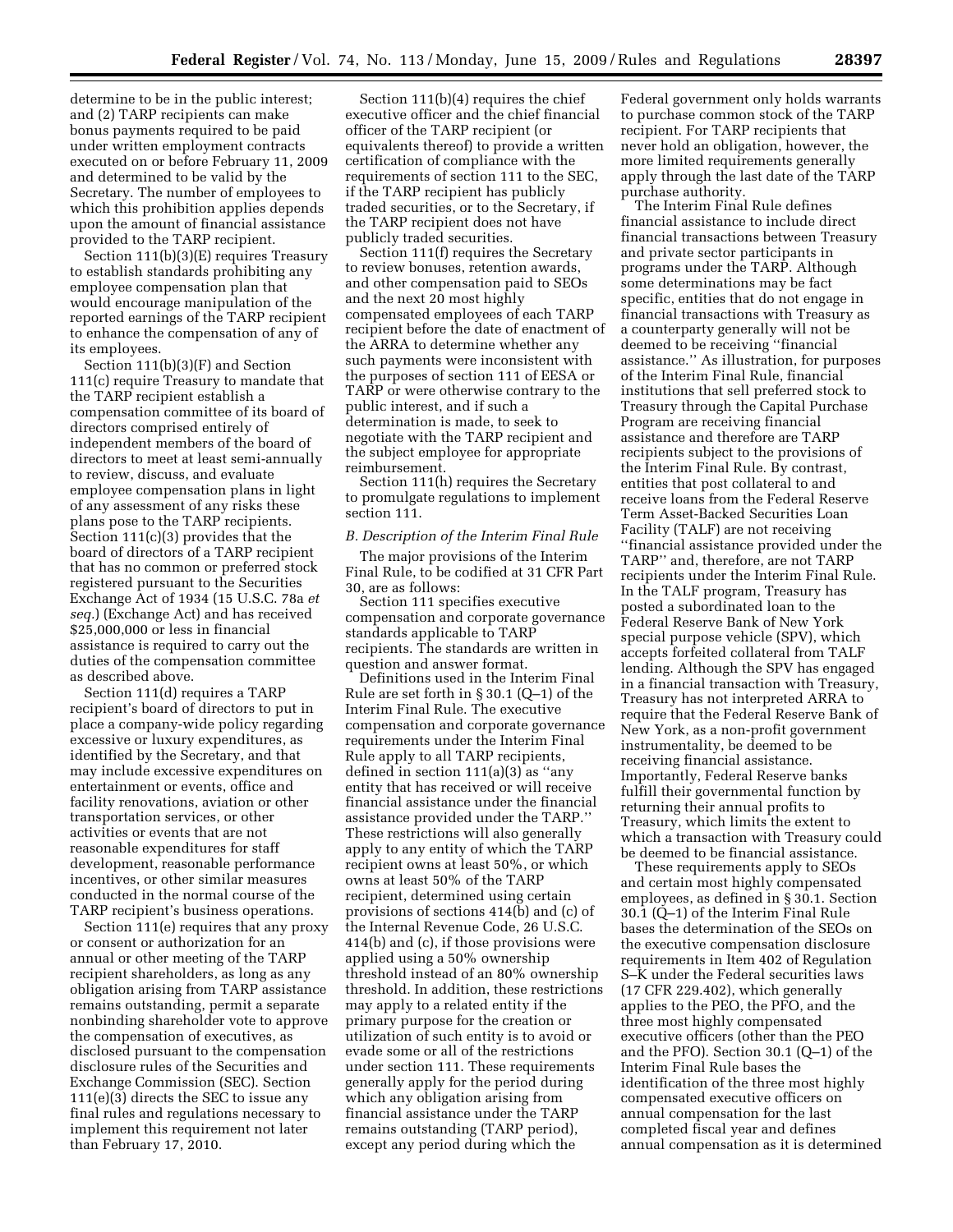pursuant to Item 402(a) of Regulation S–K under the Federal securities laws (17 CFR 229.402(a)). To be consistent with the determination of the three most highly compensated executive officers, § 30.1 (Q–1) of the Interim Final Rule also defines the most highly compensated employees according to their annual compensation for the last completed fiscal year, as it is determined pursuant to Item 402(a) of Regulation S–K under the Federal securities laws (17 CFR 229.402(a)). However, a most highly compensated employee may be an employee who is not an executive officer. The Interim Final Rule does not limit application of the requirements to executive officers because the ARRA statutory language refers to most highly compensated employees, rather than most highly compensated executive officers, and therefore does not limit the coverage in this manner. A most highly compensated employee does not include a former employee of the TARP recipient who is not employed by the TARP recipient on the first day of the fiscal year for which the determination is being made (as opposed to the preceding fiscal year), unless such employee is reasonably anticipated to return to employment with the TARP recipient during the fiscal year.

The Interim Final Rule defines annual compensation in this manner for several reasons. Both the ARRA and the original EESA executive compensation provisions require that the senior executive officers be determined according to the compensation disclosure requirements under Federal securities regulations; it would be anomalous to treat the determination of most highly compensated employee compensation in a different manner. In addition, the compensation required to be disclosed under Federal securities regulations more closely reflects the economic reality of the compensation that the employee actually earned during the year by reporting compensation regardless of whether it was includible in income for income tax purposes during that year (for example, including the value of a stock option, deferred salary and bonuses when earned) in contrast to annual compensation reported as Form W–2 compensation, which reflects only compensation that was includible in income for income tax purposes during the calendar year regardless of when that compensation was earned (for example, including income from stock options generally at the time of exercise and including in income deferred salary and bonuses only when those amounts

are actually paid in a future year). Finally, public companies and investors are familiar with this SEC total annual compensation measurement, which was developed through an extensive notice and comment process and has been in effect since 2006 as part of the SEC's final revised executive compensation disclosure rule.

Because the most highly compensated employees are determined based on annual compensation earned in the prior year, the issue has been raised that a TARP recipient might be able to intentionally cycle employees in and out of most highly compensated employee status in alternate years to guarantee periods of complete exclusion for certain employees from the executive compensation limitations applicable to most highly compensated employees. Some methods that might mitigate, though not eliminate, this possibility include identifying the most highly compensated employees based on an averaging of the preceding two or three years' annual compensation, or requiring that some or all of the most highly compensated employees identified for one year remain subject to the limitations for a prescribed number of additional years, regardless of their subsequent level of compensation. The Treasury invites comment on this issue, including on the extent to which intentional cycling of most highly compensated employee status is likely to occur given that there is no overall compensation limitation on most highly compensated employees under the Interim Final Rule, potential methods of addressing the issue (including the methods previously mentioned), how such methods would be effective in deterring, eliminating, or limiting intentional cycling, and the extent of any additional administrative burdens that the application of such methods might create.

Section 30.1 (Q–1) of the Interim Final Rule requires that TARP recipients that are smaller reporting companies, as that term is defined in Item 10 of Regulation S–K under the Federal securities laws (17 CFR 229.10), identify five SEOs, even if only three named executive officers are required to be identified pursuant to Item 402(m) of Regulation S–K under the Federal securities laws (17 CFR 229.402(m)). Analogous rules apply to TARP recipients that do not have securities registered with the SEC pursuant to the Federal securities laws.

Prior to the annual identification of the SEOs, who are typically identified in the TARP recipient's annual report on Form 10–K or annual meeting proxy statement, and the most highly

compensated employees, § 30.3 (Q–3) of the Interim Final Rule requires that the TARP recipient ensure that a potential SEO or most highly compensated employee comply with the relevant executive compensation and corporate governance standards.

Several requirements under the Interim Final Rule relate to the compensation committee of the TARP recipient's board of directors, and its duties. Pursuant to section 111(b)(3)(A), section  $111(b)(3)(E)$ , and section 111(b)(3)(F), § 30.4 (Q–4) of the Interim Final Rule requires the TARP recipient to establish a compensation committee composed of independent members of the board of directors before the later of ninety days after the closing date of the agreement between Treasury and the TARP recipient or ninety days after June 15, 2009 to fulfill a number of duties. Many public company TARP recipients already maintain compensation committees of independent directors pursuant to stock exchange listing standards, and § 30.4 (Q–4) of the Interim Final Rule allows for the continued maintenance of alreadyestablished compensation committees. Section 30.4 (Q–4) of the Interim Final Rule also, in accordance with section 111(c)(3), provides an exception for certain private company TARP recipients. Thus, § 30.4 (Q–4) of the Interim Final Rule allows TARP recipients that have no securities registered pursuant to the Exchange Act and have received \$25,000,000 or less in financial assistance to either establish a compensation committee of independent directors or to delegate, as appropriate, to the board of directors the duties of the compensation committee as described below.

Each TARP recipient faces different material risks given the unique nature of its business and the markets in which it operates. Thus, § 30.5 (Q–5) of the Interim Final Rule requires the compensation committee to discuss, evaluate, and review at least every six months with senior risk officers SEO compensation plans and employee compensation plans and the risks these plans pose to the TARP recipient; identify and limit the features in the SEO compensation plans that could lead SEOs to take unnecessary and excessive risks that could threaten the value of the TARP recipient; and identify and limit any features in the employee compensation plans that pose risks to the TARP recipient to ensure that the TARP recipient is not unnecessarily exposed to risks, including any features in these SEO compensation plans or the employee compensation plans that would encourage behavior focused on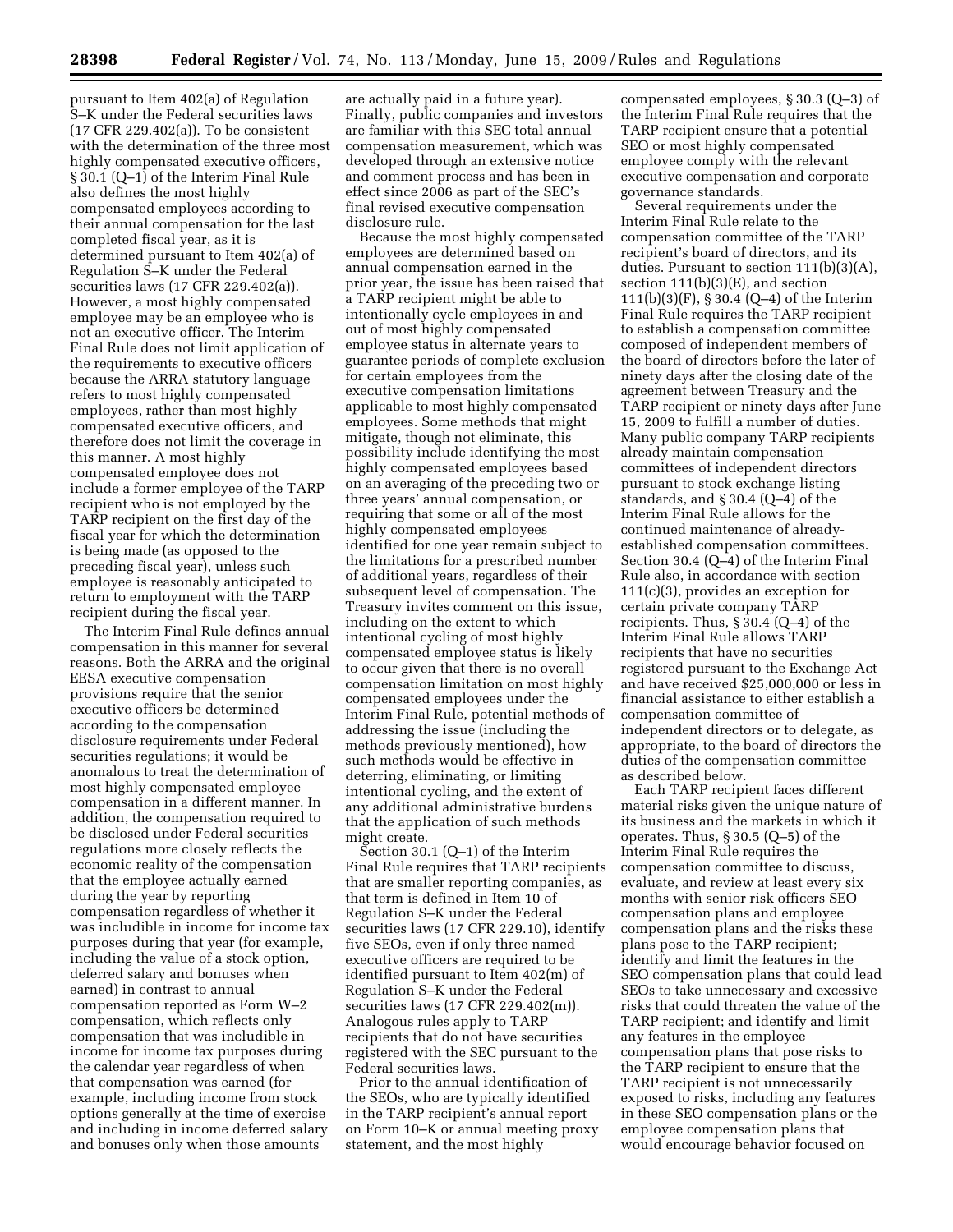short-term results rather than long-term value creation. In addition, § 30.6 (Q–6) of the Interim Final Rule requires that the compensation committee discuss, evaluate, and review at least every six months the terms of each employee compensation plan and identify and eliminate the features in the plan that could encourage the manipulation of reported earnings of the TARP recipient to enhance the compensation of an employee.

Sections 30.4 (Q–4) and 30.7 (Q–7) of the Interim Final Rule require the compensation committee to provide annually a narrative description of how it limited the features in (1) SEO compensation plans that could encourage SEOs to take unnecessary and excessive risks that could threaten the value of the TARP recipient, including how these SEO compensation plans do not encourage behavior focused on short-term results rather than long-term value creation, (2) employee compensation plans to ensure that the TARP recipient is not unnecessarily exposed to risks, including how these employee compensation plans do not encourage behavior focused on shortterm results rather than long-term value creation, and (3) employee compensation plans that could encourage the manipulation of reported earnings of the TARP recipient to enhance the compensation of an employee.

Sections 30.4 (Q–4) and 30.7 (Q–7) of the Interim Final Rule require that the compensation committee certify annually that it has completed the reviews of the SEO compensation plans and the employee compensation plans as outlined above. Section 30.7 (Q–7) of the Interim Final Rule also provides that TARP recipients with securities registered with the SEC pursuant to the Federal securities laws must provide these disclosures and certifications in the Compensation Committee Report required pursuant to Item 407 of Regulation S–K under the Federal securities laws (17 CFR 229.407) and to Treasury. Section 30.7 (Q–7) of the Interim Final Rule requires that TARP recipients that are smaller reporting companies or do not have securities registered with the SEC pursuant to the Federal securities laws provide the disclosures and certifications to their primary regulatory agency and to Treasury.

Pursuant to section 111(b)(3)(B), § 30.8 (Q–8) of the Interim Final Rule requires a TARP recipient to ensure that any bonus, retention award, or incentive compensation paid or accrued during the TARP period to a SEO or one of the next twenty most highly compensated

employees is subject to a provision for recovery or ''clawback'' by the TARP recipient if the payments or accruals were based on materially inaccurate financial statements or any other materially inaccurate performance metric criteria. Section 30.8 (Q–8) of the Interim Final Rule deems that bonuses, retention awards, and incentive compensation are paid or accrued to a SEO or any one of the next twenty most highly compensated employees during the TARP period when the SEO or one of the next twenty most highly compensated employees obtains a legally binding right to that payment during the TARP period.

This clawback provision differs from the clawback provision required under section 304 of the Sarbanes-Oxley Act of 2002 (Sarbanes-Oxley) (Pub. Law No. 107–204). Section 304 of Sarbanes-Oxley requires the forfeiture by a public company's chief executive officer or the chief financial officer of any bonus, incentive-based, or equity-based compensation received during the twelve-month period following a materially non-compliant financial report and any profits from sales of the company's securities during that period. In contrast, the standard established under section 111(b)(3)(B) of EESA applies to the three most highly compensated executive officers and the next twenty most highly compensated employees in addition to the PEO and the PFO; applies to both public and private TARP recipients; applies to retention awards; is not exclusively triggered by a requirement to prepare an accounting restatement due to material noncompliance of the issuer as a result of misconduct; does not limit the recovery period; and covers not only material inaccuracies relating to financial reporting but also material inaccuracies relating to other performance metrics used to calculate bonus payments.

Pursuant to section 111(b)(3)(C), § 30.9 (Q–9) of the Interim Final Rule prohibits a TARP recipient from making a golden parachute payment to a SEO or the next five most highly compensated employees during the TARP period. Under the Interim Final Rule, a golden parachute payment includes a payment for departure from a TARP recipient for any reason, other than a payment for services performed or benefits accrued. Pursuant to the authority granted the Secretary under section 111(b)(2) and section 111(h), the Interim Final Rule also treats as a golden parachute payment and amount due upon a change in control event of the TARP recipient. Section 30.1 (Q–1) of the Interim Final Rule excludes from the

definition of golden parachute payment qualified retirement plans and similar foreign retirement plans, as well as payments due to an employee's death or disability and severance payments required by State statute or foreign law. Given the language of the ARRA, there is no longer any exception for any amount of a golden parachute payment, such as was allowed under the October 2008 Interim Final Rule. In addition, a golden parachute payment is treated as paid at the time of the employee's departure, regardless of when the amounts are actually paid. Therefore, TARP recipients and employees may not avoid the restriction by deferring payment of the golden parachute payment past the end of the TARP period.

Pursuant to section 111(b)(3)(D), § 30.10 (Q–10) of the Interim Final Rule prohibits a TARP recipient from paying or accruing any bonus, retention award, or incentive compensation during the TARP period to certain employees. The TARP recipient's amount of financial assistance determines the number of employees subject to this prohibition. This prohibition applies to the most highly compensated employee of any TARP recipient that has received less than \$25,000,000 in financial assistance; to at least the five most highly compensated employees of any TARP recipient that has received at least \$25,000,000 but less than \$250,000,000; the SEOs and at least the ten next most highly compensated employees of any TARP recipient that has received at least \$250,000,000 but less than \$500,000,000; and the SEOs and at least the twenty next most highly compensated employees of any TARP recipient that has received \$500,000,000 or more. Section 30.10 (Q–10) of the Interim Final Rule states that TARP recipients will be subject during the TARP period to the bonus limitation requirements based on the total amount of financial assistance outstanding under the TARP. If additional financial assistance would result in additional employees becoming subject to the prohibition, the prohibition on the additional employees will not be effective until the fiscal year following the year during which the additional financial assistance is received.

Section 30.1 (Q–1) of the Interim Final Rule includes definitions of a bonus, incentive compensation or retention award. A bonus means any payment in addition to any amount payable to an employee for services performed by the employee at a regular hourly, daily, weekly, monthly or similar periodic rate. Generally a bonus would not include a contribution to a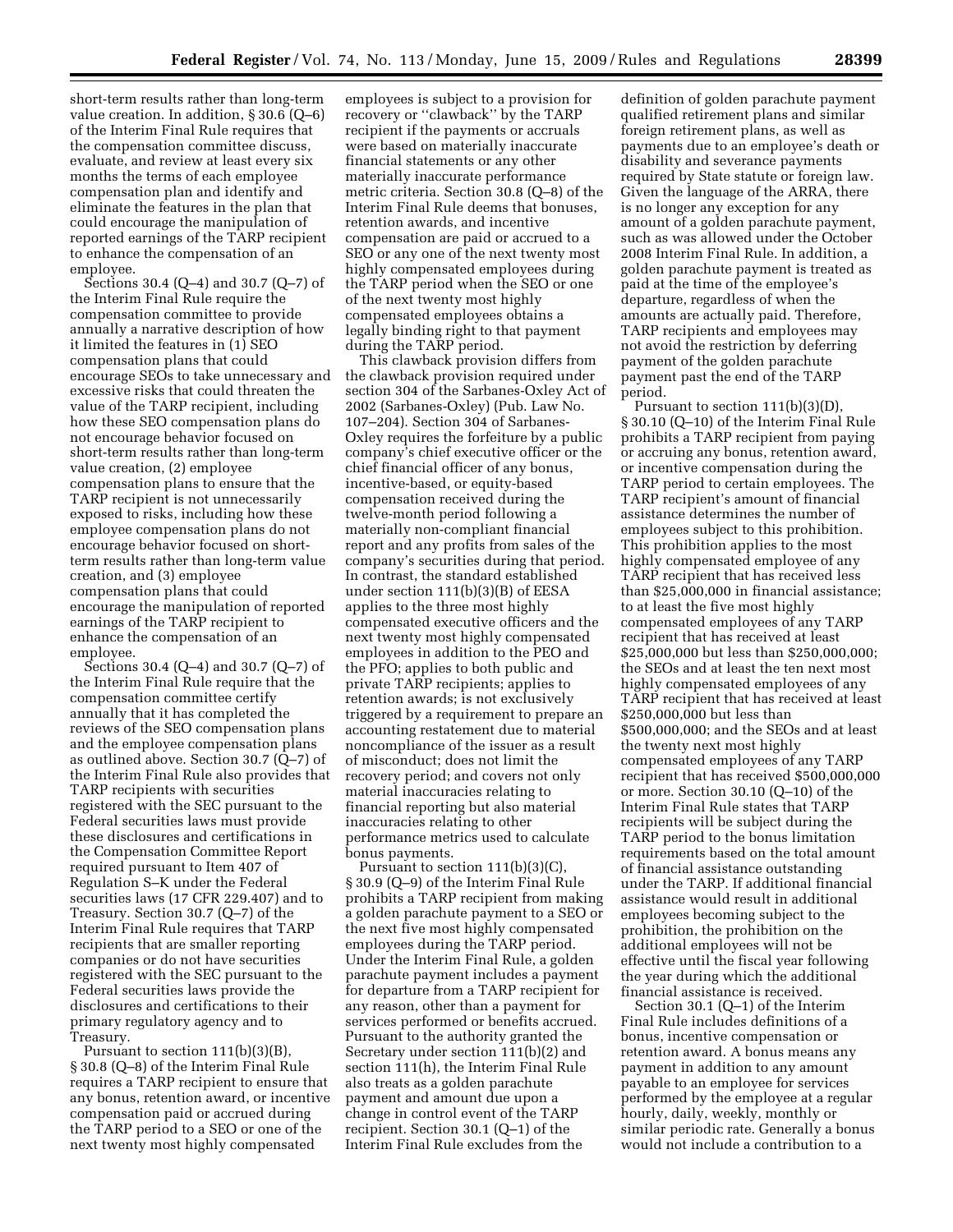qualified plan, benefits under a broadbased benefit plan, bona fide overtime pay, and bona fide and routine expense reimbursements. Section 30.10 (Q–10) contains rules defining when bonuses will be treated as accruing or paid. Notably, section 30.10 (Q–10) contains an anti-abuse rule, intending to address circumstances in which a bonus that was not permitted to accrue during the year an employee was covered by the bonus limitation is paid to the employee in the subsequent year when the employee is not covered by the bonus limitation, but is designated as some other form of payment such as a salary increase or a stock option grant. In such a case, the payment in the subsequent year may be recharacterized as a payment of the bonus that was not permitted to accrue in the previous year.

Section 30.1 (Q–1) of the Interim Final Rule excepts from the definition of a bonus certain commission compensation for sales to, and investment management services for, unrelated parties. Many TARP recipients have broker-dealer, investment advisory, and insurance divisions, where registered representatives, investment advisors, and agents typically receive commissions based on the amount of sales of financial products or the value of assets under management. In this context, commission payments characteristically are viewed as a component of base salary rather than bonus compensation. However, fees earned from sales to entities within the affiliated group, investment banking, or proprietary trading are not considered commission compensation and the Interim Final Rule does not except these fees from the definition of a bonus or incentive compensation.

Section 30.1 (Q–1) of the Interim Final Rule generally defines an incentive compensation plan by reference to the Federal securities regulations. However, for purposes of this Interim Final Rule, an incentive compensation plan also includes a stock option or stock plan, regardless of whether those plans are subject to performance-based vesting. The inclusion of these arrangements is consistent with the statute's classifying the grant of a limited amount of longterm restricted stock as an exception to the bonus, incentive compensation, and retention award restrictions.

This inclusion of a stock plan in the definition of an incentive compensation plan does not restrict the TARP recipient's ability to pay salary or other permissible payments in the form of stock or other property, even if the stock is issued pursuant to a stock plan. In

addition, the payment may be made in stock that is subject to holding periods or transferability restrictions, such as not permitting the stock to be transferred for a specified number of years, until a specified event occurs (such as the employee's retirement, or a specified number of years after an employee's retirement or other termination of employment), or until certain TARP fund repayment hurdles are met. However, the payment must still be payment of salary or another permissible amount. Accordingly, the amount of the future payment must be denominated in dollars, rather than in a number of shares. For example, an employee could be entitled to a salary of \$5,000 per week, half payable in cash and half payable in stock valued at \$2,500 on each salary payment date. In addition, as salary, the stock or other property cannot be subject to a substantial risk of forfeiture or any requirement of future services (and thus the grant of such stock will not be treated as a retention award either), as distinguished from a restriction on transferability. The same analysis would apply to a grant of a stock unit (such as phantom stock or a restricted stock unit) with similar characteristics to the salary payment arrangement described above, in lieu of a grant of the same number of shares. Accordingly, the stock unit could not be subject to a substantial risk of forfeiture or other requirement of continued services, and would be payable at a fixed date in the future (and the arrangement would otherwise need to comply with the requirements of section 409A of the Internal Revenue Code (26 U.S.C. 409A)). However, such a structure generally will not be feasible during 2009 due to the restrictions under section 409A of the Internal Revenue Code (26 U.S.C. 409A).

Section 30.1 (Q–1) generally defines a retention award as any payment to an employee that is not payable periodically to an employee for service performed by the employee at a regular hourly, daily, weekly, monthly, or similar periodic rate, is contingent on the completion of a period of future service with the TARP recipient or the completion of a specific project or other activity of the TARP recipient, and is not based on the performance of the employee (other than a requirement that the employee not be separated from employment for cause) or the business activities or value of the TARP recipient. Exceptions are provided for a contribution to or payment made from a qualified plan, or a payment from a benefit plan, overtime pay or reasonable expense reimbursement. An exception

is also made for amounts accrued under a nonqualified deferred compensation plan, to the extent the amounts are accrued in the normal course of the employee's service at the TARP recipient and are not accrued by reason of a material enhancement of such benefits. An exception is not provided, however, for awards to new hires, including awards as part of a ''makewhole'' agreement intended to provide a newly hired employee a continuation of benefits accruing at a prior employer. Such awards are not structurally materially different from retention awards granted to current employees, which are intended to be subject to these restrictions.

Pursuant to section 111(b)(3)(D)(i), § 30.10 (Q–10) of the Interim Final Rule provides two exclusions from this prohibition on the payment or accrual of bonus, retention award, or incentive compensation. The TARP recipient is permitted to award long-term restricted stock to the employees subject to this prohibition. Because many TARP recipients, especially smaller, familyowned community banks as well as private financial institutions, would be unwilling or unable to award restricted stock, § 30.1 (Q–1) of the Interim Final Rule defines long-term restricted stock to include both restricted stock and restricted stock units, which can be settled in stock or cash, and which may be designed to track a specific unit or division within a TARP recipient.

Section 30.10 (Q–10) of the Interim Final Rule describes the restrictions imposed upon this stock. Pursuant to section 111(b)(3)(D)(i)(I), § 30.11 (Q–11) of the Interim Final Rule states that the value of the long-term restricted stock can be no greater than 1⁄3 of the employee's total annual compensation. For purposes of determining annual compensation under the long-term restricted stock exception, all equitybased compensation granted will be included in the calculation only in the year in which it is granted, and will be included at its total fair market value on the grant date, so all equity-based compensation granted in fiscal years ending prior to June 15, 2009 will not be included in the calculation of annual compensation. In determining the value of the long-term restricted stock grant, the long-term restricted stock will be included in the calculation only in the year in which the restricted stock is granted, and will be included at its total fair market value on the grant date. This calculation of total annual compensation differs from the calculation used to determine the SEOs and most highly compensated employees each year, which is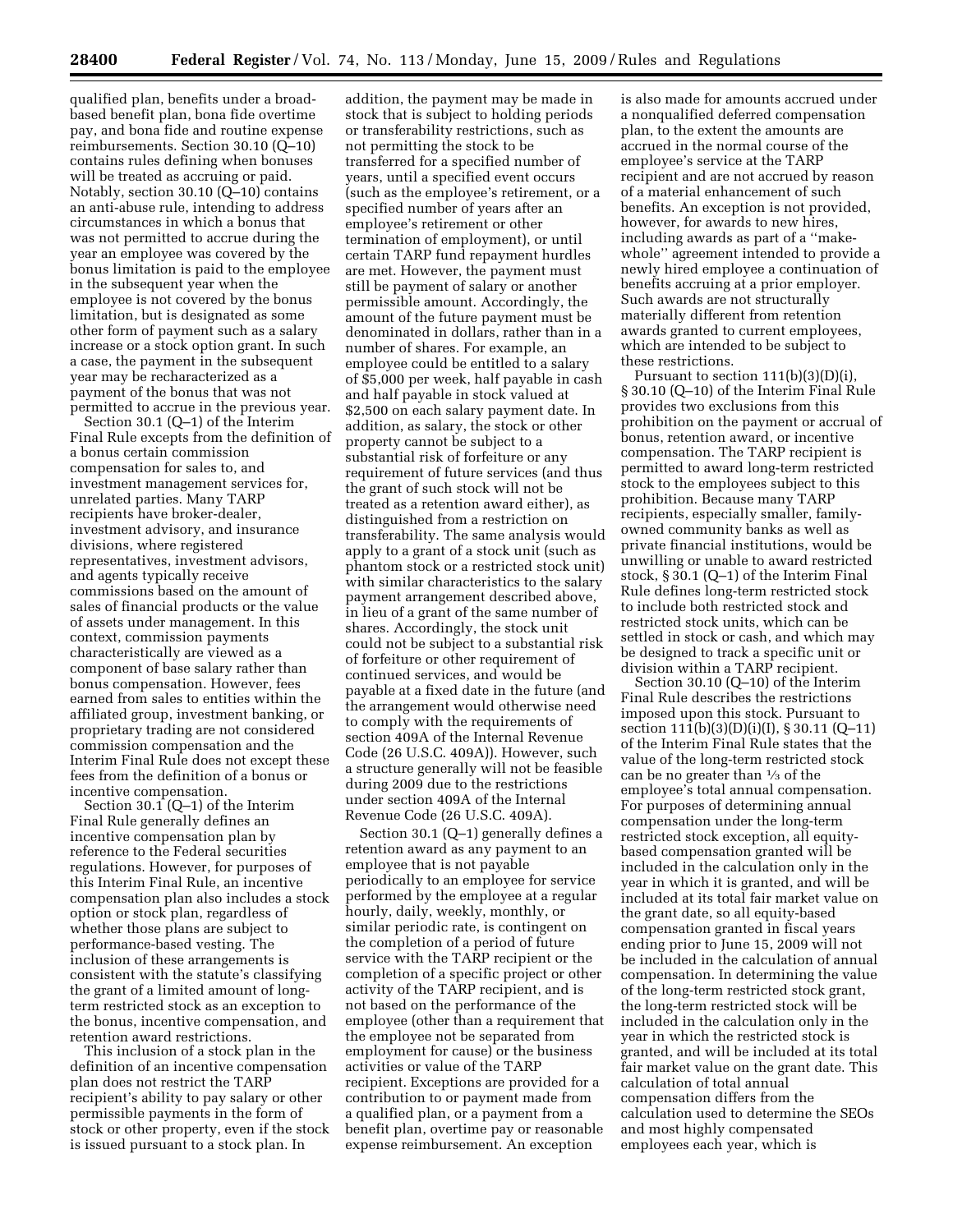determined pursuant to Item 402(a) of Regulation S–K under the Federal securities laws (17 CFR 229.402(a)). This is necessary to avoid a failure to comply with the Interim Final Rule, for instance, if other aspects of the employee's annual compensation decrease in a subsequent year, so that if the grant were included in compensation over multiple years, the one-third annual compensation limit could be exceeded merely due to such decrease.

Pursuant to section  $111(b)(3)(D)(i)(II)$ , § 30.10 (Q–10) of the Interim Final Rule states that the excepted long-term restricted stock must not fully vest until the repayment of all financial assistance by the TARP recipient. Section 30.10 (Q–10) of the Interim Final Rule requires that the employee provide services to the TARP recipient for at least two years after the date of the grant of the long-term restricted stock to vest in this stock, and prescribes a schedule under which such stock may become transferable (or in the case of a restricted stock unit, payable). Specifically, Section 30.10 (Q–10) of the Interim Final Rule establishes the following schedule, subject to the further requirements outlined below, for the long-term restricted stock: For each 25% of total financial assistance repaid, 25% of the total long-term restricted stock granted may become transferable, until the final repayment, at which time the remaining long-term restricted stock may become transferable. Because, in the case of restricted stock (but not a restricted stock unit), the fair market value of the stock may be subject to inclusion in income for income tax purposes before the stock becomes transferable, an exception to the transferability restriction is provided to the extent necessary to pay the applicable taxes. Nothing in the Interim Final Rule, however, prohibits vesting based on longer service periods or additional performance-based requirements.

Pursuant to section  $111(b)(3)(D)(iii)$ , § 30.10 (Q–10) of the Interim Final Rule also excludes from this prohibition any bonus, retention award, or incentive compensation payment required to be paid under a valid written employment contract executed on or before February 11, 2009 if the employee has a legally binding right under the contract to this payment. For purposes of determining whether an employee had a legally binding right to a payment, the Interim Final Rule uses rules specified in 26 CFR  $1.409A-1(b)(1)$ . In addition, the payment must be made in accordance with the terms of the contract as of February 11, 2009, such that any

amendment to the contract to increase the amount payable, accelerate any vesting conditions, or otherwise materially enhance the benefit available to the employee under the contract will result in the payment being treated as not made under the employment contract executed on or before February 11, 2009. The waiver by the employee of any benefits available to the employee under the terms of the contract will not result in the payment of other benefits under the contract being treated as made other than under the employment contract executed on or before February 11, 2009.

Whether an employee has accrued bonus, retention award, or incentive compensation is determined based on the facts and circumstances. However, to avoid circumvention of the Interim Final Rule by merely delaying bonus payments until after the employee is no longer subject to the prohibition, or granting retroactive service credits after the employee is no longer subject to the prohibition, if after the employee is no longer a SEO or most highly compensated employee, the employee is paid an amount, or provided a legally binding right to the payment of an amount, based upon services performed or compensation received during the period the employee was a SEO or most highly compensated employee, the employee will be treated as having accrued the amount during the period the employee was a SEO or most highly compensated employee.

Certain bonus, retention award, or incentive compensation may relate to a multi-year service period, during some portion of which the employee is subject to the prohibition and during some portion of which the employee is not subject to the prohibition. In such circumstances, the employee will not be treated as having accrued the bonus, retention award, or incentive compensation during the portion of the service period the employee was subject to the limitation, if the bonus, retention award, or incentive compensation is reduced to reflect at least the portion of the service period that the employee was subject to the prohibition. However, if the employee is subject to the prohibition at the time the amount would otherwise be paid, the amount still may not be paid until the payments to the employee are permitted.

A bonus, a retention award, or incentive compensation that an employee accrues while the employee is not subject to the prohibition on accrual or payment and is payable at a time when the employee has become subject to the prohibition, may not be paid until the employee is no longer subject to the

prohibition. In addition, as part of the conditions to a TARP recipient's receiving financial assistance under the TARP set forth in the contract between Treasury and the TARP recipient, the Federal government may require that certain other bonus, retention award, or incentive compensation not be paid during a designated period, such as the period during which the TARP recipient retains any financial assistance provided under TARP, or until some other condition related to the TARP recipient's financial health is satisfied. The issue has arisen as to whether the failure to pay such bonus, retention award, or incentive compensation would be treated as a subsequent deferral election that fails to comply with the requirements of section 409A of the Internal Revenue Code (26 U.S.C. 409A) or whether it would convert a payment that would otherwise be a short-term deferral, within the meaning of 26 CFR 1.409A–1(b)(4), into a payment of deferred compensation that would be subject to the restrictions in section 409A. Treasury and Internal Revenue Service officials have advised that the delay of the payment until such time as the recipient of the payment is no longer subject to the prohibition will not result in a failure to comply with the requirements of section 409A and will not result in a payment that otherwise would have been a short-term deferral being treated as a payment of deferred compensation, so long as the payment is made promptly following the first date upon which the payment could be made without violating the terms of the agreement between the TARP recipient and Treasury and in accordance with the Interim Final Rule. Accordingly, for purposes of the issuance of a restricted stock unit intended to qualify as longterm restricted stock as an exception to the bonus payment limitation, the unit may be structured with a payment date no later than the later of the end of the short-term deferral period or the first date upon which the payment is permissible under these rules and the applicable terms of the agreement between the TARP recipient and Treasury, and the unit will not be subject to section 409A provided the payment terms are satisfied.

Pursuant to section 111(d), § 30.12 (Q–12) of the Interim Final Rule requires that the board of directors of the TARP recipient adopt an excessive or luxury expenditures policy, file this policy with Treasury, and post the text of this policy on its Internet Web site, if the TARP recipient maintains a company Web site, before the later of ninety days after the closing date of the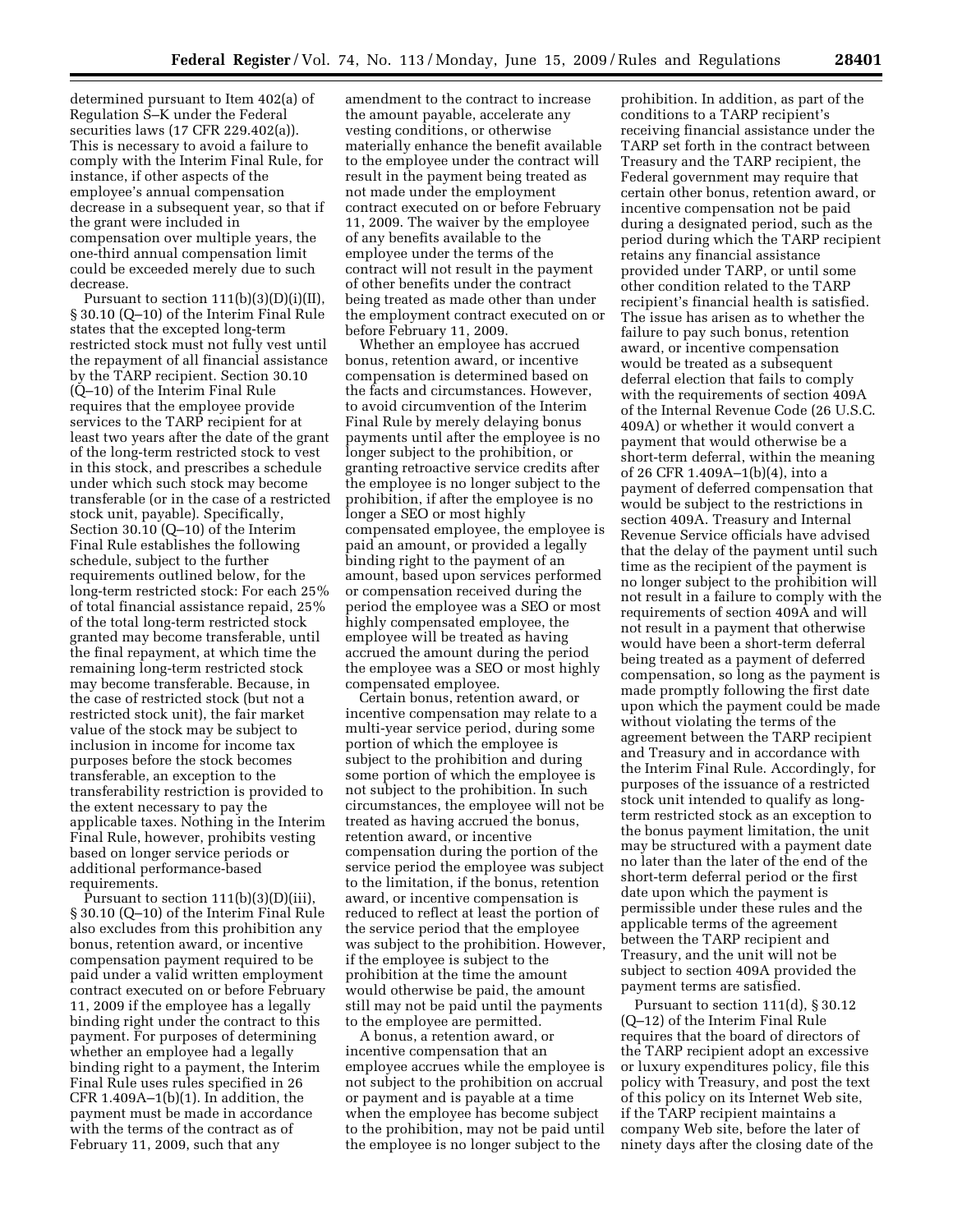agreement between Treasury and the TARP recipient or ninety days after June 15, 2009. Section 30.1 (Q–1) of the Interim Final Rule defines an excessive or luxury expenditures policy to require the inclusion of standards to ensure appropriate review and approval of potentially excessive and luxury expenditures. Section 30.1 (Q–1) of the Interim Final Rule requires that the policy (1) Identify the types and categories of expenses prohibited or requiring prior approval; (2) adopt approval procedures for those expenses requiring prior approval; (3) mandate PEO and PFO certification of the prior approval of any expenditures requiring the prior approval of any SEO, other similar executive officers, or the board of directors; (4) mandate prompt internal reporting of any violation of this policy; and (5) mandate accountability for adherence to this policy.

Section 30.12 (Q–12) of the Interim Final Rule requires that the board of directors of each TARP recipient determine what are excessive and luxury expenditures and establish a set of requirements specific to the TARP recipient under this policy. This is similar to the method by which public companies adopted a code of ethics under section 406 of Sarbanes-Oxley. Under the Federal securities regulations promulgated under section 406 of Sarbanes-Oxley (17 CFR 229.406), the SEC presented a general framework for a code of ethics, but the public company itself was required to adopt standards specific to the company using this general framework as a guide.

Pursuant to section 111(e), TARP recipients are required to permit a nonbinding shareholder resolution on SEO compensation as provided pursuant to the compensation disclosure rules under the Federal securities laws. Section 111(e) authorizes the SEC to promulgate any necessary final rules or regulations relating to this requirement. The Interim Final Rule requires TARP recipients to comply with any SEC guidance, rules, or regulations promulgated with respect to section 111(e).

Pursuant to section 111(h), and section 111(b)(2), the Secretary is authorized to establish additional executive compensation and corporate governance standards. The Secretary has determined to adopt four additional standards. First, § 30.11(a) (Q–11) of the Interim Final Rule requires that TARP recipients receiving exceptional financial assistance submit for approval the compensation payments and compensation structures of the SEO and most highly compensated employees

subject to the bonus payment limitation, and the compensation structures of all other executive officers and 100 most highly compensated employees, for approval by the Office of the Special Master for TARP Executive Compensation. However, if a TARP recipient limits the annual compensation for any executive who is not a SEO or a most highly compensated employee subject to the bonus limitation provision to \$500,000, with any additional compensation in longterm restricted stock, the compensation structure is not required to be submitted for approval. For this purpose, annual compensation and the value of the longterm restricted stock are determined in the same manner as provided in the long-term stock exception in § 30.10 (Q– 10) of the Interim Final Rule.

Second, § 30.11(b) (Q–11) of the Interim Final Rule requires a TARP recipient to disclose to Treasury and its primary Federal regulator annually any perquisites whose total value exceeds \$25,000 for any employee who is subject to the limitations on bonus payments. TARP recipients are required to identify the amount and nature of the perquisites and disclose a justification for offering these perquisites. Existing Federal securities regulations require public companies only to identify for any of the top five executive officers or members of the boards of directors the type of perquisite if the total value of all perquisites exceeds \$10,000 for an individual officer or director; and the value of any perquisite if the value exceeds the greater of \$25,000 or 10% of the total amount of perquisites for an individual officer or director.

Third, § 30.11(c) (Q–11) of the Interim Final Rule requires a TARP recipient to disclose to Treasury and its primary Federal regulator annually whether the TARP recipient, the board, or the compensation committee has engaged a compensation consultant and all types of services the compensation consultant or any of its affiliates has provided to the TARP recipient, the board, or the compensation committee during the past three years, including any ''benchmarking'' or comparisons employed to identify certain percentile levels of compensation (for example, other peer group companies used for benchmarking and a justification for using these companies, and the lowest percentile level of other companies' employee compensation considered for compensation proposals). Existing Federal securities regulations require only that public companies identify compensation consultants and their role in setting executive and director compensation; whether the

compensation committee directly engages the compensation consultant; the nature and scope of the compensation consultant's assignment; and the material elements of the compensation consultant's duties under the engagement.

Fourth, § 30.11(d) (Q–11) of the Interim Final Rule prohibits TARP recipients from providing tax gross-ups or other reimbursements for the payment of taxes to any of the SEOs and next twenty most highly compensated employees relating to severance payments, perquisites, or any other form of compensation. Existing Federal securities regulations require only that public companies disclose ''gross-ups'' or other reimbursements to the SEOs for the payment of taxes. The Interim Final Rule excludes from this prohibition certain international tax equalization arrangements intended to compensate an employee for certain different taxes on account of an overseas assignment.

Section 30.14 (Q–14) of the Interim Final Rule includes a special rule for cases in which a TARP recipient (target) is acquired by an entity (acquirer) that is not a TARP recipient in an acquisition of any form. Under this rule, the acquirer does not become subject to section 111 of EESA as a result of the acquisition. In addition, the employees of the target who are SEOs or most highly compensated employees subject to section 111 immediately prior to the acquisition who continue employment with the acquirer will no longer be subject to section 111 of EESA after the acquisition. However, if the primary purpose of the acquisition is to avoid or evade application of section 111 of EESA, then the acquirer will be treated as a TARP recipient. For purposes of determining the affected employees, the principal executive officer and the principal financial officer of the postacquisition acquirer are treated as SEOs. For purposes of identifying the most highly compensated employees, the acquirer employees and the preacquisition target employees who are employed at the acquirer (or anticipated to be employed at the acquirer) are aggregated and their most highly compensated employee status determined based upon the compensation earned during the most recently completed fiscal year at either the pre-acquisition acquirer or target, as appropriate.

Pursuant to section  $111(b)(4)$ , § 30.15 (Q–15) of the Interim Final Rule establishes a compliance reporting regime relating to the executive compensation requirements set forth in the Interim Final Rule. The Interim Final Rule requires that the PEO and the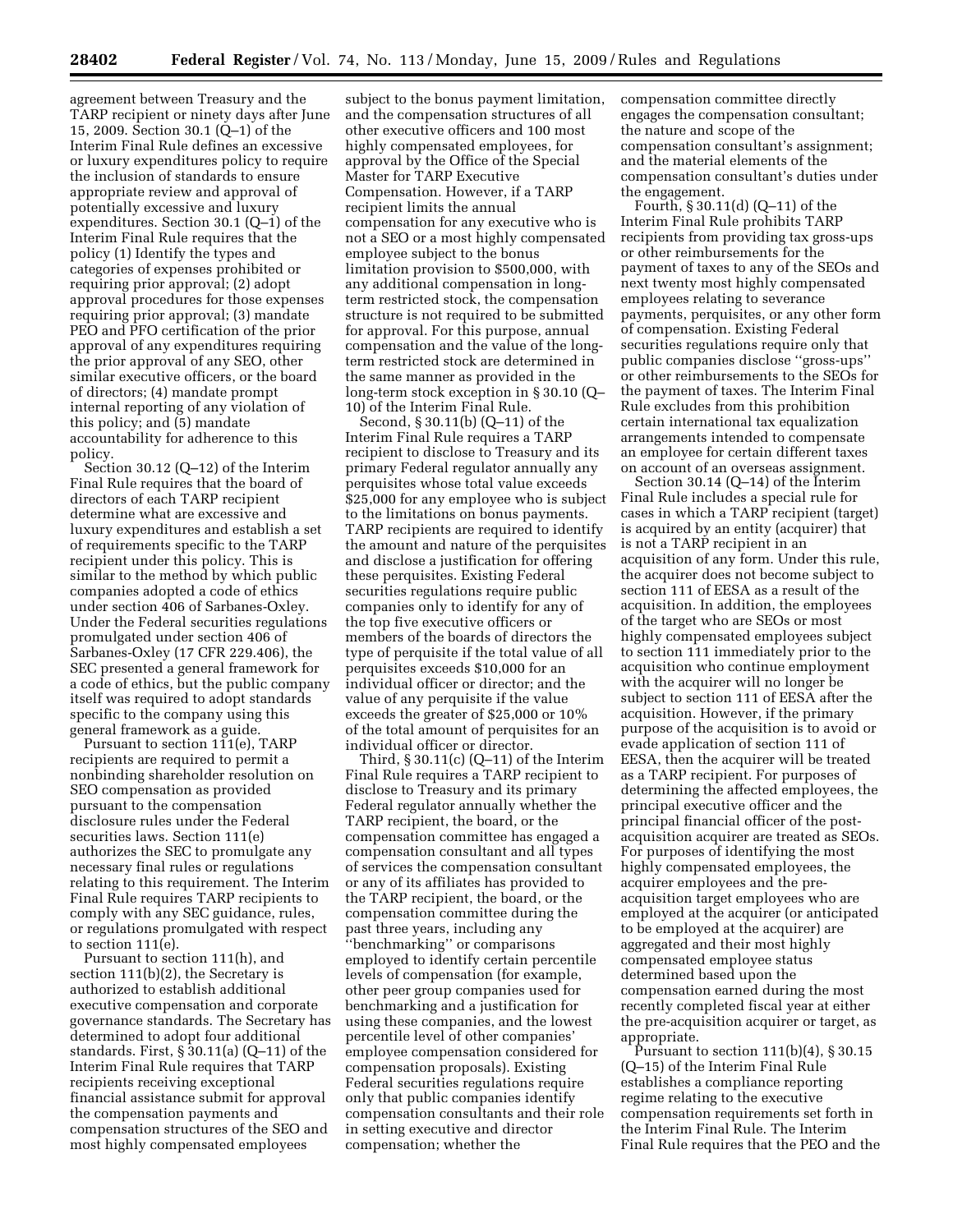PFO of the TARP recipient provide the following certifications within ninety days of the completion of each fiscal year any part of which is a TARP period: (1) The compensation committee has met at least every six months during the prior fiscal year with the senior risk officers of the TARP recipient to discuss and evaluate SEO compensation plans and employee compensation plans and the risks these plans pose to the TARP recipient; (2) the compensation committee has identified and limited the features in the SEO compensation plans that could lead SEOs to take unnecessary or excessive risks that could threaten the value of the TARP recipient, has identified any features in the employee compensation plans that pose risks to the TARP recipient, and has limited those features to ensure that the TARP recipient is not unnecessarily exposed to risks; (3) the compensation committee has reviewed at least every six months the terms of each employee compensation plan and identified and limited the features in the plan that could encourage the manipulation of reported earnings of the TARP recipient to enhance the compensation of an employee; (4) the compensation committee will certify to these reviews; (5) the compensation committee will provide a narrative description of how it limited the features in (i) SEO compensation plans that could lead SEOs to take unnecessary and excessive risks that could threaten the value of the TARP recipient, (ii) employee compensation plans to ensure that the TARP recipient is not unnecessarily exposed to risks, and (iii) employee compensation plans that could encourage the manipulation of reported earnings of the TARP recipient to enhance the compensation of an employee; (6) the TARP recipient has required that all bonuses, retention awards, and incentive compensation of the SEOs and next twenty most highly compensated employees be subject to a provision for recovery or ''clawback'' by the TARP recipient if the payments were based on materially inaccurate financial statements or any other materially inaccurate performance metric criteria; (7) the TARP recipient has prohibited any golden parachute payment to the SEOs and the next five most highly compensated employees; (8) the TARP recipient has limited bonuses, retention awards, and incentive compensation paid to or accrued by employees to whom the bonus payment limitation applies; (9) for a TARP recipient that has securities registered with the SEC under the

Federal securities laws, it will permit a

non-binding shareholder resolution on the SEO compensation disclosures provided under the Federal securities laws in accordance with any guidance, rules, and regulations promulgated by the SEC; (10) the TARP recipient has adopted and maintains an excessive or luxury expenditures policy and has provided this policy to Treasury in each case in accordance with the requirements under the Interim Final Rule; (11) the TARP recipient will disclose the amount, nature, and justification for the offering of any perquisites whose total value exceeds \$25,000 for each of the employees subject to the bonus payment limitations; (12) the TARP recipient will disclose whether the TARP recipient, the board, or the compensation committee has engaged a compensation consultant, and the services the compensation consultant or any affiliate provided; (13) the TARP recipient has prohibited any tax gross-ups on compensation to the SEOs and the next twenty most highly compensated employees; (14) the TARP recipient has substantially complied with any compensation requirements set forth in the agreement between the TARP recipient and the Treasury, as may have been amended; (15) certain employees named in the certification are the SEOs and most highly compensated employees for the current fiscal year based on their compensation during the prior fiscal year; and (16) the officer certifying understands that a knowing and willful false or fraudulent statement made in connection with the certification may be punished by fine, imprisonment, or both (*See,* for example 18 U.S.C. 1001). In addition, the PEO and the PFO of a TARP recipient receiving exceptional financial assistance must certify that the TARP recipient has either limited annual compensation to \$500,000 (excluding grants of long-term restricted stock but including certain pension benefits and deferred compensation accruals otherwise excluded from annual compensation) for any executive officer or one of the 100 most highly compensated employees who is not subject to the bonus payment limitations and has or will pay any additional compensation in the form of long-term restricted stock, or to the extent not so limited the TARP recipient has had the compensation structure of those employees approved by the Office of the Special Master for TARP Executive Compensation.

Section 30.15 (Q–15) of the Interim Final Rule requires that TARP recipients that have securities registered with the

SEC pursuant to the Federal securities laws provide these certifications on Exhibit 99.1 in their annual report on Form 10–K and to Treasury, and that a TARP recipient that does not have securities registered with the SEC under the Federal securities laws provide these certifications to its primary regulatory agency and to Treasury. The TARP recipient must also preserve appropriate documentation and records to substantiate each certification for no less than six years after the date of the certification, the first two years in an easily accessible place, and must furnish promptly to Treasury any documentation and records requested by Treasury.

Section 30.15 (Q–15) of the Interim Final Rule also affirms that any individual or entity making or providing false information or certifications to Treasury pursuant to the Interim Final Rule or as required pursuant to this part may be subject to the criminal penalties under title 18 of the U.S. Code or other provision of Federal law.

To comply with EESA Section 111 and this Interim Final Rule, TARP recipients generally will need to modify compensation structures. For a small number of TARP recipients—those receiving exceptional assistance—the new compensation structures and compensation payments for SEOs and the most highly paid employees are subject to review and approval by the Office of the Special Master for TARP Executive Compensation (described below). In other instances, TARP recipients may find it helpful to have guidance as to how the rules apply to their particular circumstances, or confirmation that their modified compensation arrangements are compliant. In addition, under section 111(f), the Secretary is charged with reviewing bonuses, retention awards, and other compensation paid before February 17, 2009 to SEOs and the next twenty most highly compensated employees, and is required to determine whether any such payments were inconsistent with the purposes of EESA section 111 or the TARP, or were otherwise contrary to the public interest.

To conduct these reviews most efficiently, and to ensure that the rules are applied consistently and equitably, this Interim Final Rule establishes an Office of the Special Master for TARP Executive Compensation (Special Master). As described in Section 30.16 (Q–16) of the Interim Final Rule, the Special Master will be appointed by, and serve at the pleasure of, the Secretary. The Secretary may remove the Special Master without notice,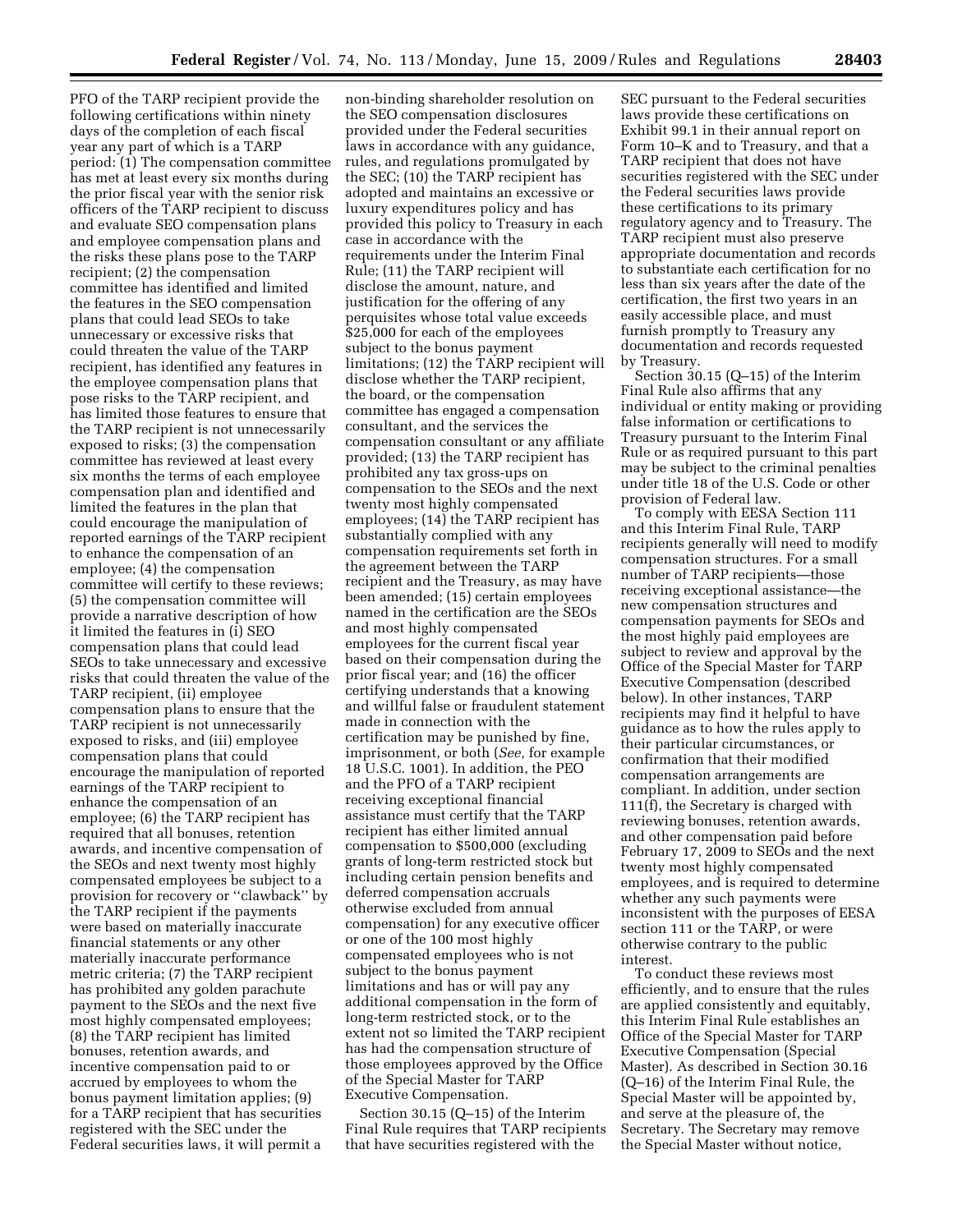without cause, and before the naming of any successor Special Master. The scope of the Special Master's authority and responsibility is limited to compensation and corporate governance matters under section 111 with respect to TARP recipients, and the Special Master has no authority to provide guidance or review any submissions with respect to matters other than compensation and corporate governance matters under section 111, or to provide guidance or review any submissions with respect to compensation or corporate governance matters of employers that are not TARP recipients. The Secretary has delegated to the Special Master the authority to (1) interpret the application of the restrictions on executive compensation and corporate governance requirements for TARP recipient employees under EESA, these regulations, and any other applicable guidance, to specific facts and circumstances; (2) administer section 111(f) of EESA, which requires the Secretary to review bonuses, retention awards, and other compensation paid before February 17, 2009 to employees of each entity receiving TARP assistance, to determine whether any such payments were inconsistent with the purposes of EESA section 111 or the TARP, or otherwise contrary to the public interest, and which further requires that, if the Secretary makes such a determination, the Secretary seek to negotiate with the TARP recipient and the employee for appropriate reimbursements to the Federal Government with respect to compensation or bonuses; (3) approve compensation payments to, and compensation structures for, certain employees of TARP recipients receiving exceptional financial assistance; (4) provide opinions, as requested or otherwise as appropriate, regarding payments to, or compensation structures for, other employees of TARP recipients; and (5) perform such other duties as the Secretary may delegate from time to time to the Special Master relating to executive compensation issues under the TARP, including the specific application of any terms or conditions in a contract between the Treasury and a TARP recipient. Section 30.16 (Q–16) also outlines a set of principles that the Special Master is required to follow in conducting these reviews.

Treasury requests comments on potential procedures and terms under which employees may return compensation to the TARP recipient or the TARP recipient may reimburse Treasury either for compensation paid that the Special Master has determined

is inconsistent with the purposes of EESA section 111 or the TARP, or otherwise contrary to the public interest, or for compensation that was paid contrary to the requirements of EESA section 111 and this Interim Final Rule.

Section 30.17 (Q–17) of the Interim Final Rule states that the standards under the Interim Final Rule are effective upon June 15, 2009, except with respect to certain sections of the ARRA amendments that were effective immediately upon enactment of the statute (for example, amended section 111(d) requiring a nonbinding shareholder vote on executive compensation). Accordingly, the bonus payment limitations under the Interim Final Rule will not apply to bonuses, retention awards, and incentive compensation paid or accrued by TARP recipients or their employees prior to June 15, 2009, and the enhanced golden parachute prohibition will not apply to amounts paid prior to June 15, 2009. In addition, as discussed above, the bonus payment limitations under the Interim Final Rule will not apply to bonuses, retention awards, and incentive compensation required to be paid pursuant to a written employment contract executed on or before February 11, 2009 (a grandfathered arrangement), that is paid on or after June 15, 2009. However, the Special Master may provide an advisory opinion on either or both of these categories of payments, stating whether such payments are consistent with ARRA or EESA, or otherwise contrary to the public interest, under the same standards applied to the Special Master's review of compensation paid to certain employees prior to the enactment date of ARRA, and may seek reimbursement of such payments where appropriate. Finally, the Special Master will take into account any payment made prior to June 15, 2009, or any payment made or that may be made pursuant to a grandfathered arrangement, as part of the Special Master's review of the compensation payments and structures required to be approved by the Special Master for certain employees of TARP recipients receiving exceptional assistance, and for any advisory opinion the Special Master may issue with respect to a compensation structure for, or compensation payment to, a TARP recipient employee.

In addition, for the period before June 15, 2009, the provisions of the October 2008 Interim Final Rule, Notice 2008– PSSFI, and Notice 2008–TAAP, remained in effect. Subject to ARRA and this Interim Final Rule, all contractual provisions to which a TARP recipient

agreed prior to the enactment of ARRA or the publication of this Interim Final Rule also continue in effect.

# **IV. Procedural Requirements**

# *Justification for Interim Rulemaking*

The Interim Final Rule is promulgated pursuant to EESA, as amended, which immediately provides for authority and facilities that the Secretary can use to restore liquidity and stability to the financial system of the United States. Specifically, the Interim Final Rule implements certain provisions of section 111 of EESA, which directs Treasury to establish executive compensation and corporate governance standards for entities receiving financial assistance under the TARP.

To encourage entities to choose or continue to participate in the TARP, those entities must have timely and reliable information with respect to the applicable executive compensation and corporate governance rules that apply under the TARP. Accordingly, because of exigencies in the financial markets, Treasury finds that it would be contrary to the public interest, pursuant to 5 U.S.C. 553(b)(B), to delay the issuance of the Interim Final Rule pending an opportunity for public comment and good cause exists to dispense with this requirement. For the same reasons, pursuant to 5 U.S.C. 553(d)(3), Treasury has determined that there is good cause for the Interim Final Rule to become effective immediately upon publication. While the Interim Final Rule is effective immediately upon publication, Treasury is inviting public comment on the Interim Final Rule during a sixty-day period and will consider all comments in developing a final rule.

#### *Regulatory Planning and Review*

The Interim Final Rule is designated as a ''significant regulatory action'' as defined in Executive Order 12866. The agency has not prepared a regulatory impact analysis consistent with the OMB Circular A–4 that examines the likely benefits and costs associated with this interim rule. The agency plans to prepare such analysis when it promulgates a final rule that will supersede this rulemaking.

#### *Regulatory Flexibility Act*

Because no notice of proposed rulemaking is required, the Interim Final Rule is not subject to the provisions of the Regulatory Flexibility Act (5 U.S.C chapter 6).

#### *Paperwork Reduction Act*

The information collection contained in the Interim Final Rule has been submitted to the Office of Management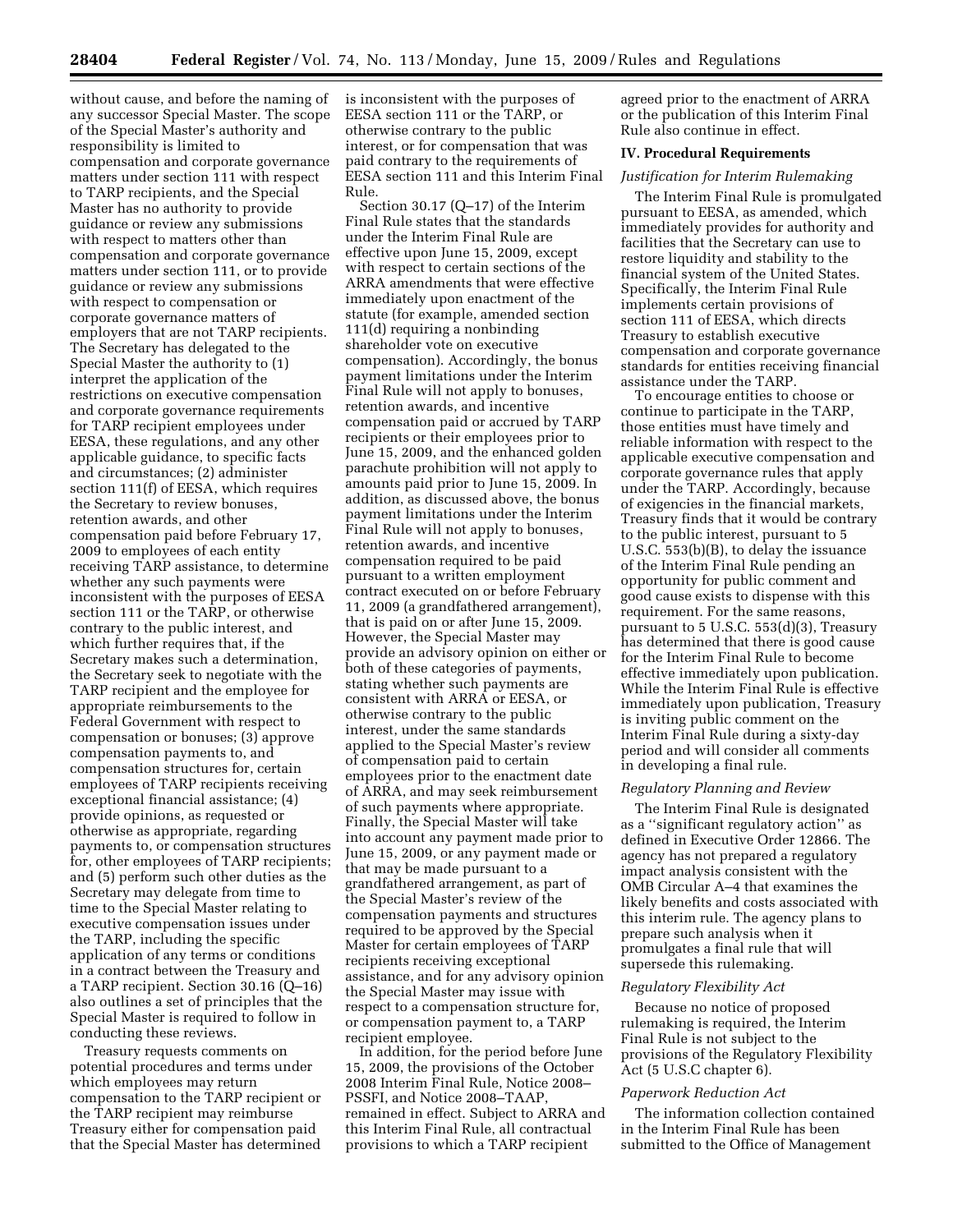and Budget (OMB) under the Paperwork Reduction Act (44 U.S.C. 35) and OMB approval is pending. Under the Paperwork Reduction Act, an agency may not conduct or sponsor, and an individual is not required to respond to, a collection of information unless it displays a valid OMB control number. Comments on the collection of information should be sent to the Desk Officer for the Department of Treasury, Office of Information and Regulatory Affairs, Office of Management and Budget, Washington, DC 20503 (or by email to *oira*\_*[submission@omb.eop.gov](mailto:oira_submission@omb.eop.gov)*) with a copy to Executive Compensation Comments, Office of Financial Institutions Policy, Room 1418, Department of the Treasury, 1500 Pennsylvania Avenue, NW., Washington, DC 20220.

# **List of Subjects in 31 CFR Part 30**

Executive compensation, Troubled assets.

■ Accordingly, under the authority of 12 U.S.C. 5221, for the reasons set out in the preamble, Treasury amends 31 CFR Subtitle A by revising part 30 to read as follows:

# **PART 30—TARP STANDARDS FOR COMPENSATION AND CORPORATE GOVERNANCE**

Sec.

- 30.0 Executive compensation and corporate governance.
- 30.1 Q–1: What definitions apply in this part?
- 30.2 Q–2: To what entities does this part apply?
- 30.3 Q–3: How are the SEOs and the most highly compensated employees identified for purposes of compliance with this part?
- 30.4 Q–4: What actions are necessary for a TARP recipient to comply with the standards established under sections 111(b)(3)(A), 111(b)(3)(E), 111(b)(3)(F) and 111(c) of EESA (evaluation of employee plans and potential to encourage excessive risk or manipulation of earnings)?
- 30.5 Q–5: How does a TARP recipient comply with the requirements under § 30.4 (Q–4) of this part that the compensation committee discuss, evaluate, and review the SEO compensation plans and other employee compensation plans to ensure that the SEO compensation plans do not encourage the SEOs to take unnecessary and excessive risks that threaten the value of the TARP recipient, or that the employee compensation plans pose unnecessary risks to the TARP recipient?
- 30.6 Q–6: How does a TARP recipient comply with the requirement under § 30.4 (Q–4) of this part that the compensation committee discuss, evaluate, and review the employee compensation plans to ensure that these

plans do not encourage the manipulation of reported earnings of the TARP recipient to enhance the compensation of any of the TARP recipient's employees?

- 30.7 Q–7: How does a TARP recipient comply with the certification and disclosure requirements under § 30.4 (Q– 4) of this part?
- 30.8 Q–8: What actions are necessary for a TARP recipient to comply with the standards established under section 111(b)(3)(B) of EESA (the ''clawback'' provision requirement)?
- 30.9 Q–9: What actions are necessary for a TARP recipient to comply with the standards established under section 111(b)(3)(C) of EESA (the prohibition on golden parachute payments)?
- 30.10 Q–10: What actions are necessary for a TARP recipient to comply with section 111(b)(3)(D) of EESA (the limitation on bonus payments)?
- 30.11 Q–11: Are TARP recipients required to meet any other standards under the executive compensation and corporate governance standards in section 111 of EESA?
- 30.12 Q–12: What actions are necessary for a TARP recipient to comply with section 111(d) of EESA (the excessive or luxury expenditures policy requirement)?
- 30.13 Q–13: What actions are necessary for a TARP recipient to comply with section 111(e) of EESA (the shareholder resolution on executive compensation requirement)?
- 30.14 Q–14: How does section 111 of EESA operate in connection with an acquisition, merger, or reorganization?
- 30.15 Q–15: What actions are necessary for a TARP recipient to comply with the certification requirements of section 111(b)(4) of EESA?
- 30.16 Q–16: What is the Office of the Special Master for TARP Executive Compensation, and what are its powers, duties and responsibilities?
- 30.17 Q–17: How do the effective date provisions apply with respect to the requirements under section 111 of EESA?

**Authority:** 12 U.S.C. 5221; 31 U.S.C. 321.

#### **§ 30.0 Executive compensation and corporate governance.**

The following questions and answers reflect the executive compensation and corporate governance requirements of section 111 of the Emergency Economic Stabilization Act of 2008, as amended (12 U.S.C. 5221) (EESA), with respect to participation in the Troubled Assets Relief Program (TARP) established by the Department of the Treasury (Treasury) thereunder.

#### **§ 30.1 Q–1: What definitions apply in this part?**

*Affiliate.* The term ''affiliate'' means an ''affiliate'' as that term is defined in Rule 405 of the Securities Act of 1933 (17 CFR 230.405).

*Annual compensation.* (1) *General rule.* The term ''annual compensation'' means, except as otherwise explicitly provided in this part, the dollar value for total compensation for the applicable fiscal year as determined pursuant to Item 402(a) of Regulation S–K under the Federal securities laws (17 CFR 229.402(a)). Accordingly, for this purpose the amounts required to be disclosed pursuant to paragraph (c)(2)(viii) of Item 402(a) of Regulation S–K (actuarial increases in pension plans and above market earnings on deferred compensation) are not required to be included in annual compensation.

(2) *Application to private TARP recipients.* For purposes of determining annual compensation, a TARP recipient that does not have securities registered with the SEC pursuant to the Federal securities laws must follow the requirements set forth in paragraph (1) of this definition.

*ARRA.* The term ''ARRA'' means the American Recovery and Reinvestment Act of 2009 (Pub. L. 111–5).

*Benefit plan.* The term ''benefit plan'' means any plan, contract, agreement or other arrangement that is an ''employee welfare benefit plan'' as that term is defined in section 3(1) of the Employee Retirement Income Security Act of 1974, as amended (29 U.S.C. 1002(1)), or other usual and customary plans such as dependent care, tuition reimbursement, group legal services or cafeteria plans; provided, however, that this term does not include:

(1) Any plan that is a deferred compensation plan; or

(2) Any severance pay plan, whether or not nondiscriminatory, or any other arrangement that provides for payment of severance benefits to eligible employees upon voluntary termination for good reason, involuntary termination, or termination under a window program as defined in 26 CFR 1.409A–1(b)(9)(vi).

*Bonus.* The term ''bonus'' means any payment in addition to any amount payable to an employee for services performed by the employee at a regular hourly, daily, weekly, monthly, or similar periodic rate. Such term generally does not include payments to or on behalf of an employee as contributions to any qualified retirement plan (as defined in section 4974(c) of the Internal Revenue Code (26 U.S.C. 4974(c)), benefits under a broad-based benefit plan, bona fide overtime pay, or bona fide and routine expense reimbursements. In addition, provided that the rate of commission is pre-established and reasonable, and is applied consistently to the sale of substantially similar goods or services, commission compensation will not be treated as a bonus. For this purpose, a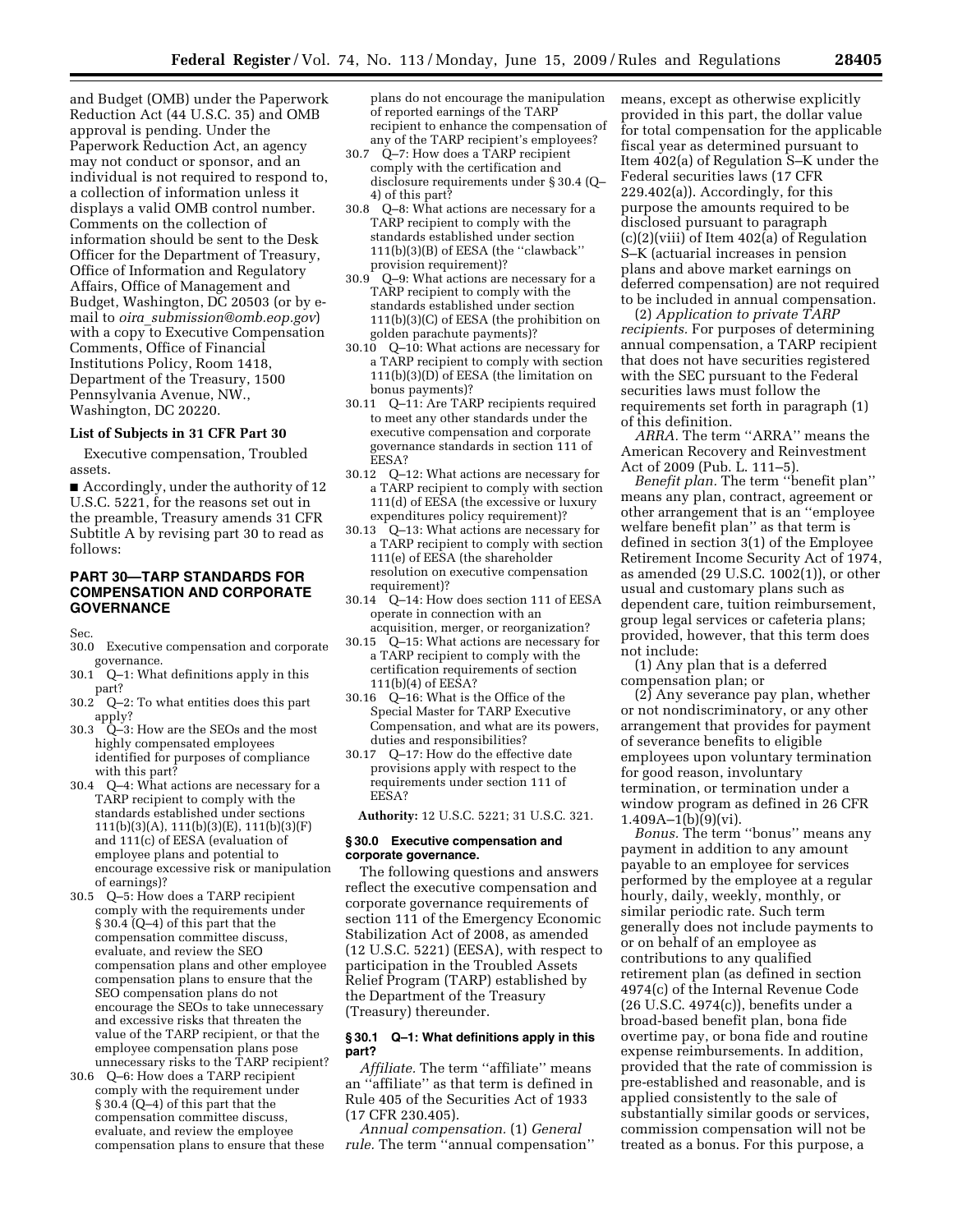bonus may include a contribution to, or other increase in benefits under, a nonqualified deferred compensation plan, regardless of when the actual payment will be made under the plan. A bonus may also qualify as a retention award or as incentive compensation.

*Bonus payment.* For purposes of this part, except where otherwise noted, the term ''bonus payment'' includes a payment that is, or is in the nature of, a bonus, incentive compensation, or retention award. Whether a payment is a bonus payment, or whether the right to a payment is a right to a bonus payment, is determined based upon all the facts and circumstances, and a payment may be a bonus payment regardless of the characterization of such payment by the TARP recipient or the employee. For purposes of this part, a bonus payment may include the forgiveness of a loan or other amount that otherwise may be required to be paid by the employee to the employer.

*Commission compensation.* (1) *Definition.* The term ''commission compensation'' means:

(i) Compensation or portions of compensation earned by an employee consistent with a program in existence for that type of employee as of February 17, 2009, if a substantial portion of the services provided by this employee consists of the direct sale of a product or service to an unrelated customer, these sales occur frequently and in the ordinary course of business of the TARP recipient (but not a specified transaction, such as an initial public offering or sale or acquisition of a specified entity or entities), the compensation paid by the TARP recipient to the employee consists of either a portion of the purchase price for the product or service sold to the unrelated customer or an amount substantially all of which is calculated by reference to the volume of sales to the unrelated customers, and payment of the compensation is either contingent upon the TARP recipient receiving payment from the unrelated customer for the product or service or, if applied consistently to all similarly situated employees, is contingent upon the closing of the sales transaction and such other requirements as may be specified by the TARP recipient before the closing of the sales transaction with the unrelated customer;

(ii) Compensation or portions of compensation earned by an employee that meet the requirements of paragraph (1)(i) of this definition except that the transaction occurs with a related customer, provided that substantial sales from which commission compensation arises are made, or

substantial services from which commission compensation arises are provided, to unrelated customers by the service recipient, the sales and service arrangement and the commission arrangement with respect to the related customer are bona fide, arise from the service recipient's ordinary course of business, and are substantially the same, both in term and in practice, as the terms and practices applicable to unrelated customers to which individually or in the aggregate substantial sales are made or substantial services provided by the service recipient; or

(iii) Compensation or portions of compensation earned by an employee consistent with a program in existence for that type of employee as of February 17, 2009, if a substantial portion of the services provided by this employee to the TARP recipient consists of sales of financial products or other direct customer services with respect to unrelated customer assets or unrelated customer asset accounts that are generally intended to be held indefinitely (and not customer assets intended to be used for a specific transaction, such as an initial public offering, or sale or acquisition of a specified entity or entities), the unrelated customer retains the right to terminate the customer relationship and may move or liquidate the assets or asset accounts without undue delay (which may be subject to a reasonable notice period), the compensation consists of a portion of the value of the unrelated customer's overall assets or asset account balance, an amount substantially all of which is calculated by reference to the increase in the value of the overall assets or account balance during a specified period, or both, or is calculated by reference to a contractual benchmark (such as a securities index or peer results), and the value of the overall assets or account balance and commission compensation is determined at least annually. For purposes of this definition, a customer is treated as an unrelated customer if the person would not be treated as related to the TARP recipient under 26 CFR 1.409A–1(f)(2)(ii) and the person would not be treated as providing management services to the TARP recipient under 26 CFR 1.409A–1(f)(2)(iv).

(2) *Examples.* The following examples illustrate the provisions of paragraph (1) of this definition:

*Example 1.* Employee A is an employee of TARP recipient. Among TARP recipient's businesses is the sale of life insurance policies, and TARP recipient buys and sells such policies frequently as part of its ordinary course of business. Employee A's

primary duties consist of selling life insurance policies to customers unrelated to the TARP recipient. Under a commission program existing for all TARP Recipient employees selling life insurance policies as of February 17, 2009, Employee  $\tilde{A}$  is entitled to receive an amount equal to 75% of the total first year's premium paid by an unrelated customer to whom Employee A has sold a life insurance policy. The payments to Employee A under the program constitute commission compensation.

*Example 2.* The same facts as Example 1, except that under the program, the rate of commission increases to 80% of the total first year's premium paid by a customer once Employee A has sold \$10 million in policies in a year. Provided that 80% is a reasonable commission, the payments to Employee A under the program constitute commission compensation.

*Example 3.* Employee B is an employee of TARP recipient. Among TARP recipient's businesses is the investment management of unrelated customer asset accounts, and TARP recipient provides such services routinely and in the ordinary course of business. Employee B's primary duties as an employee consist of managing the investments of the asset accounts of specified unrelated customers who have deposited amounts with the TARP recipient. Under a program in existence on February 17, 2009, Employee B is entitled to receive an amount equal to 1% of the aggregate account balances of the assets under management, as determined each December 31. The payments to Employee B constitute commission compensation.

*Example 4.* TARP recipient employs Employee C. As part of Employee C's duties, Employee C is responsible for specified aspects of any acquisition of an unrelated entity by TARP Recipient. As part of an acquisition in 2009, Employee C is entitled to 1% of the purchase price if and when the transaction closes. Regardless of whether such an arrangement was customary or established under a specific program as of February 17, 2009, the amount is not commission compensation because the compensation relates to a specified transaction, in this case the purchase of the entity. Accordingly, the compensation is incentive compensation.

*Example 5.* TARP recipient employs Employee D. As part of Employee D's duties, Employee D is responsible for managing the initial public offerings of securities of unrelated customers of TARP recipient. As part of an initial public offering in 2009, Employee D is entitled to 1% of the purchase price if and when the initial public offering closes. Regardless of whether such an arrangement was customary or established under a specific program as of February 17, 2009, the amount is not commission compensation because the compensation relates to a specified transaction, in this case the initial public offering. Accordingly, the compensation is incentive compensation.

*Compensation* means all remuneration for employment, including but not limited to salary, commissions, tips, welfare benefits,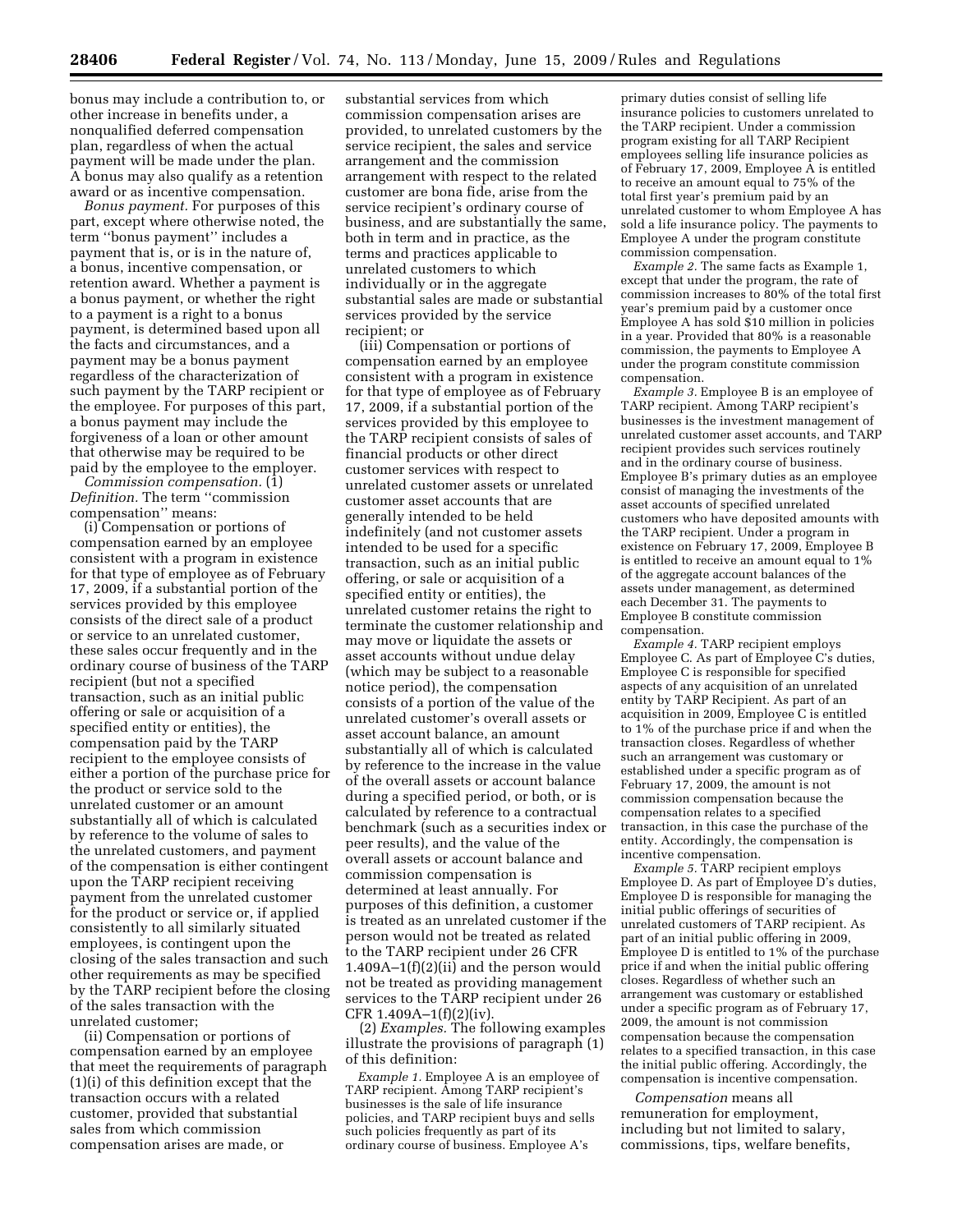retirement benefits, fringe benefits and perquisites.

*Compensation committee.* (1) *General rule.* The term ''compensation committee'' means a committee of independent directors, whose independence is determined pursuant to Item 407(a) of Regulation S–K under the Federal securities laws (17 CFR 229.407(a)).

(2) *Application to private TARP recipients.* For purposes of determining director independence, a TARP recipient that does not have securities registered with the SEC pursuant to the Federal securities laws must follow the requirements set forth in Item 407(a)(1)(ii) of Regulation S–K under the Federal securities laws (17 CFR 229.407(a)(1)(ii)).

*Compensation structure.* The term ''compensation structure'' means the characteristics of the various forms of total compensation that an employee receives or may receive, including the amounts of such compensation or potential compensation relative to the amounts of other types of compensation or potential compensation, the amounts of such compensation or potential compensation relative to the total compensation over the relevant period, and how such various forms of compensation interrelate to provide the employee his or her ultimate total compensation. These characteristics include, but are not limited to, whether the compensation is provided as salary, short-term incentive compensation, or long-term incentive compensation, whether the compensation is provided as cash compensation, equity-based compensation, or other types of compensation (such as executive pensions, other benefits or perquisites), and whether the compensation is provided as current compensation or deferred compensation.

*Deferred compensation plan.* The term ''deferred compensation plan'' means

(1) Any plan, contract, agreement, or other arrangement under which an employee voluntarily elects to defer all or a portion of the reasonable compensation, wages, or fees paid for services rendered which otherwise would have been paid to the employee at the time the services were rendered (including a plan that provides for the crediting of a reasonable investment return on such elective deferrals), provided that the TARP recipient either:

(i) Recognizes a compensation expense and accrues a liability for the benefit payments according to GAAP; or

(ii) Segregates or otherwise sets aside assets in a trust which may only be used to pay plan and other benefits, except

that the assets of this trust may be available to satisfy claims of the TARP recipient's creditors in the case of insolvency; or

(2) A nonqualified deferred compensation or supplemental retirement plan, other than an elective deferral plan established by a TARP recipient:

(i) Primarily for the purpose of providing benefits for a select group of directors, management, or highly compensated employees in excess of the limitations on contributions and benefits imposed by sections 415, 401(a)(17), 402(g) or any other applicable provision of the Internal Revenue Code (26 U.S.C. 415,  $401(a)(17)$ ,  $402(g)$ ; or

(ii) Primarily for the purpose for providing supplemental retirement benefits or other deferred compensation for a select group of directors, management or highly compensated employees (excluding severance payments).

*EESA.* The term ''EESA'' means the Emergency Economic Stabilization Act of 2008, as amended.

*Employee.* The term ''employee'' means an individual serving as a servant in the conventional master-servant relationship as understood by the common-law agency doctrine. In general, a partner of a partnership, a member of a limited liability company, or other similar owner in a similar type of entity, will not be treated as an employee for this purpose. However, to the extent that the primary purpose for the creation or utilization of such partnership, limited liability company, or other similar type of entity is to avoid or evade any or all of the requirements of section 111 of EESA or these regulations with respect to a partner, member or other similar owner, the partner, member or other similar owner will be treated as an employee. In addition, a personal service corporation or similar intermediary between the TARP recipient and an individual providing services to the TARP recipient will be disregarded for purposes of determining whether such individual is an employee of the TARP recipient.

*Employee compensation plan.* The term ''employee compensation plan'' means ''plan'' as that term is defined in Item 402(a)(6)(ii) of Regulation S–K under the Federal securities laws (17 CFR 229.402(a) $(6)(ii)$ , but only any employee compensation plan in which two or more employees participate and without regard to whether an executive officer participates in the employee compensation plan.

*Exceptional financial assistance.* The term ''exceptional financial assistance'' means any financial assistance provided under the Programs for Systemically Significant Failing Institutions, the Targeted Investment Program, the Automotive Industry Financing Program, and any new program designated by the Secretary as providing exceptional financial assistance.

*Excessive or luxury expenditures.* The term ''excessive or luxury expenditures'' means excessive expenditures on any of the following to the extent such expenditures are not reasonable expenditures for staff development, reasonable performance incentives, or other similar reasonable measures conducted in the normal course of the TARP recipient's business operations:

(1) Entertainment or events;

(2) Office and facility renovations; (3) Aviation or other transportation services; and

(4) Other similar items, activities, or events for which the TARP recipient may reasonably anticipate incurring expenses, or reimbursing an employee for incurring expenses.

*Excessive or luxury expenditures policy.* The term ''excessive or luxury expenditures policy'' means written standards applicable to the TARP recipient and its employees that address the four categories of expenses set forth in the definition of ''excessive or luxury expenditures'' (entertainment or events, office and facility renovations, aviation or other transportation services, and other similar items, activities or events), and that are reasonably designed to eliminate excessive and luxury expenditures. Such written standards must:

(1) Identify the types or categories of expenditures which are prohibited (which may include a threshold expenditure amount per item, activity, or event or a threshold expenditure amount per employee receiving the item or participating in the activity or event);

(2) Identify the types or categories of expenditures for which prior approval is required (which may include a threshold expenditure amount per item, activity, or event or a threshold expenditure amount per employee receiving the item or participating in the activity or event);

(3) Provide reasonable approval procedures under which an expenditure requiring prior approval may be approved;

(4) Require PEO and PFO certification that the approval of any expenditure requiring the prior approval of any SEO, any executive officer of a substantially similar level of responsibility, or the TARP recipient's board of directors (or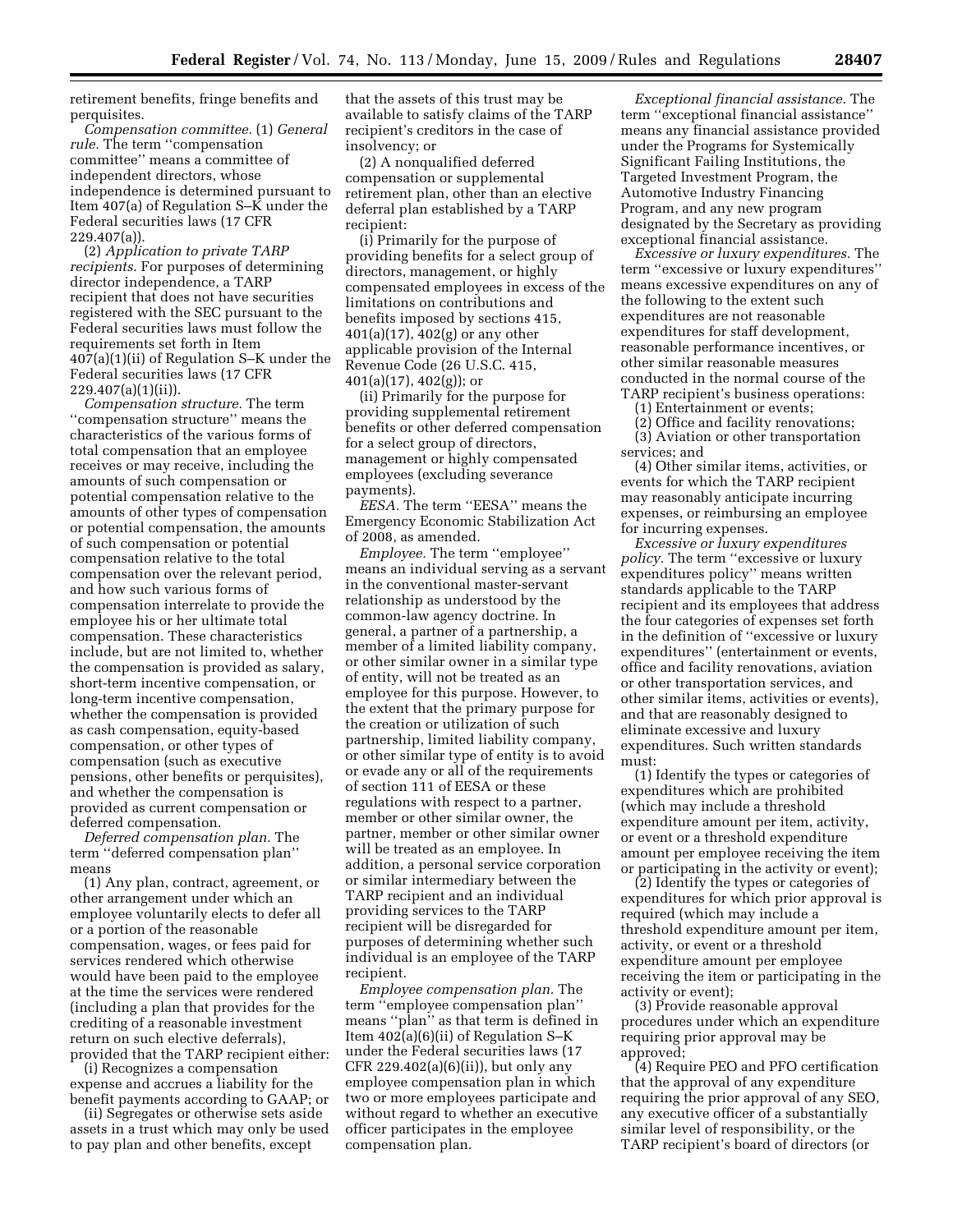a committee of such board of directors), was properly obtained with respect to each such expenditure;

(5) Require the prompt internal reporting of violations to an appropriate person or persons identified in this policy; and

(6) Mandate accountability for adherence to this policy.

*Executive officer.* The term ''executive officer'' means an ''executive officer'' as that term is defined in Rule 3b-7 of the Securities Exchange Act of 1934 (Exchange Act) (17 CFR 240.3b-7).

*Financial assistance.* (1) *Definition.*  The term ''financial assistance'' means any funds or fund commitment provided through the purchase of troubled assets under the authority granted to Treasury under section 101 of EESA or the insurance of troubled assets under the authority granted to Treasury under section 102 of EESA, provided that the term ''financial assistance'' does not include any loan modification under sections 101 and 109 of EESA. A change in the form of previously received financial assistance, such as a conversion of convertible preferred stock to common stock, is not treated as new or additional financial assistance.

(2) *Examples.* The following examples illustrate the provisions of paragraph (1) of this definition:

*Example 1.* Company A sells \$500,000,000 of preferred stock to Treasury through the Capital Purchase Program. Company A has received financial assistance.

*Example 2.* Company B posts collateral to and receives a loan from the Federal Reserve special purpose vehicle under the Term Asset-Backed Security Loan Facility program. Company B has neither sold troubled assets to Treasury, nor insured troubled assets through Treasury, and therefore has not received financial assistance.

*Example 3.* LP C is a limited partnership established for the purpose of participating in the Public Private Investment Program. LP C has a general partner (GP) that makes management decisions on behalf of LP C. A limited liability company controlled by an affiliate of GP (LLC partner) raises \$55,000,000 from twenty investors, with each investing equal shares, joins LP C as a limited partner, and invests those funds for a 55% equity interest in LP C. LP C sells a \$45,000,000 equity interest to Treasury. LP C, at the direction of the GP, will buy and sell securities as investments and manage those investments. LP C will contract for investment advice from an investment advisor that is an affiliate of GP. LP C has received financial assistance. LLC partner has received financial assistance because it is treated as the same employer as LP C according to the standards set forth in paragraph (1)(ii) of the definition of ''TARP recipient''. The investors in the LLC partner have not received financial assistance because they are not treated as the same employer as LP C according to the standards

set forth in paragraph (1)(ii) of the definition of ''TARP recipient''. GP is not an employee of LP C pursuant to the definition of ''employee'' in this rule, and is not treated as the same employer as LP C according to the standards set forth in paragraph (1)(ii) of the definition of ''TARP recipient''. The investment advisor-contractor to LP C has not received financial assistance. Entities that sell securities to or buy securities from LP C have neither sold troubled assets to Treasury nor insured troubled assets through Treasury, and therefore have not received financial assistance.

*Example 4.* Company D, a servicer of mortgage loans or mortgaged-backed securities, issues a financial instrument to Treasury's financial agent in which Company D commits to modify mortgages it is servicing consistent with guidelines established by Treasury under the Home Affordable Modification Program. Treasury, through its financial agent, commits to pay up to \$800,000,000 in incentive payments and credit enhancements for Company E's commitment to modify mortgages. Company E has not received financial assistance.

*GAAP.* The term ''GAAP'' means U.S. generally accepted accounting principles.

*Golden parachute payment.* (1) *General rule.* The term ''golden parachute payment'' means any payment for the departure from a TARP recipient for any reason, or any payment due to a change in control of the TARP recipient or any entity that is included in a group of entities treated as one TARP recipient, except for payments for services performed or benefits accrued. For this purpose, a change in control includes any event that would qualify as a change in control event as defined in 26 CFR 1.280G–1, Q&A–27 through Q&A–29 or as a change in control event as defined in 26 CFR 1.409A–3(i)(5)(i). For this purpose, a golden parachute payment includes the acceleration of vesting due to the departure or the change in control event, as applicable. A golden parachute payment is treated as paid at the time of departure or change in control event, and is equal to the aggregate present value of all payments made for a departure or a change in control event (including the entire aggregate present value of the payment if the vesting period was not otherwise completed but was accelerated due to departure, regardless of whatever portion of the required vesting period the employee had completed). Thus, a golden parachute payment may include a right to amounts actually payable after the TARP period.

(2) *Exclusions.* For purposes of this part, a golden parachute payment does not include any of the following:

(i) Any payment made pursuant to a pension or retirement plan which is qualified (or is intended within a

reasonable period of time to be qualified) under section 401 of the Internal Revenue Code (26 U.S.C. 401) or pursuant to a pension or other retirement plan which is governed by the laws of any foreign country;

(ii) Any payment made by reason of the departure of the employee due to the employee's death or disability; or

(iii) Any severance or similar payment which is required to be made pursuant to a State statute or foreign law (independent of any terms of a contract or other agreement) which is applicable to all employers within the appropriate jurisdiction (with the exception of employers that may be exempt due to their small number of employees or other similar criteria).

(3) *Payments for services performed or benefits accrued.* (i) *General rules.*  Except as otherwise provided for payments made under a deferred compensation plan or a benefit plan in paragraph (4) of this definition, a payment made, or a right to a payment arising under a plan, contract, agreement, or other arrangement (including the acceleration of any vesting conditions) is for services performed or benefits accrued only if the payment was made, or the right to the payment arose, for current or prior services to the TARP recipient (except that an appropriate allowance may be made for services for a predecessor employer). Whether a payment is for services performed or benefits accrued is determined based on all the facts and circumstances. However, a payment, or a right to a payment, generally will be treated as a payment for services performed or benefits accrued only if the payment would be made regardless of whether the employee departs or the change in control event occurs, or if the payment is due upon the departure of the employee, regardless of whether the departure is voluntary or involuntary (other than reasonable restrictions, such as the forfeiture of the right to a payment for an involuntary departure for cause, but not restrictions relating to whether the departure was a voluntary departure for good reason or subsequent to a change in control).

(ii) *Examples.* The following examples illustrate the general rules in paragraph (3)(i) of this definition:

*Example 1.* Employee A is a SEO of Entity B at all relevant times. On September 1, 2007, Employee A received a stock appreciation right granting him the right to appreciation on the underlying shares that would vest 25% for every twelve months of continued services. Under the terms of the grant, the stock appreciation right would be immediately exercised and payable upon termination of employment. Entity B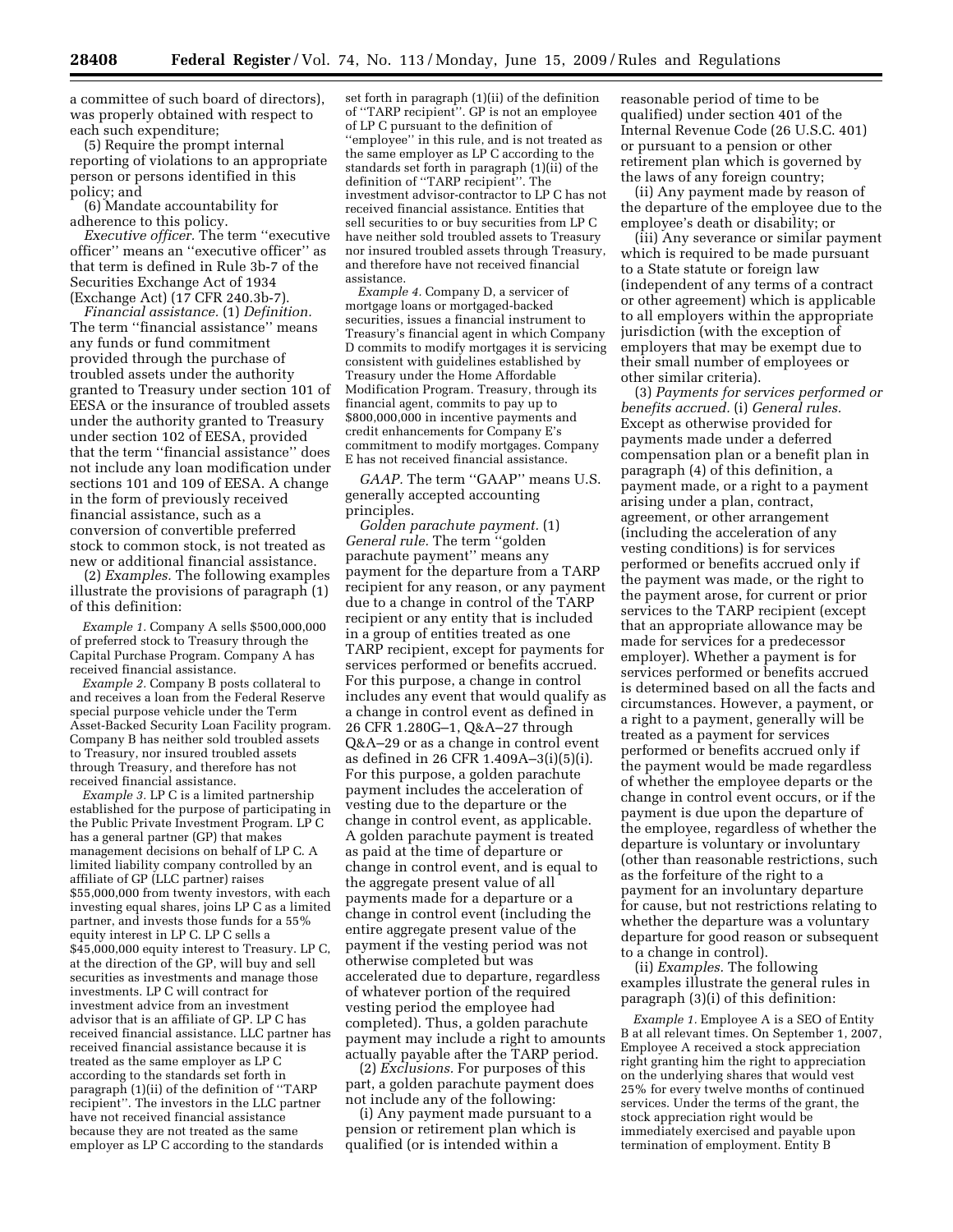becomes a TARP recipient in December 2008. On September 1, 2009, Entity B involuntarily terminates Employee A, at which time Employee A receives a payment equal to the post-September 1, 2007 appreciation on 50% of the shares under the stock appreciation right (the portion of the shares that had vested before the termination of employment). The payment is treated as a payment for services performed and does not constitute a golden parachute payment.

*Example 2.* The facts are the same as the facts in Example 1, except that under Employee A's employment agreement, Employee A is entitled to accelerate vesting if Employee A is terminated involuntarily other than for cause. If Entity B pays Employee A the post-September 1, 2007 appreciation on 100% of the shares under the stock appreciation right, the portion of the payment representing the additional 50% accelerated vesting due to the termination of employment would not be for services performed and would be a golden parachute payment.

(4) *Payments from benefit plans and deferred compensation plans.* A payment from a benefit plan or a deferred compensation plan is treated as a payment for services performed or benefits accrued only if the following conditions are met:

(i) The plan was in effect at least one year prior to the employee's departure;

(ii) The payment is made pursuant to the plan and is made in accordance with the terms of the plan as in effect no later than one year before the departure and in accordance with any amendments to the plan during this one year period that do not increase the benefits payable hereunder;

(iii) The employee has a vested right, as defined under the applicable plan document, at the time of the departure or the change in control event (but not due to the departure or the change in control event) to the payments under the plan;

(iv) Benefits under the plan are accrued each period only for current or prior service rendered to the TARP recipient (except that an appropriate allowance may be made for service for a predecessor employer);

(v) Any payment made pursuant to the plan is not based on any discretionary acceleration of vesting or accrual of benefits which occurs at any time later than one year before the departure or the change in control event; and

(vi) With respect to payments under a deferred compensation plan, the TARP recipient has previously recognized compensation expense and accrued a liability for the benefit payments according to GAAP or segregated or otherwise set aside assets in a trust which may only be used to pay plan benefits, except that the assets of this

trust may be available to satisfy claims of the TARP recipient's creditors in the case of insolvency and payments pursuant to the plan are not in excess of the accrued liability computed in accordance with GAAP.

*Gross-up.* The term ''gross-up'' means any reimbursement of taxes owed with respect to any compensation, provided that a gross-up does not include a payment under a tax equalization agreement, which is an agreement, method, program, or other arrangement that provides payments intended to compensate an employee for some or all of the excess of the taxes actually imposed by a foreign jurisdiction on the compensation paid by the TARP recipient to the employee over the taxes that would be imposed if the compensation were subject solely to U.S. Federal, State, and local income tax, or some or all of the excess of the U.S. Federal, State, and local income tax actually imposed on the compensation paid by the TARP recipient to the employee over the taxes that would be imposed if the compensation were subject solely to taxes in the applicable foreign jurisdiction, provided that the payment made under such agreement, method, program, or other arrangement may not exceed such excess and the amount necessary to compensate for the additional taxes on the amount paid under the agreement, method, program, or other arrangement.

*Incentive compensation.* The term ''incentive compensation'' means compensation provided under an incentive plan.

*Incentive plan.* (1) *Definition.* The term ''incentive plan'' means an ''incentive plan'' as that term is defined in Item 402(a)(6)(iii) of Regulation S–K under the Federal securities laws (17 CFR 229.402(a)(6)(iii)), and any plan providing stock or options as defined in Item 402(a)(6)(i) of Regulation S–K under the Federal securities laws (17 CFR  $229.402(a)(6)(i)$  or other equitybased compensation such as restricted stock units or stock appreciation rights, except for the payment of salary or other permissible payments in stock, stock units, or other property as described in paragraph (2) of this definition. An incentive plan does not include the payment of salary, but does include an arrangement under which an employee would earn compensation in the nature of a commission, unless such compensation qualifies as commission compensation (as defined above). Accordingly, an incentive plan includes an arrangement under which an employee receives compensation only upon the completion of a specified transaction, such as an initial public

offering or sale or acquisition of a specified entity or entities, regardless of how such compensation is measured. For examples, *see* the definition of ''commission compensation,'' above. An incentive plan, or a grant under an incentive plan, may also qualify as a bonus or a retention award.

(2) *Salary or other permissible payments paid in property.* The term ''incentive plan'' does not include an arrangement under which an employee receives salary or another permissible payment in property, such as TARP recipient stock, provided that such property is not subject to a substantial risk of forfeiture (as defined in 26 CFR 1.83–3(c)) or other future period of required services, the amount of the payment is determinable as a dollar amount through the date such compensation is earned (for example, an agreement that salary payments will be made in stock equal to the value of the cash payment that would otherwise be due), and the amount of stock or other property accrues at the same time or times as the salary or other permissible payments would otherwise be paid in cash. The term ''incentive plan'' also does not include an arrangement under which an employee receives a restricted stock unit that is analogous to TARP recipient stock, that otherwise meets the requirements of the previous sentence. For this purpose, a unit is analogous to stock if the unit is based upon stock of the TARP recipient, or is applied as if the applicable entity, division, or other unit were a corporation with one class of stock and the number of units of stock granted is determined based on a fixed percentage of the overall value of this corporation, and the term ''TARP recipient stock'' with respect to a particular employee recipient means the stock of a corporation (or the entity, division, or other unit the value of which forms the basis for the unit) that is an ''eligible issuer of service recipient stock'' under 26 CFR 1.409A– 1(b)(5)(iii)(E) (applied by analogy to non-corporate entities).

(3) *Examples.* The following examples illustrate the provisions of paragraph (2) of this definition.

*Example 1.* Employee is an employee of TARP recipient. For 2010, TARP recipient agrees to pay a salary of \$15,000, payable monthly. At each salary payment date Employee will receive a \$10,000 payment in cash, and be transferred a number of shares of common stock of TARP recipient equal to \$5,000 divided by the fair market value of a share of common stock on the salary payment date. The arrangement is for the payment of salary, and is not an incentive plan.

*Example 2.* Same facts as *Example 1,*  except that pursuant to a valid elective deferral election, Employee elects to defer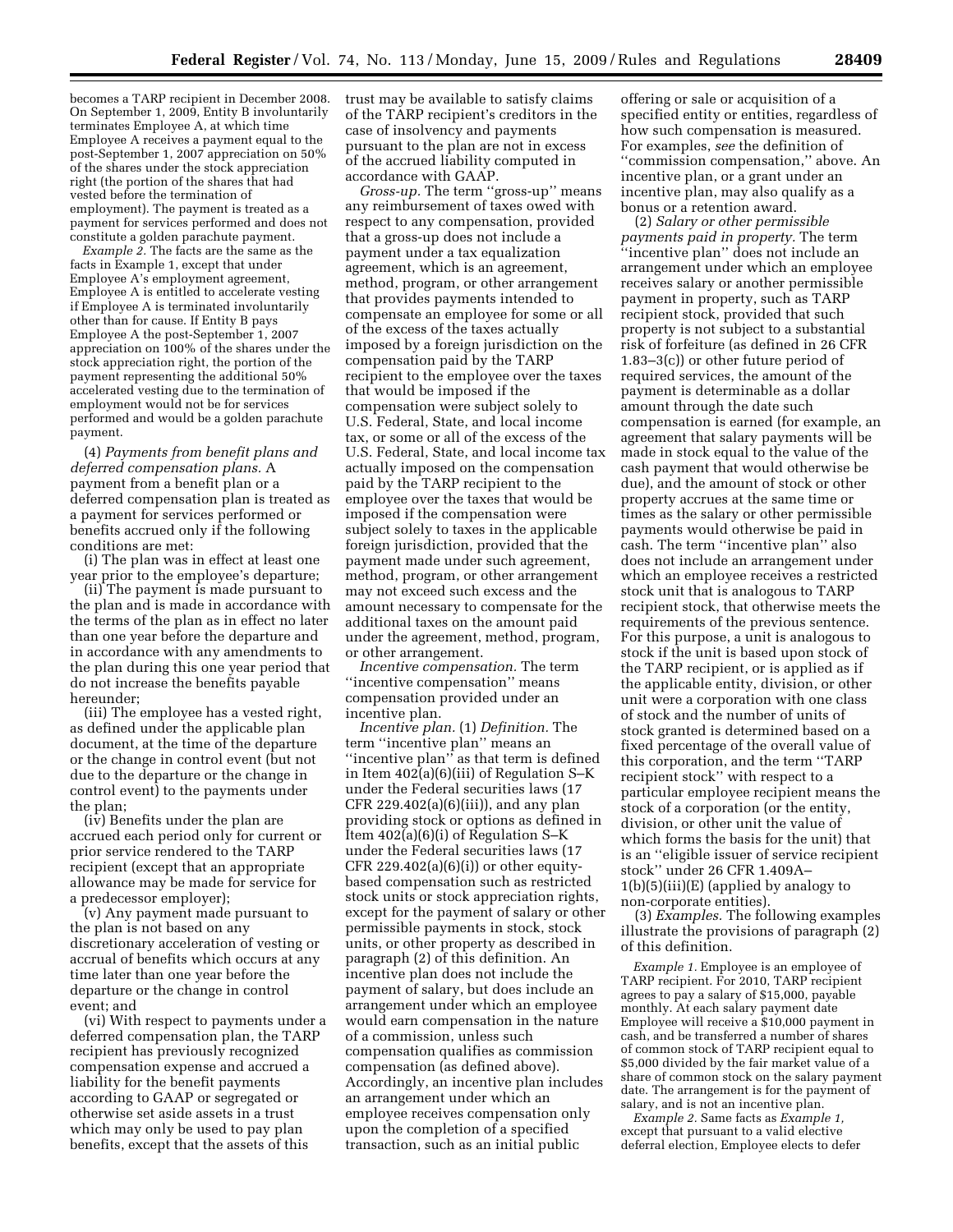20% of each salary payment into a nonqualified deferred compensation plan. At each salary payment date Employee will receive an \$8,000 payment in cash, be transferred a number of shares of common stock of TARP recipient equal to \$4,000 divided by the fair market value of a share of common stock on the salary payment date, and a \$3,000 contribution to an account under a nonqualified deferred compensation plan. The arrangement is for the payment of salary, and is not an incentive plan.

*Example 3.* Employee is an employee of TARP recipient. For 2010, TARP recipient agrees to pay a salary of \$15,000, payable monthly. At each salary payment date, Employee will receive a \$10,000 payment in cash, and accrue a right to a number of shares of common stock of TARP recipient equal to \$5,000 divided by the fair market value of a share of common stock on the salary payment date. At the end of the year, TARP recipient will transfer the total number of accrued shares to Employee, subject to a multi-year holding period (a restriction that the shares may not be transferred or otherwise disposed of by Employee for a specified number of years). If Employee's employment with the TARP recipient terminates during the holding period, the termination will not affect the duration or application of the holding period or Employee's right to retain the shares and to transfer or otherwise dispose of them at the end of the holding period. The arrangement is for the payment of salary, and is not an incentive plan. The arrangement would also be for the payment of salary, and not an incentive plan, if the arrangement provided that the holding period was to last until the later of a specified time period or a specified time following Employee's retirement or other termination of employment.

*Example 4.* Employee is an employee of TARP recipient. For 2010, TARP recipient agrees to pay a salary of \$15,000, payable monthly. At each salary payment date, Employee will receive a \$10,000 payment in cash, and accrue a right to a contribution to an account equal to \$5,000 divided by the fair market value of a share on the salary payment date. The account balance will be subject to notional gains and losses based on the investment return on TARP recipient common stock. The amount will be payable upon the last day of the second year immediately following the year the services are performed. The arrangement is for the payment of salary, and is not an incentive plan. However, the arrangement generally will provide deferred compensation for purposes of section 409A of the Internal Revenue Code.

*Internal Revenue Code.* The term ''Internal Revenue Code'' means the Internal Revenue Code of 1986, as amended.

*Long-term restricted stock.* The term ''long-term restricted stock'' means restricted stock or restricted stock units that include the following features:

(1) The restricted stock or restricted stock units are issued with respect to common stock of the TARP recipient. For this purpose, a restricted stock unit

includes a unit that is payable, or may be payable, in cash or stock, provided that the value of the payment is equal to the value of the underlying stock. With respect to a specified division or other unit within a TARP recipient or a TARP recipient that is not a stock corporation, a unit analogous to common stock may be used. For this purpose, a unit is analogous to common stock if applied as if the entity, division, or other unit were a corporation with one class of common stock and the number of units of common stock granted is determined based on a fixed percentage of the overall value of this corporation. Notwithstanding the foregoing, with respect to a particular employee recipient, the corporation the stock of which is utilized (or the entity, division, or other unit the value of which forms the basis for the unit) must be an ''eligible issuer of service recipient stock'' under 26 CFR 1.409A–  $1(b)(5)(iii)(E)$  (applied by analogy to non-corporate entities).

(2) The restricted stock or restricted stock unit may not become transferable (as defined in 26 CFR 1.83–3(d)), or payable as applied to a restricted stock unit, at any time earlier than permitted under the following schedule (except as necessary to reflect a merger or acquisition of the TARP recipient):

(i) 25% of the shares or units granted at the time of repayment of 25% of the aggregate financial assistance received.

(ii) An additional 25% of the shares or units granted (for an aggregate total of 50% of the shares or units granted) at the time of repayment of 50% of the aggregate financial assistance received.

(iii) An additional 25% of the shares or units granted (for an aggregate total of 75% of the shares or units granted) at the time of repayment of 75% of the aggregate financial assistance received.

(iv) The remainder of the shares or units granted at the time of repayment of 100% of the aggregate financial assistance received.

(3) Notwithstanding the foregoing, in the case of restricted stock for which the employee does not make an election under section 83(b) of the Internal Revenue Code (26 U.S.C. 83(b)), at any time beginning with the date upon which the stock becomes substantially vested (as defined in 26 CFR 1.83–3(b)) and ending on December 31 of the calendar year including that date, a portion of the restricted stock may be made transferable as may reasonably be required to pay the Federal, State, local, or foreign taxes that are anticipated to apply to the income recognized due to this vesting, and the amounts made transferable for this purpose shall not

count toward the percentages in the schedule above.

(4) The employee must be required to forfeit the restricted stock or restricted stock unit if the employee does not continue performing substantial services for the TARP recipient for at least two years from the date of grant, other than due to the employee's death or disability, or a change in control event (as defined in 26 CFR 1.280G–1, Q&A– 27 through Q&A–29 or as defined in 26 CFR  $1.409A-3(i)(5)(i)$  with respect to the TARP recipient before the second anniversary of the date of grant.

(5) Nothing in paragraphs (1), (2), (3), and (4) of this definition is intended to prevent the placement on such restricted stock or restricted stock unit of any additional restrictions, conditions, or limitations that are not inconsistent with the requirements of these paragraphs.

*Most highly compensated employee.*  (1) In general. The term ''most highly compensated employee'' means the employee of the TARP recipient, other than the SEOs of the TARP recipient, whose annual compensation is determined to be the highest among all employees of the TARP recipient, provided that, for this purpose, a former employee who is no longer employed as of the first day of the relevant fiscal year of the TARP recipient is not a most highly compensated employee unless it is reasonably anticipated that such employee will return to employment with the TARP recipient during such fiscal year.

(2) *Application to new entities.* For an entity that is created or organized in the same year that the entity becomes a TARP recipient, a most highly compensated employee for the first year includes the person that the TARP recipient determines will be the most highly compensated employee for the next year based upon a reasonable, good faith determination of the projected annual compensation of such person earned during that year. This determination must be made as of the later of the date the entity is created or organized or the date the entity becomes a TARP recipient, and must be made only once. However, a person need not yet be an employee to be treated as a most highly compensated employee, if it is reasonably anticipated that the person will become an employee of the TARP recipient during the first year.

*Obligation.* (1) *Definition.* The term ''obligation'' means a requirement for, or an ability of, a TARP recipient to repay financial assistance received from Treasury, as provided in the terms of the applicable financial instrument and related agreements, through the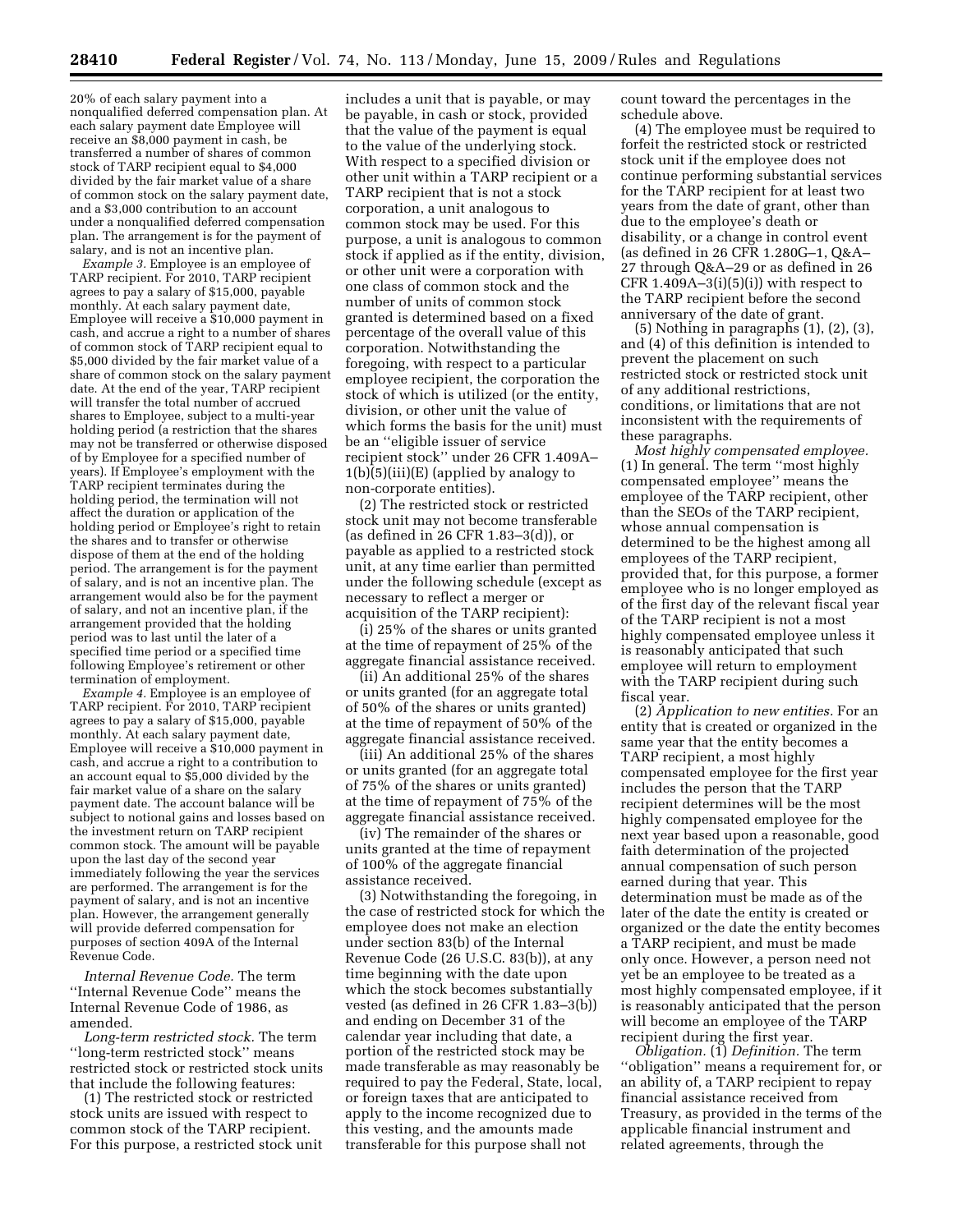repayment of a debt obligation or the redemption or repurchase of an equity security, but not including warrants to purchase common stock of the TARP recipient.

(2) *Examples.* The following examples illustrate the provisions of paragraph (1) of this definition.

*Example 1.* TARP recipient sells \$500 million of preferred stock to Treasury, and provides warrants to Treasury for the purchase of \$75 million of common stock. The TARP recipient has an ability to redeem the preferred stock and thus maintains an outstanding obligation to Treasury.

*Example 2.* Same facts as *Example 1,*  except that TARP recipient redeems the \$500 million of preferred stock, so that Treasury holds only the \$75 million of warrants to purchase common stock outstanding. TARP recipient does not maintain an outstanding obligation to Treasury.

*Example 3.* TARP recipient sells \$120 million of securities backed by Small Business Administration-guaranteed loans to Treasury through the Consumer and Business Lending initiative, and provides warrants to Treasury for the purchase of \$10 million of common stock. Because the TARP recipient does not as a result of this transaction owe a debt obligation or have a requirement or right to redeem or repurchase an equity security (other than the warrants to purchase common stock provided to the Treasury), the TARP recipient does not have an outstanding obligation to Treasury as a result of this transaction.

*PEO.* The term ''PEO'' means the principal executive officer or an employee acting in a similar capacity.

*Perquisite.* The term ''perquisite'' means a ''perquisite or other personal benefit'' the amount of which is required to be included in the amount reported under Item  $402(c)(2)(ix)(A)$  of Regulation S–K under the Federal securities laws (17 CFR  $229.402(c)(2)(ix)(A))$  (Column (i) of the Summary Compensation Table (All Other Compensation)), modified to also include any such perquisite or other personal benefit provided to a most highly compensated employee subject to  $\S 30.11(b) (Q-11).$ 

*PFO.* The term ''PFO'' means the principal financial officer or an employee acting in a similar capacity.

*Primary regulatory agency.* The term ''primary regulatory agency'' means the Federal regulatory agency that has primary supervisory authority over the TARP recipient. For a TARP recipient that is a State-chartered bank that does not have securities registered with the SEC pursuant to the Federal securities laws, the primary regulatory agency is the TARP recipient's primary Federal banking regulator. If a TARP recipient is not subject to the supervision of a Federal regulatory agency, the term

''primary regulatory agency'' means the Treasury.

*Repayment.* The term ''repayment'' means satisfaction of an obligation.

*Retention award.* (1) *General definition.* The term ''retention award'' means any payment to an employee, other than a payment of commission compensation, a payment made pursuant to a pension or retirement plan which is qualified (or is intended within a reasonable period of time to be qualified) under section 401 of the Internal Revenue Code (26 U.S.C. 401), a payment made pursuant to a benefit plan, or a payment of a fringe benefit, overtime pay, or reasonable expense reimbursement that:

(i) Is not payable periodically to an employee for services performed by the employee at a regular hourly, daily, weekly, monthly, or similar periodic rate (or would not be payable in such manner absent an elective deferral election);

(ii) Is contingent on the completion of a period of future service with the TARP recipient or the completion of a specific project or other activity of the TARP recipient; and

(iii) Is not based on the performance of the employee (other than a requirement that the employee not be separated from employment for cause) or the business activities or value of the TARP recipient.

(2) *New hires.* With respect to newly hired employees, a payment that will be made only if the new hire continues providing services for a specified period generally constitutes a retention award. For example, a signing bonus that must be repaid unless the newly hired employee completes a certain period of service is a retention award. Similarly, a ''make-whole'' agreement under which a newly hired employee is provided benefits intended to make up for benefits foregone at his former employer, where these new benefits are subject to a continued service period vesting requirement (such as a continuation of the vesting period at the former employer), is a retention award.

(3) *Deferred compensation plans.*  Whether a benefit under a deferred compensation plan that is subject to a service vesting period is a retention award depends on all the facts and circumstances. However, to the extent an employee continues to accrue, or becomes eligible to accrue, a benefit under a plan the benefits under which have not been materially enhanced for a significant period of time prior to the employee becoming an SEO or most highly compensated employee (including through expansion of the eligibility for such plan), the benefits

accrued generally will not be a retention award. However, to the extent the plan is amended to materially enhance the benefits provided under the plan or to make such employee eligible to participate in such plan, and such benefits are subject to a requirement of a continued period of service, such an amendment generally will be a retention award.

*SEC.* The term ''SEC'' means the U.S. Securities and Exchange Commission.

*Senior executive officer or SEO.* (1) *General definition.* The term ''senior executive officer'' or ''SEO'' means a ''named executive officer'' as that term is determined pursuant to Instruction 1 to Item 402(a)(3) of Regulation S–K under the Federal securities laws (17 CFR 229.402(a)) who is an employee of the TARP recipient.

(2) *Application to smaller reporting company.* A TARP recipient that is a smaller reporting company must identify SEOs pursuant to paragraph (1) of this definition. Such a TARP recipient must identify at least five SEOs, even if only three named executive officers are provided in the disclosure pursuant to Item 402(m)(2) of Regulation S–K under the Federal securities laws (17 CFR 229.402(m)(2)), provided that no employee must be identified as a SEO if the employee's total annual compensation does not exceed \$100,000 as defined in Item 402(a)(3)(1) of Regulation S–K under the Federal securities laws (17 CFR  $229.402(a)(3)(1)$ ).

(3) *Application to private TARP recipients.* A TARP recipient that does not have securities registered with the SEC pursuant to the Federal securities laws must identify SEOs in accordance with rules analogous to the rules in paragraph (1) of this definition.

*SEO compensation plan.* The term ''SEO compensation plan'' means ''plan'' as that term is defined in Item 402(a)(6)(ii) of Regulation S–K under the Federal securities laws (17 CFR 229.402(a)(6)(ii)), but only with regard to a SEO compensation plan in which a SEO participates.

*Senior risk officer.* The term ''senior risk officer'' means a senior risk executive officer or employee acting in a similar capacity.

*Smaller reporting company.* The term ''smaller reporting company'' means a ''smaller reporting company'' as that term is defined in Item 10(f) of Regulation S–K under the Federal securities laws (17 CFR 229.10(f)).

*Sunset date.* The term ''sunset date'' means the date on which the authorities provided under EESA section 101 and 102 terminate, pursuant to EESA section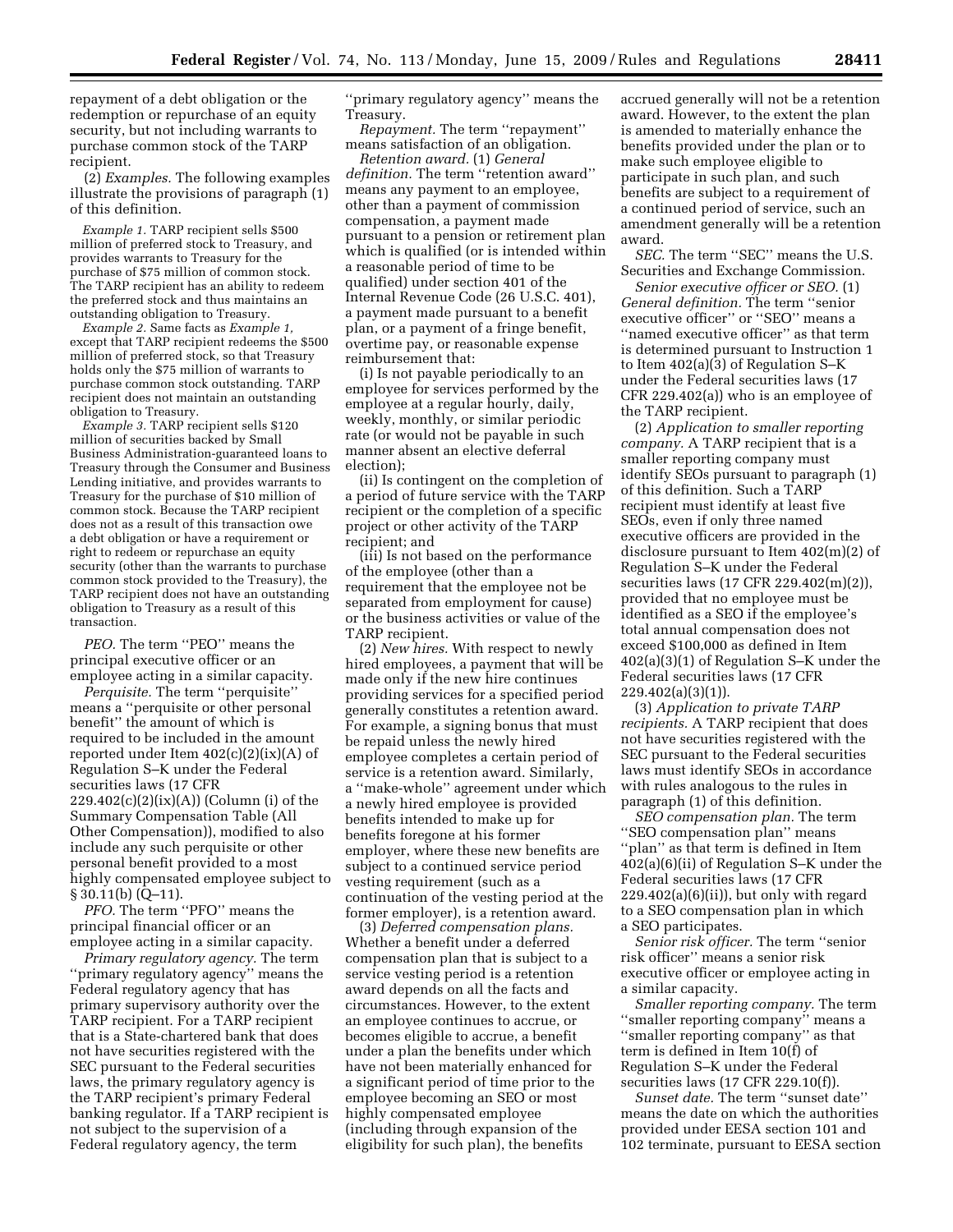120, taking into account any extensions pursuant to EESA section 120(b).

*TARP.* The term ''TARP'' means the Troubled Asset Relief Program, established pursuant to EESA.

*TARP fiscal year.* The term ''TARP fiscal year'' means a fiscal year of a TARP recipient, or the portion of a fiscal year of a TARP recipient, that is also a TARP period.

*TARP period.* The term ''TARP period'' means the period beginning with the TARP recipient's receipt of any financial assistance and ending on the last date upon which any obligation arising from financial assistance remains outstanding (disregarding any warrants to purchase common stock of the TARP recipient that the Treasury may hold).

*TARP recipient.* (1) *General definition.* The term ''TARP recipient'' means

(i) Any entity that has received or holds a commitment to receive financial assistance; and

(ii) Any entity that would be treated as the same employer as an entity receiving financial assistance based on the rules in sections 414(b) and 414(c) of the Internal Revenue Code (26 U.S.C. 414(b) or (c)), but modified by substituting ''50%'' for ''80%'' in each place it appears in section 414(b) or 414(c) and the accompanying regulations. However, for purposes of applying the aggregation rules to determine the applicable employer, the rules for brother-sister controlled groups and combined groups are disregarded (including disregarding the rules in section  $1563(a)(\overline{2})$  and  $\overline{a}()(3)$  of the Internal Revenue Code (26 U.S.C.  $1563(a)(2)$  and  $(a)(3)$ ) with respect to corporations and the parallel rules that are in 26 CFR 1.414(c)–2(c) with respect to other organizations conducting trades or businesses).

(2) *Certain excluded entities.* Neither any entity receiving funds under TARP pursuant to section 109 of EESA nor any Federal Reserve bank as that term is used in the Federal Reserve Act (12 U.S.C. 221 *et seq.*) will be treated as a TARP recipient subject to section 111 of EESA and any rules and regulations promulgated thereunder.

(3) *Anti-abuse rule.* Notwithstanding paragraph (1) of this definition, the term ''TARP recipient'' means any entity that has received, or holds a commitment to receive, financial assistance; and any entity related to such TARP recipient to the extent that the primary purpose for the creation or utilization of such entity is to avoid or evade any or all of the requirements of section 111 of EESA or these regulations.

*Treasury.* The term ''Treasury'' means the U.S. Department of the Treasury.

*Valid employment contract.* The term ''valid employment contract'' means a written employment contract that is:

(1)(i) A material contract as determined pursuant to Item  $601(b)(10)(iii)(A)$  of Regulation S–K under the Federal securities laws (17 CFR 229.601(b)(10)(iii)(A)); or

(ii) A contract that would be deemed a material contract as determined pursuant to Item 601(b)(10)(iii) of Regulation S–K under the Federal securities laws (17 CFR  $229.601(b)(10)(iii)$ , but for the fact that the material contract relates to one or more employee who is not an executive officer; and

(2) Is enforceable under the law of the applicable jurisdiction.

#### **§ 30.2 Q–2: To what entities does this part apply?**

This part applies to any TARP recipient, provided that the requirements of sections 111(b) (portions of § 30.4 (Q–4), § 30.5 (Q–5) and § 30.7 (Q–7), as applicable, § 30.6 (Q–6), and § 30.8 (Q–8) through § 30.11 (Q–11), and § 30.15 (Q–15)), and section 111(e) (§ 30.13 (Q–13)) apply only during the period during which any obligation to the Federal government arising from financial assistance provided under the TARP remains outstanding. The requirements of section 111(c) (including portions of § 30.4 (Q–4), § 30.5 (Q–5) and § 30.7 (Q– 7), as applicable) and section 111(d) (§ 30.12 (Q–12)) apply through the later of the last day of the period during which any obligation to the Federal government arising from financial assistance provided under the TARP remains outstanding for TARP recipients with an obligation, or the last day of the TARP recipient's fiscal year including the sunset date for a TARP recipient that has never had an obligation. For this purpose, an obligation includes the ownership by the Federal government of common stock of a TARP recipient.

#### **§ 30.3 Q–3: How are the SEOs and most highly compensated employees identified for purposes of compliance with this part?**

(a) *Identification.* The SEOs for a year are the ''named executive officers'' who are employees and are identified in the TARP recipient's annual report on Form 10–K or annual meeting proxy statement for that year (reporting the SEOs' compensation for the immediately preceding year). These employees are considered the SEOs throughout that entire year. For purposes of the standards in this part applicable to the

most highly compensated employees, the determination of whether an employee is a most highly compensated employee in a current fiscal year looks back to the annual compensation for the last completed fiscal year without regard to whether the compensation is includible in the employee's gross income for Federal income tax purposes.

(b) *Compliance.* Regardless of when during the current fiscal year the TARP recipient determines the SEOs or the most highly compensated employees, the TARP recipient must ensure that any of the SEOs or employees potentially subject to the requirements in this part for the current fiscal year complies with the requirements in this part as applicable.

#### **§ 30.4 Q–4: What actions are necessary for a TARP recipient to comply with the standards established under sections 111(b)(3)(A), 111(b)(3)(E), 111(b)(3)(F) and 111(c) of EESA (evaluation of employee plans and potential to encourage excessive risk or manipulation of earnings)?**

(a) *General rule.* To comply with the standards established under sections 111(b)(3)(A), 111(b)(3)(E), 111(b)(3)(F) and 111(c) of EESA, a TARP recipient must establish a compensation committee by the later of ninety days after the closing date of the agreement between the TARP recipient and Treasury or September 14, 2009, and maintain a compensation committee during the remainder of the TARP period. If a compensation committee is already established before the later of the closing date or September 14, 2009, the TARP recipient must maintain its compensation committee. During the remainder of the TARP period after the later of ninety days after the closing date of the agreement between the TARP recipient and Treasury or September 14, 2009, the compensation committee must:

(1) Discuss, evaluate, and review at least every six months with the TARP recipient's senior risk officers the SEO compensation plans to ensure that the SEO compensation plans do not encourage SEOs to take unnecessary and excessive risks that threaten the value of the TARP recipient;

(2) Discuss, evaluate, and review with senior risk officers at least every six months employee compensation plans in light of the risks posed to the TARP recipient by such plans and how to limit such risks;

(3) Discuss, evaluate, and review at least every six months the employee compensation plans of the TARP recipient to ensure that these plans do not encourage the manipulation of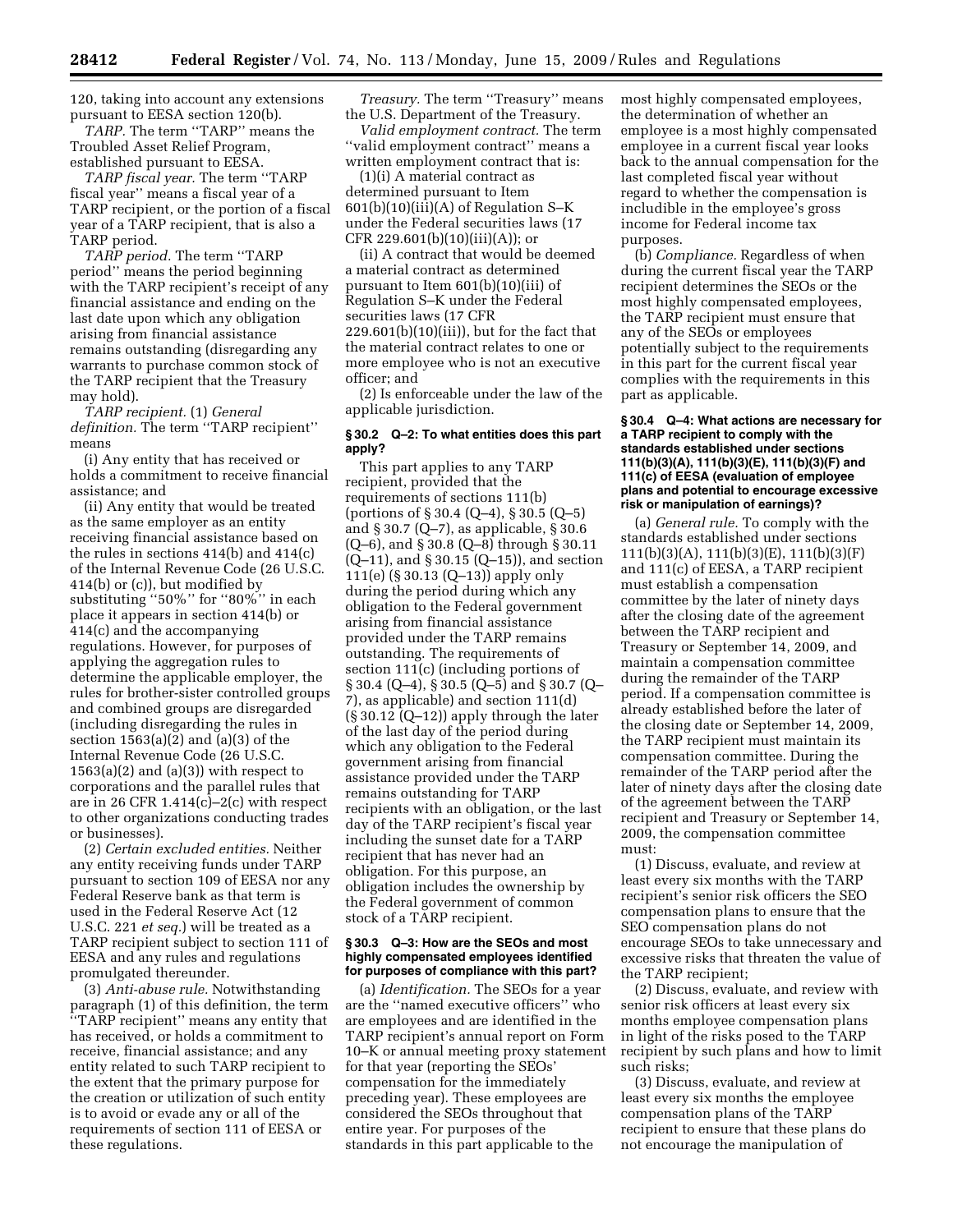reported earnings of the TARP recipient to enhance the compensation of any of the TARP recipient's employees;

(4) At least once per TARP recipient fiscal year, provide a narrative description of how the SEO compensation plans do not encourage the SEOs to take unnecessary and excessive risks that threaten the value of the TARP recipient, including how these SEO compensation plans do not encourage behavior focused on shortterm results rather than long-term value creation, the risks posed by employee compensation plans and how these risks were limited, including how these employee compensation plans do not encourage behavior focused on shortterm results rather than long-term value creation, and how the TARP recipient has ensured that the employee compensation plans do not encourage the manipulation of reported earnings of the TARP recipient to enhance the compensation of any of the TARP recipient's employees; and

(5) Certify the completion of the reviews of the SEO compensation plans and employee compensation plans required under paragraphs (a)(1), (2), and (3) of this section.

(b) *Exclusion of TARP recipients with no employees or no affected employees.*  For any period during which a TARP recipient has no employees, or has no SEO or compensation plan subject to the review process, the TARP recipient is not subject to the requirements of paragraph (a) of this section.

(c) *Application to private TARP recipients.* The rules provided in paragraph (a) of this section are also applicable to TARP recipients that do not have securities registered with the SEC pursuant to the Federal securities laws. A TARP recipient that does not have securities registered with the SEC pursuant to the Federal securities laws and has received \$25,000,000 or less in financial assistance is subject to paragraph (a) of this section, except that, in lieu of establishing and maintaining a compensation committee, such a TARP recipient is permitted to ensure that all the members of the board of directors carry out the duties of the compensation committee as described in paragraph (a) of this section. However, such a TARP recipient will be required to establish and maintain a compensation committee satisfying the requirements of paragraph (a) of this section for the first fiscal year following a fiscal year during which the TARP recipient either registers securities with the SEC pursuant to the Federal securities laws or has received more than \$25,000,000 in financial assistance, and during subsequent years of the TARP period.

(d) *Application to TARP recipients that have never had an outstanding obligation.* For TARP recipients that have never had an outstanding obligation, only paragraphs (a)(2), (a)(4), (a)(5) (but for the narrative and certification requirements of (a)(4) and (a)(5), applied only to the requirements of paragraph (a)(2)), (b) and (c) of this § 30.4 (Q–4) shall apply.

**§ 30.5 Q–5: How does a TARP recipient comply with the requirements under § 30.4 (Q–4) of this part that the compensation committee discuss, evaluate, and review the SEO compensation plans and employee compensation plans to ensure that the SEO compensation plans do not encourage the SEOs to take unnecessary and excessive risks that threaten the value of the TARP recipient, or that the employee compensation plans do not pose unnecessary risks to the TARP recipient?** 

At least every six months, the compensation committee must discuss, evaluate, and review with the TARP recipient's senior risk officers any risks (including long-term as well as shortterm risks) that the TARP recipient faces that could threaten the value of the TARP recipient. The compensation committee must identify the features in the TARP recipient's SEO compensation plans that could lead SEOs to take these risks and the features in the employee compensation plans that pose risks to the TARP recipient, including any features in the SEO compensation plans and the employee compensation plans that would encourage behavior focused on short-term results and not on longterm value creation. The compensation committed is required to limit these features to ensure that the SEOs are not encouraged to take risks that are unnecessary or excessive and that the TARP recipient is not unnecessarily exposed to risks.

#### **§ 30.6 Q–6: How does a TARP recipient comply with the requirement under § 30.4 (Q–4) of this part that the compensation committee discuss, evaluate, and review the employee compensation plans to ensure that these plans do not encourage the manipulation of reported earnings of the TARP recipient to enhance the compensation of any of the TARP recipient's employees?**

The compensation committee must discuss, evaluate, and review at least every six months the terms of each employee compensation plan and identify and eliminate the features in these plans that could encourage the manipulation of reported earnings of the TARP recipient to enhance the compensation of any employee.

#### **§ 30.7 Q–7: How does a TARP recipient comply with the certification and disclosure requirements under § 30.4 (Q–4) of this part?**

(a) *Certification.* The compensation committee must provide the certifications required by § 30.4 (Q–4) of this part stating that it has reviewed, with the TARP recipient's senior risk officers, the SEO compensation plans to ensure that these plans do not encourage SEOs to take unnecessary and excessive risks, the employee compensation plans to limit any unnecessary risks these plans pose to the TARP recipient, and the employee compensation plans to eliminate any features of these plans that would encourage the manipulation of reported earnings of the TARP recipient to enhance the compensation of any employee. For any period during which no obligation arising from financial assistance provided under the TARP remains outstanding, the requirements under this paragraph shall be modified to be consistent with  $\S 30.4(d)$  (Q–4(d)). Providing a statement similar to the following and in the manner provided in paragraphs (c) and (d) of this section, as applicable, would satisfy this standard: ''The compensation committee certifies that:

(1) It has reviewed with senior risk officers the senior executive officer (SEO) compensation plans and has made all reasonable efforts to ensure that these plans do not encourage SEOs to take unnecessary and excessive risks that threaten the value of [identify TARP recipient];

(2) It has reviewed with senior risk officers the employee compensation plans and has made all reasonable efforts to limit any unnecessary risks these plans pose to the [identify TARP recipient]; and

(3) It has reviewed the employee compensation plans to eliminate any features of these plans that would encourage the manipulation of reported earnings of [identify TARP recipient] to enhance the compensation of any employee.''

(b) *Disclosure.* At least once per TARP recipient fiscal year, the compensation committee must provide a narrative description identifying each SEO compensation plan and explaining how the SEO compensation plan does not encourage the SEOs to take unnecessary and excessive risks that threaten the value of the TARP recipient. The compensation committee must also identify each employee compensation plan, explain how any unnecessary risks posed by the employee compensation plan have been limited, and further explain how the employee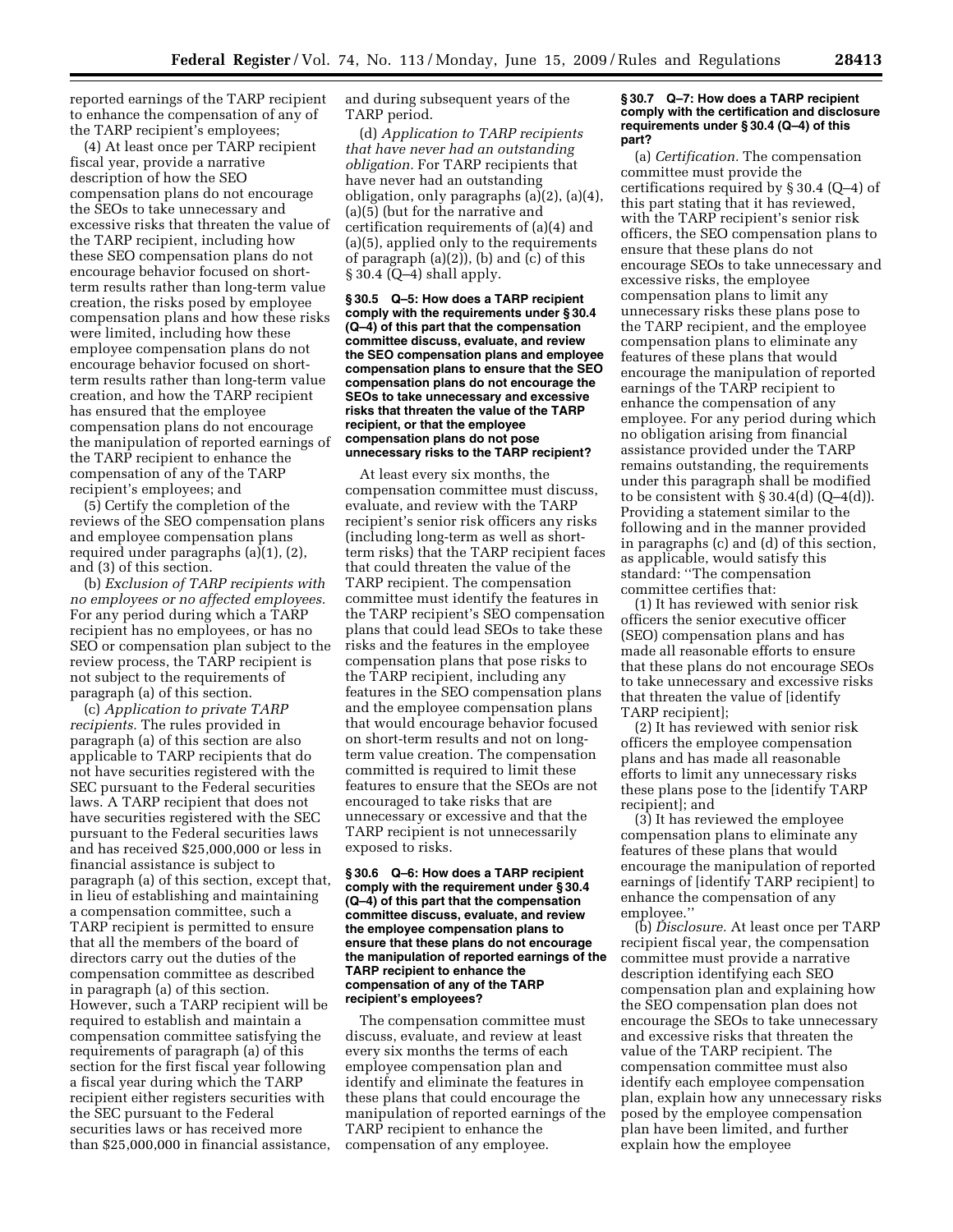compensation plan does not encourage the manipulation of reported earnings to enhance the compensation of any employee.

(c) *Location.* For TARP recipients with securities registered with the SEC pursuant to the Federal securities law, the compensation committee must provide these certifications and disclosures in the Compensation Committee Report required pursuant to Item 407(e) of Regulation S–K under the Federal securities laws (17 CFR 229.407(e)) and to Treasury. These disclosures must be provided in the Compensation Committee Report for any disclosure pertaining to any fiscal year any portion of which is a TARP period (for a TARP recipient with an obligation), or for any disclosure pertaining to any fiscal year including a date on or before the sunset date (for a TARP recipient that has never had an obligation). Within 120 days of the completion of a fiscal year during any part of which is a TARP period (for a TARP recipient with an obligation), or the completion of a fiscal year including a date on or before the sunset date (for a TARP recipient that has never had an obligation), a TARP recipient that is a smaller reporting company must provide the certifications of the compensation committee to its primary regulatory agency and to Treasury.

(d) *Application to private TARP recipients.* The rules provided in paragraphs (a), (b), and (c) of this section are also applicable to TARP recipients that do not have securities registered with the SEC pursuant to the Federal securities laws. Within 120 days of the completion of the fiscal year during any part of which is a TARP period (for a TARP recipient with an obligation), or the completion of a fiscal year including a date on or before the sunset date (for a TARP recipient that has never had an obligation), a private TARP recipient must provide the certification of the compensation committee (or board of directors, as applicable under  $\S 30.4 (Q-4)$  to its primary regulatory agency and to Treasury.

#### **§ 30.8 Q–8: What actions are necessary for a TARP recipient to comply with the standards established under section 111(b)(3)(B) of EESA (the ''clawback'' provision requirement)?**

To comply with the standards established under section 111(b)(3)(B) of EESA, a TARP recipient must ensure that any bonus payment made to a SEO or the next twenty most highly compensated employees during the TARP period is subject to a provision for recovery or ''clawback'' by the TARP

recipient if the bonus payment was based on materially inaccurate financial statements (which includes, but is not limited to, statements of earnings, revenues, or gains) or any other materially inaccurate performance metric criteria. Whether a financial statement or performance metric criteria is materially inaccurate depends on all the facts and circumstances. However, for this purpose, a financial statement or performance metric criteria shall be treated as materially inaccurate with respect to any employee who knowingly engaged in providing inaccurate information (including knowingly failing to timely correct inaccurate information) relating to those financial statements or performance metrics. Otherwise, with respect to a performance criteria, whether the inaccurate measurement of the performance or inaccurate application of the performance to the performance criteria is material depends on whether the actual performance or accurate application of the actual performance to the performance criteria is materially different from the performance required under the performance criteria or the inaccurate application of the actual performance to the performance criteria. The TARP recipient must exercise its clawback rights except to the extent it demonstrates that it is unreasonable to do so, such as, for example, if the expense of enforcing the rights would exceed the amount recovered. For the purpose of this section, a bonus payment is deemed to be made to an individual when the individual obtains a legally binding right to that payment.

#### **§ 30.9 Q–9: What actions are necessary for a TARP recipient to comply with the standards established under section 111(b)(3)(C) of EESA (the prohibition on golden parachute payments)?**

(a) *Prohibition on golden parachute payments.* To comply with the standards established under section 111(b)(3)(C) of EESA, a TARP recipient must prohibit any golden parachute payment to a SEO and any of the next five most highly compensated employees during the TARP period. A golden parachute payment is treated as paid at the time of departure and is equal to the aggregate present value of all payments made for a departure. Thus, a golden parachute payment during the TARP period may include a right to amounts actually payable after the TARP period.

(b) *Examples.* The following examples illustrate the provisions of paragraph (a) of this section:

*Example 1.* Employee A is a SEO of a TARP recipient. Employee A is entitled to a

payment of three times his annual compensation upon an involuntary termination of employment or voluntary termination of employment for good reason, but such amount is not payable unless and until the TARP period expires with respect to TARP recipient. Employee A terminates employment during the TARP period. Because, for purposes of the prohibition on golden parachute payments, the payment is made at the time of departure, Employee A may not obtain the right to the payment upon the termination of employment.

*Example 2.* Employee B involuntarily terminated employment on July 1, 2008, at which time Employee B was a SEO of a financial institution. Employee B's employment agreement provided that if Employee B were involuntarily terminated or voluntarily terminated employment for good reason, Employee B would be entitled to a series of five equal annual payments. After the first payment, but before any subsequent payment, the entity became a TARP recipient. Because, for purposes of the prohibition on golden parachute payments, all of the five payments are deemed to have occurred at termination of employment and because, in this case, termination of employment occurred before the beginning of the applicable TARP period, the payment of the four remaining payments due under the agreement will not violate the requirements of this section.

#### **§ 30.10 Q–10: What actions are necessary for a TARP recipient to comply with section 111(b)(3)(D) of EESA (the limitations on bonus payments)?**

(a) *General rule.* To comply with section 111(b)(3)(D) of EESA, pursuant to the schedule under paragraph (b) of this section and subject to the exclusions under paragraph (e) of this section, a TARP recipient must prohibit the payment or accrual of any bonus payment during the TARP period to or by the employees identified pursuant to paragraph (b) of this section.

(b)(1) *Schedule.* The prohibition required under paragraph (a) of this section applies as follows to:

(i) The most highly compensated employee of any TARP recipient receiving less than \$25,000,000 in financial assistance;

(ii) At least the five most highly compensated employees of any TARP recipient receiving \$25,000,000 but less than \$250,000,000 in financial assistance;

(iii) The SEOs and at least the ten next most highly compensated employees of any TARP recipient receiving \$250,000,000 but less than \$500,000,000 in financial assistance; and

(iv) The SEOs and at least the twenty next most highly compensated employees of any TARP recipient receiving \$500,000,000 or more in financial assistance.

(2) *Changes in level of financial assistance.* The determination of which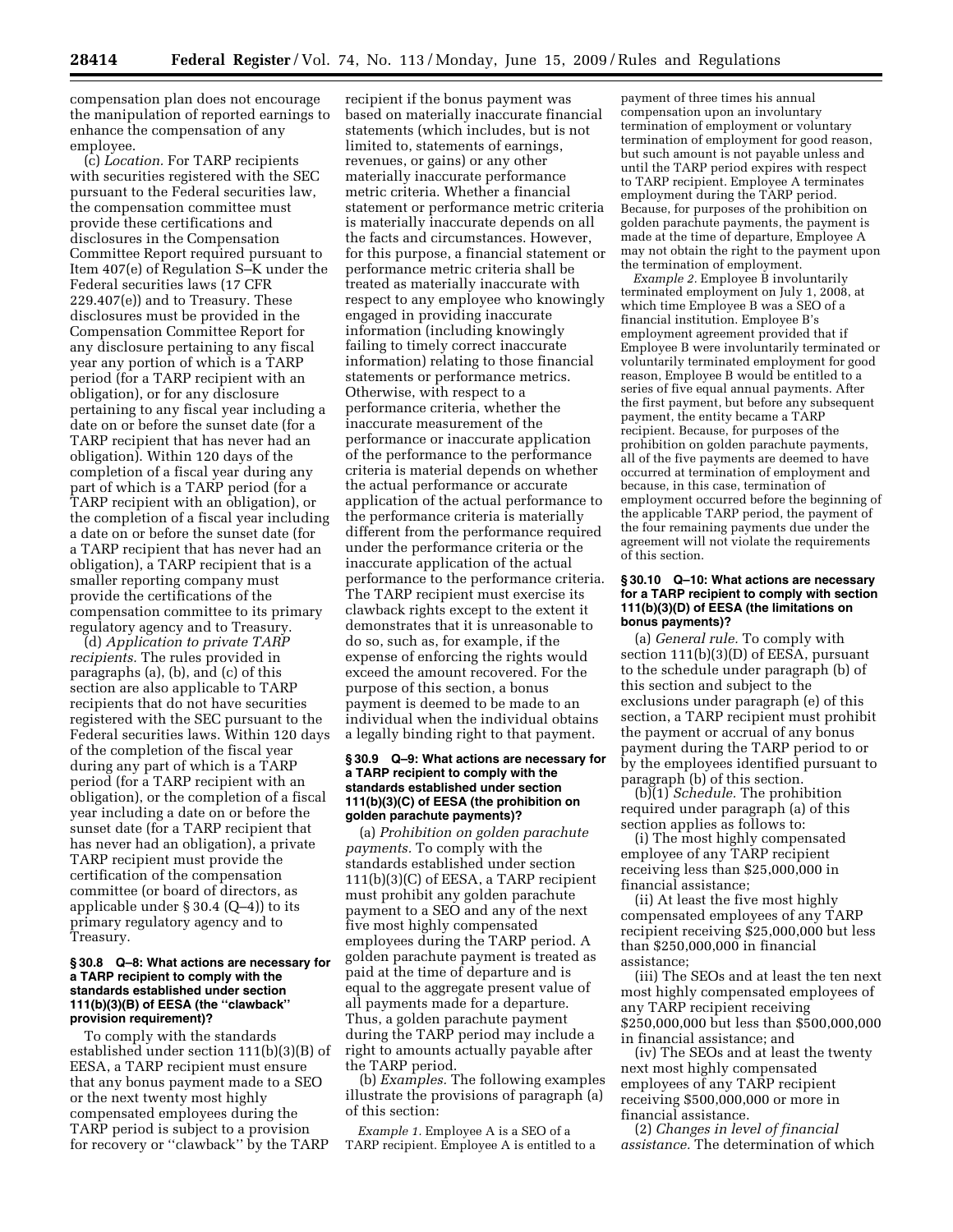schedule in paragraph (b) of this section is applicable to a TARP recipient during the TARP period is determined by the gross amount of all financial assistance provided to the TARP recipient, valued at the time the financial assistance was received. Whether a TARP recipient's financial assistance has increased during a fiscal year to the point in the schedule under paragraph (b) of this section that the SEOs or a greater number of the most highly compensated employees will be subject to the requirements under paragraph (a) of this section is determined as of the last day of the TARP recipient's fiscal year, and the increase in coverage is effective for the subsequent fiscal year.

(3) *Application to first year of financial assistance.* For employers who become TARP recipients after June 15, 2009, the bonus payment limitation provision under this paragraph (b) does not apply to bonus payments paid or accrued by TARP recipients or their employees before the first date of the TARP period. Certain bonus payments may relate to a service period beginning before and ending after the first date of the TARP period. In these circumstances, the employee will not be treated as having accrued the bonus payment on or after the first date of the TARP period if the bonus payment is reduced to reflect at least the portion of the service period that occurs on or after the first date of the TARP period. However, if the employee is a SEO or most highly compensated employee at the time the amount would otherwise be paid, the bonus payment amount as reduced in accordance with the previous sentence still may not be paid until such time as bonus payments to that employee are permitted.

(c) *Accrual.* (1) *General rule.* Whether an employee has accrued a bonus payment is determined based on the facts and circumstances. An accrual may include the granting of service credit (whether toward the calculation of the benefit or any vesting requirement) or credit for the compensation received (or that otherwise would have been received) during the period the employee was subject to the restriction under paragraph (a) of this section. For application of this rule to the fiscal year including June 15, 2009, *see* § 30.17 (Q– 17).

(2) *Payments or accruals after the employee is no longer a SEO or most highly compensated employee.* If after the employee is no longer a SEO or most highly compensated employee, the employee is paid a bonus payment or provided a legally binding right to a bonus payment that is based upon

services performed or compensation received during the period the employee was a SEO or most highly compensated employee, the employee will be treated as having accrued such bonus payment during the period the employee was a SEO or most highly compensated employee. For example, if the employee is retroactively granted service credit under an incentive plan (whether for vesting or benefit calculation purposes) for the period in which the employee was a SEO or most highly compensated employee, the employee will be treated as having accrued that benefit during the period the employee was a SEO or most highly compensated employee.

(3) *Multi-year service periods.* Certain bonus payments may relate to a multiyear service period, during some portion of which the employee is a SEO or most highly compensated employee subject to paragraph (a) of this section, and during some portion of which the employee is not. In these circumstances, the employee will not be treated as having accrued the bonus payment during the period the employee was a SEO or most highly compensated employee if the bonus payment is at least reduced to reflect the portion of the service period that the employee was a SEO or most highly compensated employee. If the employee is a SEO or most highly compensated employee at the time the net bonus payment amount after such reduction would otherwise be paid, the amount still may not be paid until such time as bonus payments to that employee are permitted.

(d) *Examples.* The following examples illustrate the rules of paragraphs (a) through (c) of this section:

*Example 1.* Employee A is a SEO of a TARP recipient in 2010, but not in 2011. The TARP recipient maintains an annual bonus program, generally paying bonus payments in March of the following year. Employee A may not be paid a bonus payment in 2010 (for services performed in 2009 or any other year). In addition, Employee A may not be paid a bonus payment in 2011 to the extent such bonus payment is based on services performed in 2010.

*Example 2.* Same facts as in *Example 1,*  provided further that Employee A receives a salary increase for 2011. The salary increase equals the same percentage as similarly situated executive officers, with an additional percentage increase which, over the course of twelve months, equals the bonus that would have been payable to Employee A in 2011 (for services performed in 2010), except for application of paragraph (a) of this section. Under these facts and circumstances, the additional percentage increase will be treated as a bonus payment accrued in 2010 and Employee A may not be paid this bonus payment.

*Example 3.* Same facts as in *Example 1,*  provided further that on March 1, 2011,

Employee A is granted a stock option under the TARP recipient stock incentive plan with a value approximately equal to the bonus that would have been payable to Employee A in 2011 (for services performed in 2010), except for application of paragraph (a) of this section. Other similarly situated employee not covered by the bonus limitation for 2010 do not receive such a grant. Under these facts and circumstances, the stock option grant will be treated as a bonus payment accrued in 2010 and will not be permitted to be paid to Employee A.

*Example 4.* Employee B is not a SEO or a most highly compensated employee of a TARP recipient during 2009. On July 1, 2009, Employee B is granted the right to a bonus payment of \$50,000 if Employee B is employed by the TARP recipient through July 1, 2011 (two years). Employee B is a SEO of a TARP recipient during 2010, but is not a SEO or a most highly compensated employee of the TARP recipient during 2011. Employee B is employed by the TARP recipient on July 1, 2011. Thus, Employee B was a SEO or most highly compensated employee during one-half of the two-year required service period. Provided that Employee B is paid not more than half of the otherwise payable bonus payment, or \$25,000, Employee B will not be treated as having accrued a bonus payment while Employee B was a SEO or a most highly compensated employee.

(e) *Exclusions*—(1) *Long-term restricted stock*—(i) *General rule.* The TARP recipient is permitted to award long-term restricted stock to the employees whose compensation is limited according to the schedule under paragraph (b) of this section, provided that the value of this grant may not exceed one third of the employee's annual compensation as determined for that fiscal year (that is, not using the look-back method for the prior year). For purposes of this paragraph, in determining an employee's annual compensation, all equity-based compensation granted in fiscal years ending after June 15, 2009 will only be included in the calculation in the year in which it is granted at its total fair market value on the grant date, and all equity-based compensation granted in fiscal years ending prior to June 15, 2009 will not be included in the calculation of annual compensation for any subsequent fiscal year. For purposes of this paragraph, in determining the value of the long-term restricted stock grant, the long-term restricted stock granted in accordance with this paragraph will only be included in the calculation in the year in which the restricted stock is granted at its total fair market value on the grant date.

*(ii) Example.* During 2008, Employee A receives compensation of \$1 million salary and a \$1,200,000 long-term restricted stock grant subject to a three-year vesting period. During 2009, Employee A received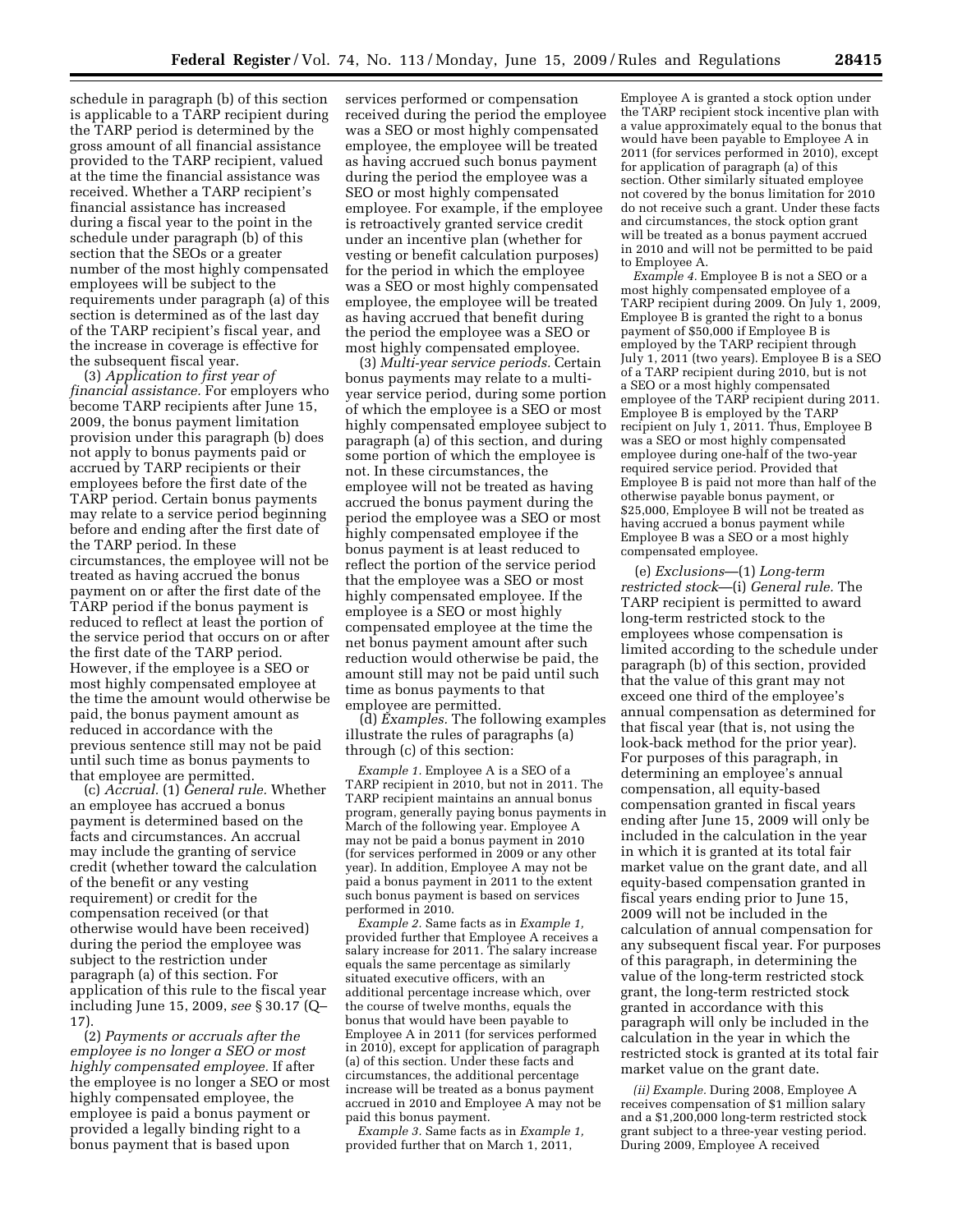compensation of \$1 million salary and no grant of long-term restricted stock. During 2010, Employee A receives compensation of \$600,000 salary and a \$300,000 long-term restricted stock grant subject to a three-year vesting period. Under the general SEC compensation disclosure rules used to define annual compensation in § 30.1 (Q–1) of this part, the compensation related to the longterm restricted stock grants would be allocated over the vesting period. Assume for this purpose, that for 2010, \$400,000 of the 2008 long-term restricted stock grant is allocated as compensation, and \$100,000 of the 2010 long-term restricted stock grant is allocated as compensation, so that the total annual compensation is \$1,100,000 (\$600,000 salary + \$400,000 + \$100,000). However, for purposes of determining Employee A's annual compensation to apply the limit on the value of the long-term restricted stock that may be granted to Employee A in 2010, the entire \$300,000 value of the 2010 grant is included but the \$400,000 value attributed to the 2008 grant is excluded. Accordingly, Employee A's adjusted annual compensation is  $$900,000$   $$1,100,000 - $100,000 +$  $$300,000 - $400,000$ . In addition, the entire fair market value of the 2010 long-term restricted stock grant is included for purposes of determining whether the limit has been exceeded. Because the \$300,000 adjusted value of the long-term restricted stock grant does not exceed one-third of the \$900,000 adjusted annual compensation, the grant complies with paragraph (e)(1)(i).

(2) *Legally binding right under valid employment contracts*—(i) *General rule.*  The prohibition under paragraph (a) of this section does not apply to bonus payments required to be paid under a valid employment contract if the employee had a legally binding right under the contract to a bonus payment as of February 11, 2009. For purposes of determining whether an employee had a legally binding right to a bonus payment, *see* 26 CFR 1.409A–1(b)(i). In addition, the bonus payment must be made in accordance with the terms of the contract as of February 11, 2009 (which may include application of an elective deferral election under a qualified retirement plan or a nonqualified deferred compensation plan), such that any subsequent amendment to the contract to increase the amount payable, accelerate any vesting conditions, or otherwise materially enhance the benefit available to the employee under the contract will result in the bonus payment being treated as not made under the employment contract executed on or before February 11, 2009. However, amendment of a valid employment contract executed on or before February 11, 2009 under which an employee has a legally binding right to a bonus payment to reduce the amount of the bonus payment or to enhance or include service-based or performance-based

vesting requirements or holding period requirements will not result in this treatment. The amended employment contract would still be deemed a valid employment contract and the employee would still be treated as having a legally binding right to the bonus payment under the original employment contract. The TARP recipient and the employees of the TARP recipient should be cognizant of the restrictions under section 409A of the Internal Revenue Code (26 U.S.C. 409A) in the case of an amendment described in the preceding sentence.

(ii) *Examples.* The following examples illustrate the provisions of this paragraph (2).

*Example 1.* TARP recipient sponsors a written restricted stock unit plan. Under the plan, restricted stock units are traditionally granted each July 1, and are subject to a three-year vesting requirement. Employee A, a SEO of TARP recipient, received grants on July 1, 2007, July 1, 2008, and July 1, 2009. The July 1, 2007 and July 1, 2008 grants are excluded from the limitation on payments, because although the awards were subject to a continuing service vesting requirement, Employee A retained a legally binding right to the restricted stock units as of February 11, 2009. However, regardless of the fact that the restricted stock unit program was in existence on February 11, 2009, Employee A did not retain a legally binding right to a restricted stock unit for 2009 as of February 11, 2009, but rather obtained the legally binding right only when the restricted stock unit was granted on July 1, 2009. Accordingly, the July 1, 2009 grant is subject to the limitation and is not permitted to be accrued or paid (unless such grant complies with the exception for certain grants of longterm restricted stock).

*Example 2.* TARP recipient sponsors an annual bonus program documented in a written plan. Under the bonus program, the board of directors retains the discretion to eliminate or reduce the bonus of any employee in the bonus pool. Employees B and C, both SEOs, are in the bonus pool for 2008. On January 15, 2009, the compensation committee determines the bonuses to which the employees of the division in which Employee B works are entitled, and awards Employee B a \$10,000 bonus payable on June 1. Employee B has a legally binding right to the bonus as of February 11, 2009 and payment of the bonus is not subject to the limitation. However, as of February 11, 2009, the board of directors has not met to determine which employees of the division in which Employee C works will be entitled to a bonus or the amount of such bonus. Accordingly, Employee C did not have a legally binding right to a bonus as of February 11, 2009 and may be subject to the bonus payment limitation.

*Example 3.* TARP recipient sponsors a written stock option plan under which stock options may be granted to SEOs designated by the compensation committee. Designations and grants typically occur at a meeting in August of every year, and no

meeting occurred in 2009 before August. Regardless of the existence of the general plan, no SEO had a legally binding right to a stock option grant for 2009 as of February 11, 2009 because no grants had been made under the plan. Accordingly, any 2009 grant will be subject to the limitation and is not permitted to be made.

*Example 4.* Employee D is an SEO of a TARP recipient. Under Employee D's written employment agreement executed before February 11, 2009, Employee D is entitled to the total of whatever bonuses are made available to Employee E and Employee F. As of February 11, 2009, Employee E had a legally binding right to a \$100,000 bonus. Employees E and F are never at any time SEOs or highly compensated employees subject to the limitation. As of February 11, 2009, Employee F had no legally binding right to a bonus, but was eligible to participate in a bonus pool and was ultimately awarded a bonus of \$50,000. As of February 11, 2009, Employee D had a legally binding right to a \$100,000 bonus, so that bonus is not subject to the limitation. However, as of February 11, 2009, Employee D did not have a legally binding right to the additional \$50,000 bonus, so that bonus is subject to the bonus payment limitation and, if not paid before June 15, 2009 is not permitted to be paid.

(f) *Application to private TARP recipients.* The rules set forth in this section are also applicable to TARP recipients that do not have securities registered with the SEC pursuant to the Federal securities laws.

#### **§ 30.11 Q–11: Are TARP recipients required to meet any other standards under the executive compensation and corporate governance standards in section 111 of EESA?**

(a) *Approval of compensation payments to, and compensation structures for, certain employees of TARP recipients receiving exceptional financial assistance.* For any period during which a TARP recipient is designated as a TARP recipient that has received exceptional financial assistance, the TARP recipient must obtain the approval by the Special Master of all compensation payments to, and compensation structures for, SEOs and most highly compensated employees subject to paragraph (b) of § 30.10 (Q–10). TARP recipients that receive exceptional financial assistance must also receive approval by the Special Master for all compensation structures for other employees who are executive officers (as defined under the Securities and Exchange Act, Rule 3b– 7) or one of the 100 most highly compensated employees of a TARP recipient receiving exceptional assistance (or both), who are not subject to the bonus limitations under § 30.10 (Q–10). For this purpose, compensation payments and compensation structures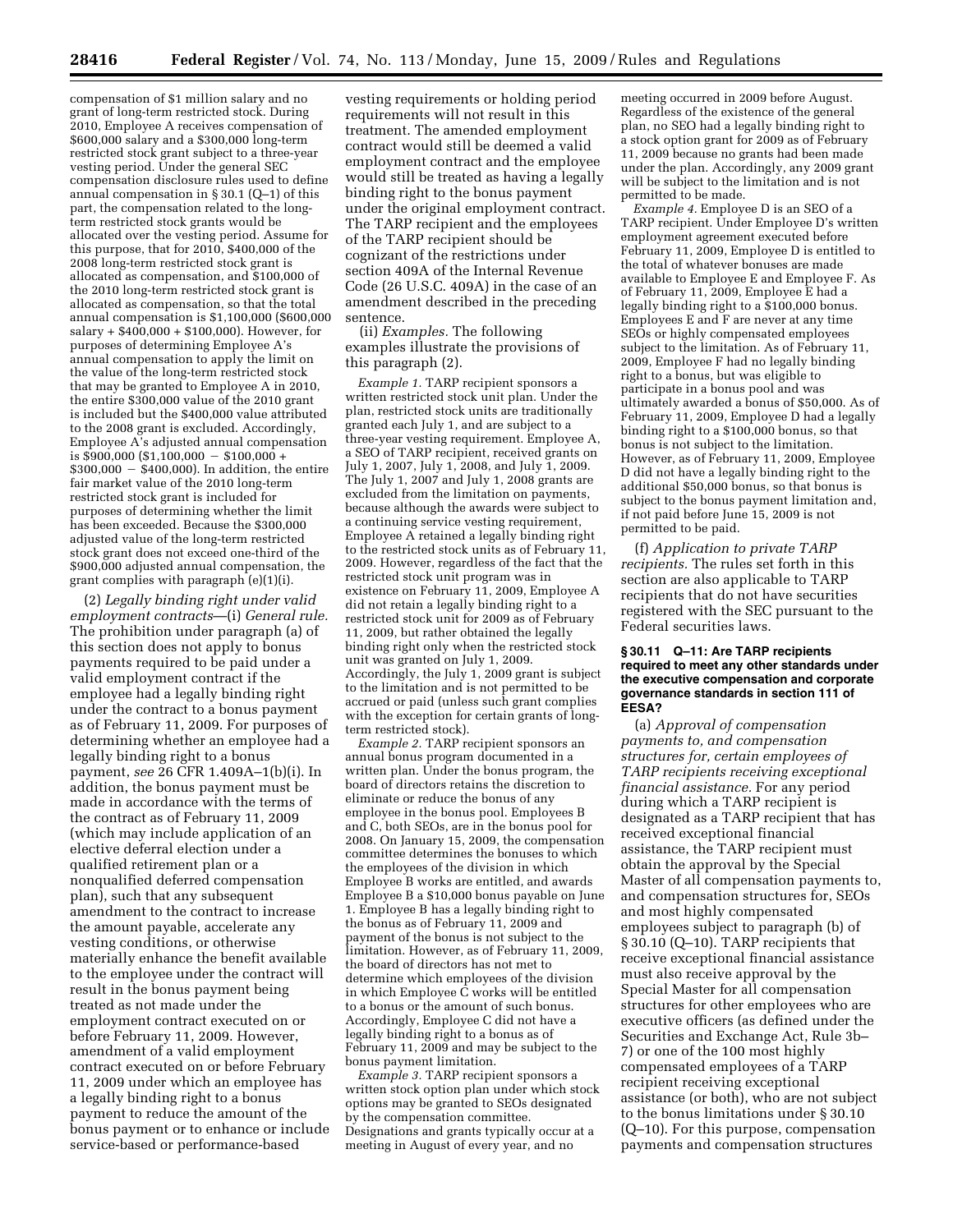may include awards or other rights to compensation which an employee has already received but not yet been paid or, in some instances, fully accrued. Accordingly, the Special Master has the authority to require that such compensation payments or compensation structures be altered to meet the standards set forth in § 30.16 (Q–16). However, this approval requirement is not applicable to payments that are not subject to paragraph (a) of § 30.10 (Q–10) due to the application of paragraph (e)(2) of § 30.10 (Q–10) or the effective date provisions of § 30.17 (Q–17), though the Special Master will take such payments into account in reviewing the compensation structure and amounts payable, as applicable, that are subject to review. Notwithstanding any of the foregoing, approval is not required with respect to an employee not subject to the bonus payment limitations to the extent that the employee's annual compensation, as modified in § 30.16 (Q–16) to include certain deferred compensation and pension accruals but to disregard any grant of long-term restricted stock, is limited to \$500,000 or less, and any further compensation is provided in the form of long-term restricted stock. For details, *see* § 30.16  $(Q-16)$ .

(b) *Perquisite disclosure*—(1) *General rule.* TARP recipients must annually disclose during the TARP period any perquisite whose total value for the TARP recipient's fiscal year exceeds \$25,000 for each of the SEOs and most highly compensated employees that are subject to paragraph (a) of § 30.10 (Q– 10). TARP recipients must provide a narrative description of the amount and nature of these perquisites, the recipient of these perquisites, and a justification for offering these perquisites (including a justification for offering the perquisite, and not only for offering the perquisite with a value that exceeds \$25,000). Such disclosure must be provided within 120 days of the completion of a fiscal year any part of which is a TARP period.

(2) *Location.* A TARP recipient must provide this disclosure to Treasury and to its primary regulatory agency.

(c) *Compensation consultant disclosure*—(1) *General rule.* The compensation committee of the TARP recipient must provide annually a narrative description of whether the TARP recipient, the board of directors of the TARP recipient, or the compensation committee has engaged a compensation consultant; and all types of services, including non-compensation related services, the compensation consultant or any of its affiliates has

provided to the TARP recipient, the board, or the compensation committee during the past three years, including any ''benchmarking'' or comparisons employed to identify certain percentile levels of compensation (for example, entities used for benchmarking and a justification for using these entities and the lowest percentile level proposed for compensation). Such disclosure must be provided within 120 days of the completion of a fiscal year any part of which is a TARP period.

(2) *Application to TARP recipients not required to maintain compensation committees.* For those TARP recipients not required to establish and maintain compensation committees under  $\S 30.4(c) (Q-4)$ , the board of directors must provide the disclosure under  $§ 30.4(c)(1).$ 

(3) *Location.* A TARP recipient must provide this disclosure to Treasury and to its primary regulatory agency.

(d) *Prohibition on gross-ups.* Except as explicitly permitted under this part, TARP recipients are prohibited from providing (formally or informally) grossups to any of the SEOs and next twenty most highly compensated employees during the TARP period. For this purpose, providing a gross-up includes providing a right to a payment of such a gross-up at a future date, for example a date after the TARP period.

#### **§ 30.12 Q–12: What actions are necessary for a TARP recipient to comply with section 111(d) of EESA (the excessive or luxury expenditures policy requirement)?**

To comply with section 111(d) of EESA, by the later of ninety days after the closing date of the agreement between the TARP recipient and Treasury or September 14, 2009, the board of directors of the TARP recipient must adopt an excessive or luxury expenditures policy, provide this policy to Treasury and its primary regulatory agency, and post the text of this policy on its Internet Web site, if the TARP recipient maintains a company Web site. After adoption of the policy, the TARP recipient must maintain the policy during the remaining TARP period (if the TARP recipient has an obligation), or through the last day of the TARP recipient's fiscal year including the sunset date (if the TARP recipient has never had an obligation). If, after adopting an excessive or luxury expenditures policy, the board of directors of the TARP recipient makes any material amendments to this policy, within ninety days of the adoption of the amended policy, the board of directors must provide the amended policy to Treasury and its primary regulatory agency and post the amended

policy on its Internet Web site, if the TARP recipient maintains a company Web site. This disclosure must continue through the TARP period (if the TARP recipient has an obligation), or through the last day of the TARP recipient's fiscal year that includes the sunset date (if the TARP recipient has never had an obligation).

#### **§ 30.13 Q–13: What actions are necessary for a TARP recipient to comply with section 111(e) of EESA (the shareholder resolution on executive compensation requirement)?**

(a) *General rule.* As provided in section 111(e) of EESA, any proxy or consent or authorization for an annual or other meeting of the shareholders of any TARP recipient that occurs during the TARP period must permit a separate shareholder vote to approve the compensation of executives, as required to be disclosed pursuant to the Federal securities laws (including the compensation discussion and analysis, the compensation tables, and any related material). To meet this standard, a TARP recipient must comply with any rules, regulations, or guidance promulgated by the SEC.

#### **§ 30.14 Q–14: How does section 111 of EESA operate in connection with an acquisition, merger, or reorganization?**

(a) *Special rules for acquisitions, mergers, or reorganizations.* In the event that a TARP recipient (target) is acquired by an entity that is not an affiliate of the target (acquirer) in an acquisition of any form, including a purchase of substantially all of the assets of the target, such that the acquirer after the transaction would have been treated as a TARP recipient if the target had received the TARP funds immediately after the transaction, acquirer will not become subject to section 111 of EESA merely as a result of the acquisition. If the acquirer is not subject to section 111 of EESA immediately after the transaction, then any employees of the acquirer immediately after the transaction (including target employees who were SEOs or most highly compensated employees immediately prior to the transaction and became acquirer employees as a result of the transaction) will not be subject to section 111 of EESA.

(b) *Anti-abuse rule.* Notwithstanding the provisions of paragraph (a) of this section, if the primary purpose of a transaction involving the acquisition, in any form, of a TARP recipient is to avoid or evade the application of any of the requirements of section 111 of EESA, the acquirer will be treated as a TARP recipient immediately upon such acquisition. In such a case, the SEOs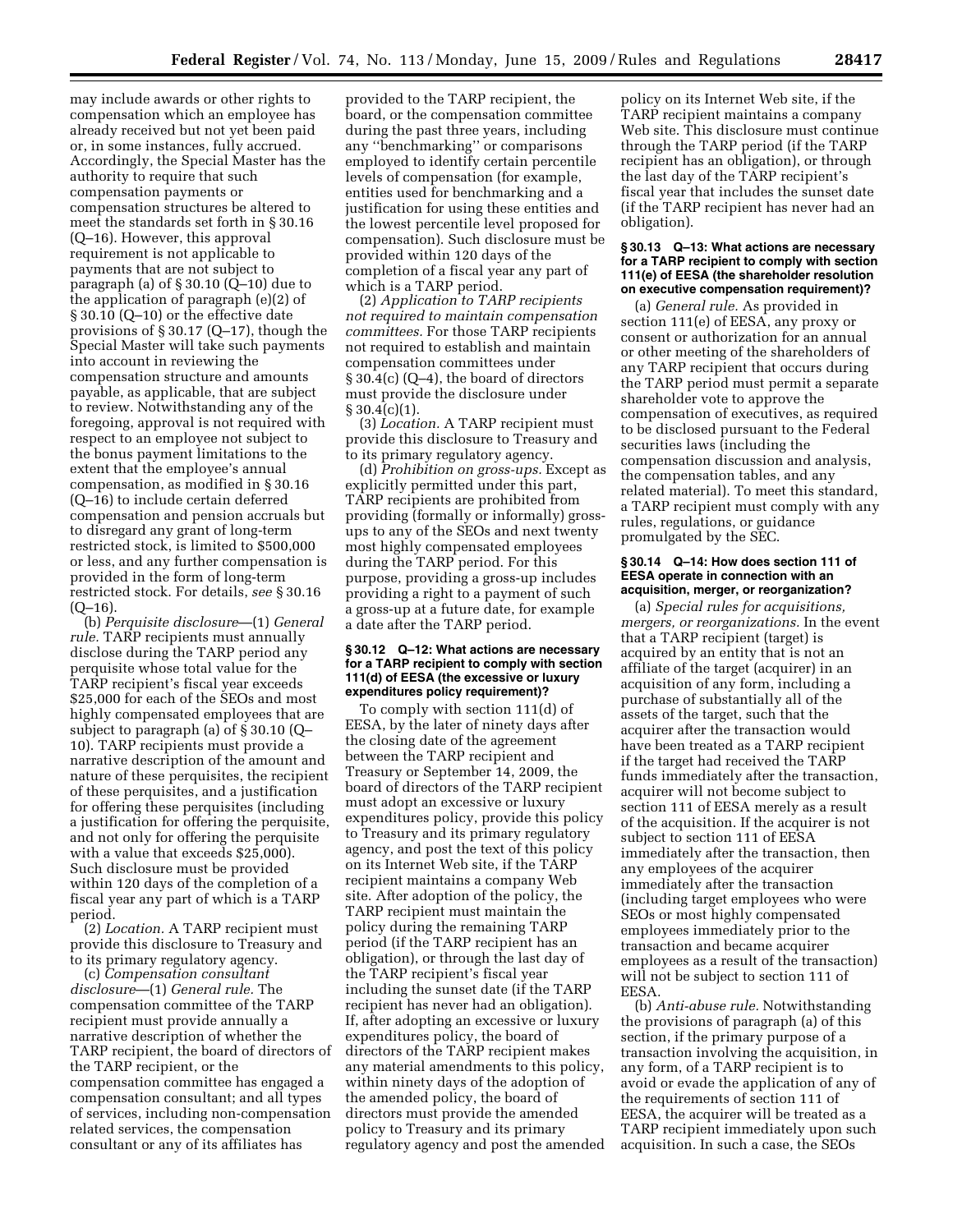and the most highly compensated employees to whom any of the requirements of section 111 of EESA and this Interim Final Rule apply shall be redetermined as of the date of the acquisition. The redetermined SEOs and most highly compensated employees of the post-acquisition acquirer shall consist of the PEO and PFO of the postacquisition acquirer, plus the applicable number of next most highly compensated employees determined by aggregating the post-acquisition employees of the acquirer (to include the pre-acquisition employees of the target employed by the acquirer, or anticipated to be employed by the acquirer), and ranking such employees in order of compensation for the immediately preceding fiscal year of the pre-acquisition target or pre-acquisition acquirer, as appropriate. In the case of an asset acquisition, the entity or entities to whom the target's assets are transferred shall be treated as the direct recipient of the financial assistance for purposes of determining which other related entities are treated, in the aggregate, as the TARP recipient under the definition of ''TARP recipient'' in  $§ 30.1 (Q-1).$ 

#### **§ 30.15 Q–15: What actions are necessary for a TARP recipient to comply with certification requirements of section 111(b)(4) of EESA?**

(a) *Certification Requirements*—(1) *General.* To comply with section 111(b)(4) of EESA, the PEO and the PFO of the TARP recipient must provide the following certifications with respect to the compliance of the TARP recipient with section 111 of EESA as implemented under this part:

(2) *First Fiscal Year Certification.* (i) Within ninety days of the completion of the first annual fiscal year of the TARP recipient any portion of which is a TARP period, the PEO and the PFO of the TARP recipient must provide certifications similar to the model provided in appendix A to this section.

(ii) If the first annual fiscal year of a TARP recipient any portion of which is a TARP period ends within thirty days after the closing date of the applicable agreement between the TARP recipient and Treasury, the TARP recipient shall have an additional sixty days beginning on the day after the end of the fiscal year during which it can establish the compensation committee, if not already established, and during which the compensation committee shall meet with senior risk officers to discuss, review, and evaluate the SEO compensation plans and employee compensation plans in accordance with § 30.4 (Q–4) of this part. The

certifications of the PEO and the PFO of the TARP recipient must be amended to reflect the timing of the establishment and reviews of the compensation committee.

(3) *Years Following First Fiscal Year Certification.* Within ninety days of the completion of each TARP fiscal year of the TARP recipient after the first TARP fiscal year, the PEO and the PFO of the TARP recipient must provide a certification similar to the model provided in Appendix B to this section.

(4) *Location.* A TARP recipient with securities registered with the SEC pursuant to the Federal securities law must provide these certifications as an exhibit (pursuant to Item 601(b)(99)(i) of Regulation S–K under the Federal securities laws (17 CFR 229.601(b)(99)(i)) to the TARP recipient's annual report on Form 10–K and to Treasury. To the extent that the PEO or the PFO of the TARP recipient is unable to provide any of these certifications in a timely manner, the PEO or the PFO must provide Treasury an explanation of the reason such certification has not been provided. These certifications are in addition to the compensation committee certifications required by § 30.5 (Q–5) of this part.

(5) *Application to private TARP recipients.* The rules provided in this section are also applicable to TARP recipients that do not have securities registered with the SEC pursuant to the Federal securities laws, except the certifications under paragraphs (a)(2)(x) and (a)(3)(x) of this section are not required. A private TARP recipient must provide these certifications to its primary regulatory agency and to Treasury.

(6) *Application to TARP recipients that have never had an obligation.* For those TARP recipients that have never had an obligation, the PEO and PFO must provide the certifications pursuant to this paragraph (a) only with respect to the requirements applicable to a TARP recipient that has never had an obligation (generally certain compensation committee reviews of employee compensation plans and the issuance of, and compliance with, an excessive or luxury expenses policy).

(b) *Recordkeeping requirements.* The TARP recipient must preserve appropriate documentation and records to substantiate each certification required under paragraph (a) of this section for a period of not less than six years after the date of the certification, the first two years in an easily accessible place. The TARP recipient must furnish promptly to Treasury legible, true, complete, and current copies of the

documentation and records that are required to be preserved under paragraph (b) of this section that are requested by any representative of Treasury.

(c) *Penalties for making or providing false or fraudulent Statements.* Any individual or entity that provides information or makes a certification to Treasury pursuant to the Interim Final Rule or as required pursuant to 31 CFR Part 30 may be subject to 18 U.S.C. 1001, which generally prohibits the making of any false or fraudulent statement in a matter within the jurisdiction of the Federal government. Upon receipt of information indicating that any individual or entity has violated any provision of title 18 of the U.S. Code or other provision of Federal law, Treasury shall refer such information to the Department of Justice and the Special Inspector General for the Troubled Asset Relief Program.

# **Appendix A to § 30.15—Model Certification for First Fiscal Year Certification**

''I, [identify certifying individual], certify, based on my knowledge, that:

(i) The compensation committee of [identify TARP recipient] has discussed, reviewed, and evaluated with senior risk officers at least every six months during the period beginning on the later of the closing date of the agreement between the TARP recipient and Treasury or June 15, 2009 and ending with the last day of the TARP recipient's fiscal year containing that date, senior executive officer (SEO) compensation plans and employee compensation plans and the risks these plans pose to [identify TARP recipient];

(ii) The compensation committee of [identify TARP recipient] has identified and limited during the period beginning on the later of the closing date of the agreement between the TARP recipient and Treasury or June 15, 2009 and ending with the last day of the TARP recipient's fiscal year containing that date, the features in the SEO compensation plans that could lead SEOs to take unnecessary and excessive risks that could threaten the value of [identify TARP recipient] and identified any features in the employee compensation plans that pose risks to [identify TARP recipient] and limited those features to ensure that [identify TARP recipient] is not unnecessarily exposed to risks;

(iii) The compensation committee has reviewed at least every six months during the period beginning on the later of the closing date of the agreement between the TARP recipient and Treasury or June 15, 2009 and ending with the last day of the TARP recipient's fiscal year containing that date, the terms of each employee compensation plan and identified the features in the plan that could encourage the manipulation of reported earnings of [identify TARP recipient] to enhance the compensation of an employee and has limited those features;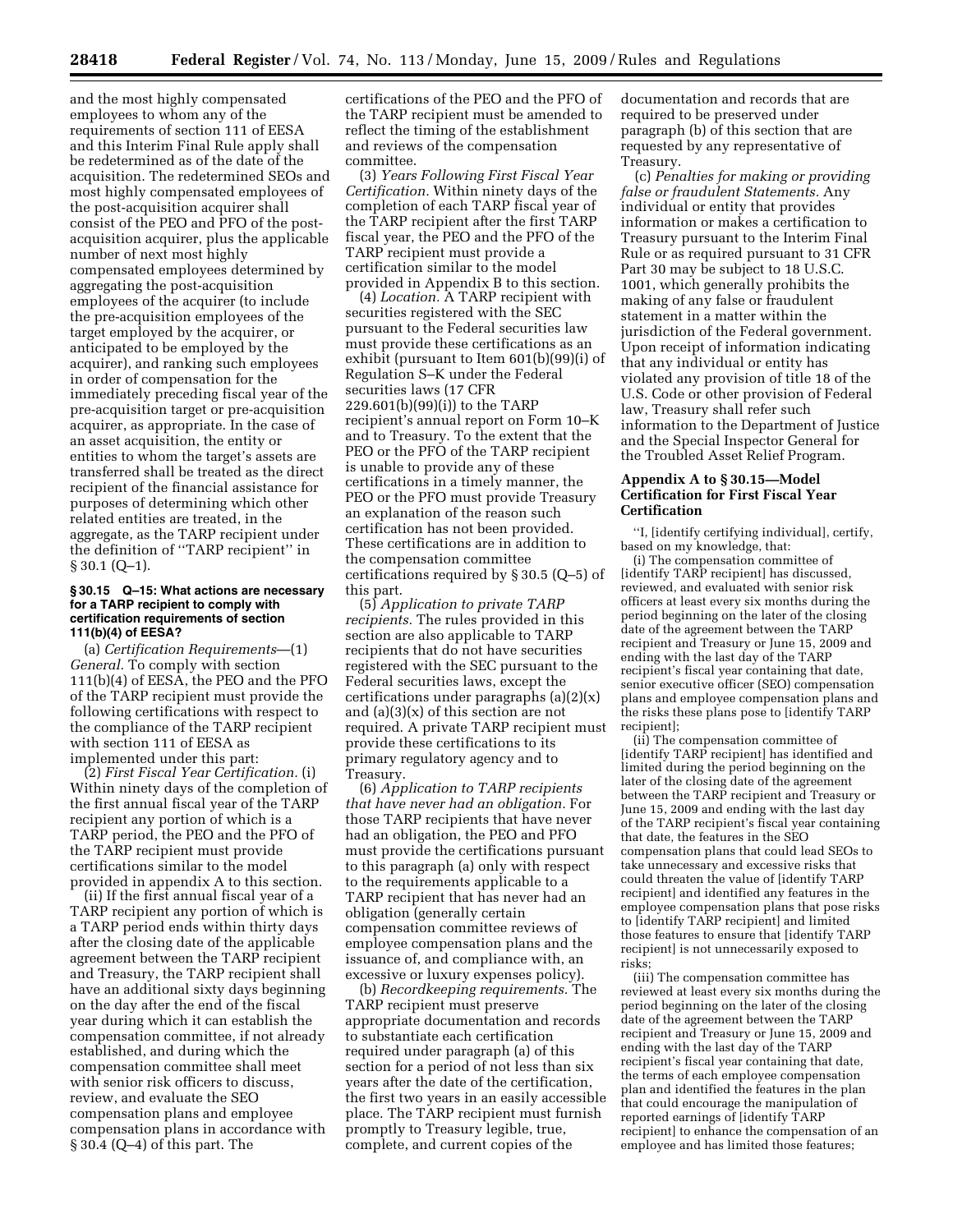(iv) The compensation committee of [identify TARP recipient] will certify to the reviews of the SEO compensation plans and employee compensation plans required under (i) and (iii) above;

(v) The compensation committee of [identify TARP recipient] will provide a narrative description of how it limited during any part of the most recently completed fiscal year that included a TARP period the features in

(A) SEO compensation plans that could lead SEOs to take unnecessary and excessive risks that could threaten the value of [identify TARP recipient];

(B) Employee compensation plans that unnecessarily expose [identify TARP recipient] to risks; and

(C) Employee compensation plans that could encourage the manipulation of reported earnings of [identify TARP recipient] to enhance the compensation of an employee;

(vi) [Identify TARP recipient] has required that bonus payments, as defined in the regulations and guidance established under section 111 of EESA (bonus payments), of the SEOs and twenty next most highly compensated employees be subject to a recovery or ''clawback'' provision during any part of the most recently completed fiscal year that was a TARP period if the bonus payments were based on materially inaccurate financial statements or any other materially inaccurate performance metric criteria;

(vii) [Identify TARP recipient] has prohibited any golden parachute payment, as defined in the regulations and guidance established under section 111 of EESA, to an SEO or any of the next five most highly compensated employees during the period beginning on the later of the closing date of the agreement between the TARP recipient and Treasury or June 15, 2009 and ending with the last day of the TARP recipient's fiscal year containing that date;

(viii) [Identify TARP recipient] has limited bonus payments to its applicable employees in accordance with section 111 of EESA and the regulations and guidance established thereunder during the period beginning on the later of the closing date of the agreement between the TARP recipient and Treasury or June 15, 2009 and ending with the last day of the TARP recipient's fiscal year containing that date, [*for recipients of exceptional assistance:* and has received or is in the process of receiving approvals from the Office of the Special Master for TARP Executive Compensation for compensation payments and structures as required under the regulations and guidance established under section 111 of EESA, and has not made any payments inconsistent with those approved payments and structures];

(ix) The board of directors of [identify TARP recipient] has established an excessive or luxury expenditures policy, as defined in the regulations and guidance established under section 111 of EESA, has provided this policy to Treasury and its primary regulatory agency, and [identify TARP recipient] and its employees have complied with this policy during the period beginning on the later of the closing date of the agreement between the

TARP recipient and Treasury or June 15, 2009 and ending with the last day of the TARP recipient's fiscal year containing that date, and that any expenses requiring approval of the board of directors, a committee of the board of directors, an SEO, or an executive officer with a similar level of responsibility, were properly approved;

 $(\mathbf{x})$  [Identify TARP recipient] will permit a non-binding shareholder resolution in compliance with any applicable Federal securities rules and regulations on the disclosures provided under the Federal securities laws related to SEO compensation paid or accrued during the period beginning on the later of the closing date of the agreement between the TARP recipient and Treasury or June 15, 2009 and ending with the last day of the TARP recipient's fiscal year containing that date;

(xi) [Identify TARP recipient] will disclose the amount, nature, and justification for the offering during the period beginning on the later of the closing date of the agreement between the TARP recipient and Treasury or June 15, 2009 and ending with the last day of the TARP recipient's fiscal year containing that date of any perquisites, as defined in the regulations and guidance established under section 111 of EESA, whose total value exceeds \$25,000 for each employee subject to the bonus payment limitations identified in paragraph (vii);

(xii) [Identify TARP recipient] will disclose whether [identify TARP recipient], the board of directors of [identify TARP recipient], or the compensation committee of [TARP recipient] has engaged during the period beginning on the later of the closing date of the agreement between the TARP recipient and Treasury or June 15, 2009 and ending with the last day of the TARP recipient's fiscal year containing that date, a compensation consultant; and the services the compensation consultant or any affiliate of the compensation consultant provided during this period;

(xiii) [Identify TARP recipient] has prohibited the payment of any gross-ups, as defined in the regulations and guidance established under section 111 of EESA, to the SEOs and the next twenty most highly compensated employees during the period beginning on the later of the closing date of the agreement between the TARP recipient and Treasury or June 15, 2009 and ending with the last day of the TARP recipient's fiscal year containing that date;

(xiv) [Identify TARP recipient] has substantially complied with all other requirements related to employee compensation that are provided in the agreement between [identify TARP recipient] and Treasury, including any amendments;

(xv) The following employees are the SEOs and the twenty next most highly compensated employees for the current fiscal year and the most recently completed fiscal year, with the non-SEOs ranked in order of level of annual compensation starting with the greatest amount: [identify name, title, and employer of each SEO and most highly compensated employee]; and

(xvi) I understand that a knowing and willful false or fraudulent statement made in connection with this certification may be

punished by fine, imprisonment, or both. (*See,* for example, 18 U.S.C. 1001.)''

# **Appendix B to § 30.15—Model Certification for Years Following First Fiscal Year Certification**

''I, [identify certifying individual], certify, based on my knowledge, that:

(i) The compensation committee of [identify TARP recipient] has discussed, reviewed, and evaluated with senior risk officers at least every six months during any part of the most recently completed fiscal year that was a TARP period, senior executive officer (SEO) compensation plans and employee compensation plans and the risks these plans pose to [identify TARP recipient];

(ii) The compensation committee of [identify TARP recipient] has identified and limited during any part of the most recently completed fiscal year that was a TARP period the features in the SEO compensation plans that could lead SEOs to take unnecessary and excessive risks that could threaten the value of [identify TARP recipient] and identified any features in the employee compensation plans that pose risks to [identify TARP recipient] and limited those features to ensure that [identify TARP recipient] is not unnecessarily exposed to risks;

(iii) The compensation committee has reviewed at least every six months during any part of the most recently completed fiscal year that was a TARP period the terms of each employee compensation plan and identified the features in the plan that could encourage the manipulation of reported earnings of [identify TARP recipient] to enhance the compensation of an employee and has limited these features that would encourage the manipulation of reported earnings of [identify TARP recipient];

(iv) The compensation committee of [identify TARP recipient] will certify to the reviews of the SEO compensation plans and employee compensation plans required under (i) and (iii) above;

(v) The compensation committee of [identify TARP recipient] will provide a narrative description of how it limited during any part of the most recently completed fiscal year that was a TARP period the features in

(A) SEO compensation plans that could lead SEOs to take unnecessary and excessive risks that could threaten the value of [identify TARP recipient];

(B) Employee compensation plans that unnecessarily expose [identify TARP recipient] to risks; and

(C) Employee compensation plans that could encourage the manipulation of reported earnings of [identify TARP recipient] to enhance the compensation of an employee;

(vi) [Identify TARP recipient] has required that bonus payments to SEOs or any of the next twenty most highly compensated employees, as defined in the regulations and guidance established under section 111 of EESA (bonus payments), be subject to a recovery or ''clawback'' provision during any part of the most recently completed fiscal year that was a TARP period if the bonus payments were based on materially inaccurate financial statements or any other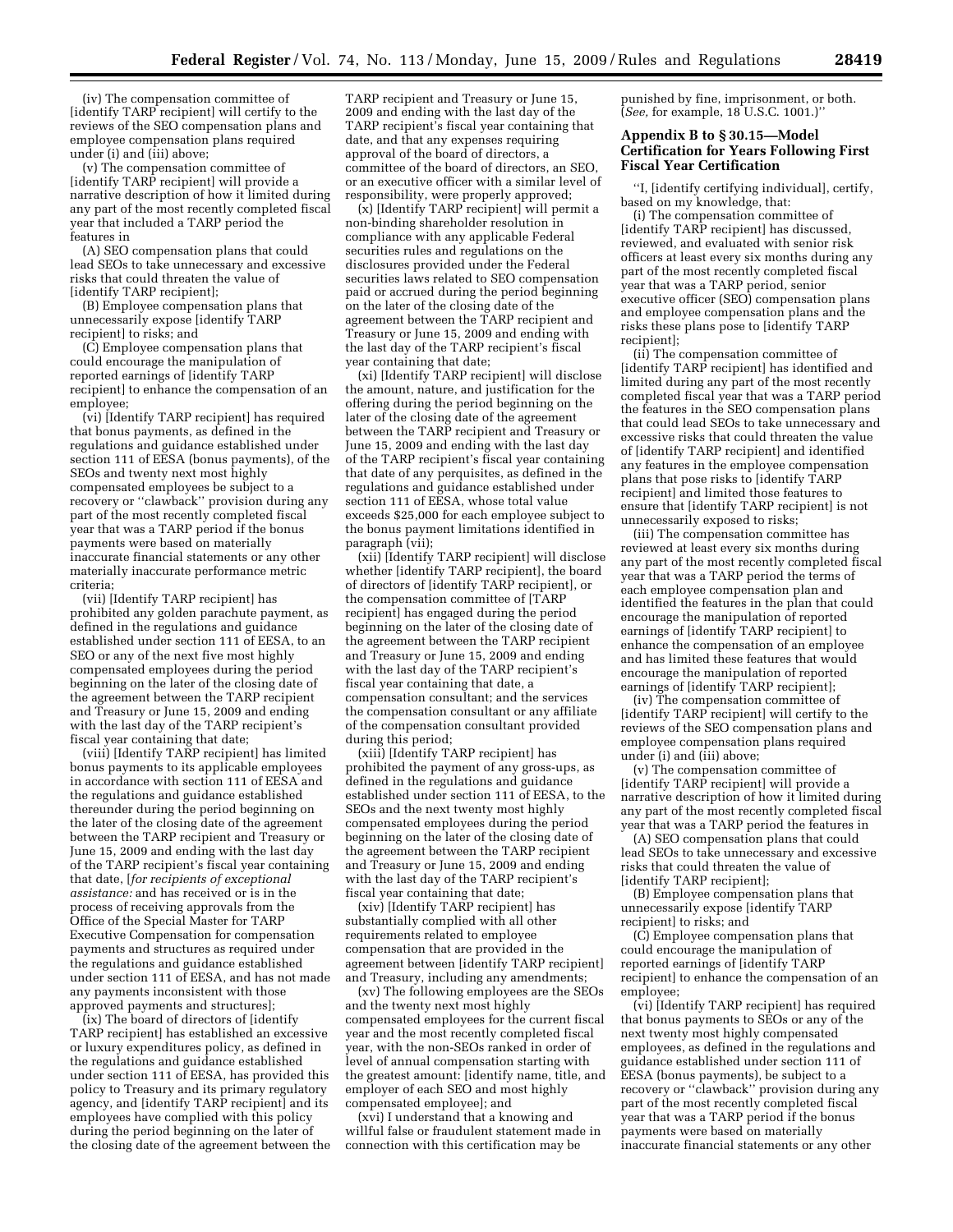materially inaccurate performance metric criteria;

(vii) [Identify TARP recipient] has prohibited any golden parachute payment, as defined in the regulations and guidance established under section 111 of EESA, to a SEO or any of the next five most highly compensated employees during any part of the most recently completed fiscal year that was a TARP period;

(viii) [Identify TARP recipient] has limited bonus payments to its applicable employees in accordance with section 111 of EESA and the regulations and guidance established thereunder during any part of the most recently completed fiscal year that was a TARP period [*for recipients of exceptional assistance*] and has received or is in the process of receiving approvals from the Office of the Special Master for TARP Executive Compensation for compensation payments and structures as required under the regulations and guidance established under section 111 of EESA, and has not made any payments inconsistent with those approved payments and structures;

(ix) [Identify TARP recipient] and its employees have complied with the excessive or luxury expenditures policy, as defined in the regulations and guidance established under section 111 of EESA, during any part of the most recently completed fiscal year that was a TARP period, and that any expenses requiring approval of the board of directors, a committee of the board of directors, an SEO, or an executive officer with a similar level of responsibility, were properly approved;

(x) [Identify TARP recipient] will permit a non-binding shareholder resolution in compliance with any applicable Federal securities rules and regulations on the disclosures provided under the Federal securities laws related to SEO compensation paid or accrued during any part of the most recently completed fiscal year that was a TARP period;

(xi) [Identify TARP recipient] will disclose the amount, nature, and justification for the offering during any part of the most recently completed fiscal year that was a TARP period of any perquisites, as defined in the regulations and guidance established under section 111 of EESA, whose total value exceeds \$25,000 for for each employee subject to the bonus payment limitations identified in paragraph (viii);

(xii) [Identify TARP recipient] will disclose whether [identify TARP recipient], the board of directors of [identify TARP recipient], or the compensation committee of [identify TARP recipient] has engaged during any part of the most recently completed fiscal year that was a TARP period a compensation consultant; and the services the compensation consultant or any affiliate of the compensation consultant provided during this period;

(xiii) [Identify TARP recipient] has prohibited the payment of any gross-ups, as defined in the regulations and guidance established under section 111 of EESA, to the SEOs and the next twenty most highly compensated employees during any part of the most recently completed fiscal year that was a TARP period;

(xiv) [Identify TARP recipient] has substantially complied with all other requirements related to employee compensation that are provided in the agreement between [identify TARP recipient] and Treasury, including any amendments;

(xv) The following employees are the SEOs and the twenty most highly compensated employees for the current fiscal year, with the non-SEOs ranked in order of level of annual compensation starting with the greatest amount: [identify name, title, and employer of each SEO]; and

(xvi) I understand that a knowing and willful false or fraudulent statement made in connection with this certification may be punished by fine, imprisonment, or both. (*See,* for example 18 U.S.C. 1001.)''

#### **§ 30.16 Q–16: What is the Office of the Special Master for TARP Executive Compensation, and what are its powers, duties and responsibilities?**

(a) *The Office of the Special Master for TARP Executive Compensation.* The Secretary of the Treasury shall establish the Office of the Special Master for TARP Executive Compensation (Special Master). The Special Master shall serve at the pleasure of the Secretary, and may be removed by the Secretary without notice, without cause, and prior to the naming of any successor Special Master. The Special Master shall have the following powers, duties and responsibilities:

(1) *Interpretative authority.* The Special Master shall have responsibility for interpreting section 111 of EESA, these regulations, and any other applicable guidance, to determine how the requirements under section 111 of EESA, these regulations, and any other applicable guidance, apply to particular facts and circumstances. Accordingly, the Special Master shall make all determinations, as required, as to the meaning of such guidance and whether such requirements have been met in any particular circumstances. In addition, a TARP recipient or a TARP recipient employee may submit a request, in accordance with paragraph (c)(3) of this section, for an advisory opinion with respect to the requirements under section 111 of EESA, these regulations and any other applicable guidance.

(2) *Review of prior payments to employees.* Section 111(f) of EESA provides that the Secretary shall review bonuses, retention awards, and other compensation paid before February 17, 2009, to employees of each entity receiving TARP assistance before February 17, 2009, to determine whether any such payments were inconsistent with the purposes of section 111 of EESA or TARP, or otherwise contrary to the public interest. Section 111(f) of EESA provides that, if the Secretary makes

such a determination, the Secretary shall seek to negotiate with the TARP recipient and the subject employee for appropriate reimbursements to the Federal Government with respect to compensation or bonuses. The Special Master shall have the responsibility for administering these provisions, including the identification of the payments that are inconsistent with the purposes of EESA or TARP, or otherwise contrary to the public interest, and the Special Master shall have responsibility for the negotiation with the TARP recipient and the subject employee for appropriate reimbursements to the Federal Government with respect to compensation or bonuses. The Special Master shall make this determination by application of the principles outlined in paragraph (b) of this section. The Special Master's administration of these provisions may provide for the scope of review by the Special Master of a payment, including a limited review or no review, depending on the payment amount, the type of payment, the overall compensation earned by the employee during the relevant period, a combination thereof, or such other factors as the Special Master may determine, where the Special Master determines that such factors demonstrate that such payments are not, or are highly unlikely to be, inconsistent with the purposes of section 111 of EESA or TARP, or otherwise contrary to the public interest, or that renegotiation of such payments is not in the public interest. The Special Master may request in writing any information from TARP recipients necessary to carry out the review of prior compensation required under section 111(f) of EESA. TARP recipients must submit any requested information to the Special Master within 30 days of the request.

(3) *Approval of certain payments to employees of TARP recipients receiving exceptional financial assistance.* (i) *SEOs and most highly compensated employees.* The Special Master shall determine whether the compensation structure for each SEO or most highly compensated employee of a TARP recipient receiving exceptional assistance, including the amounts payable or potentially payable under such compensation structure, will or may result in payments that are inconsistent with the purposes of section 111 of EESA or TARP, or are otherwise contrary to the public interest. The Special Master shall make such determinations by applying the principles outlined in paragraph (b) of this section, subject to the requirement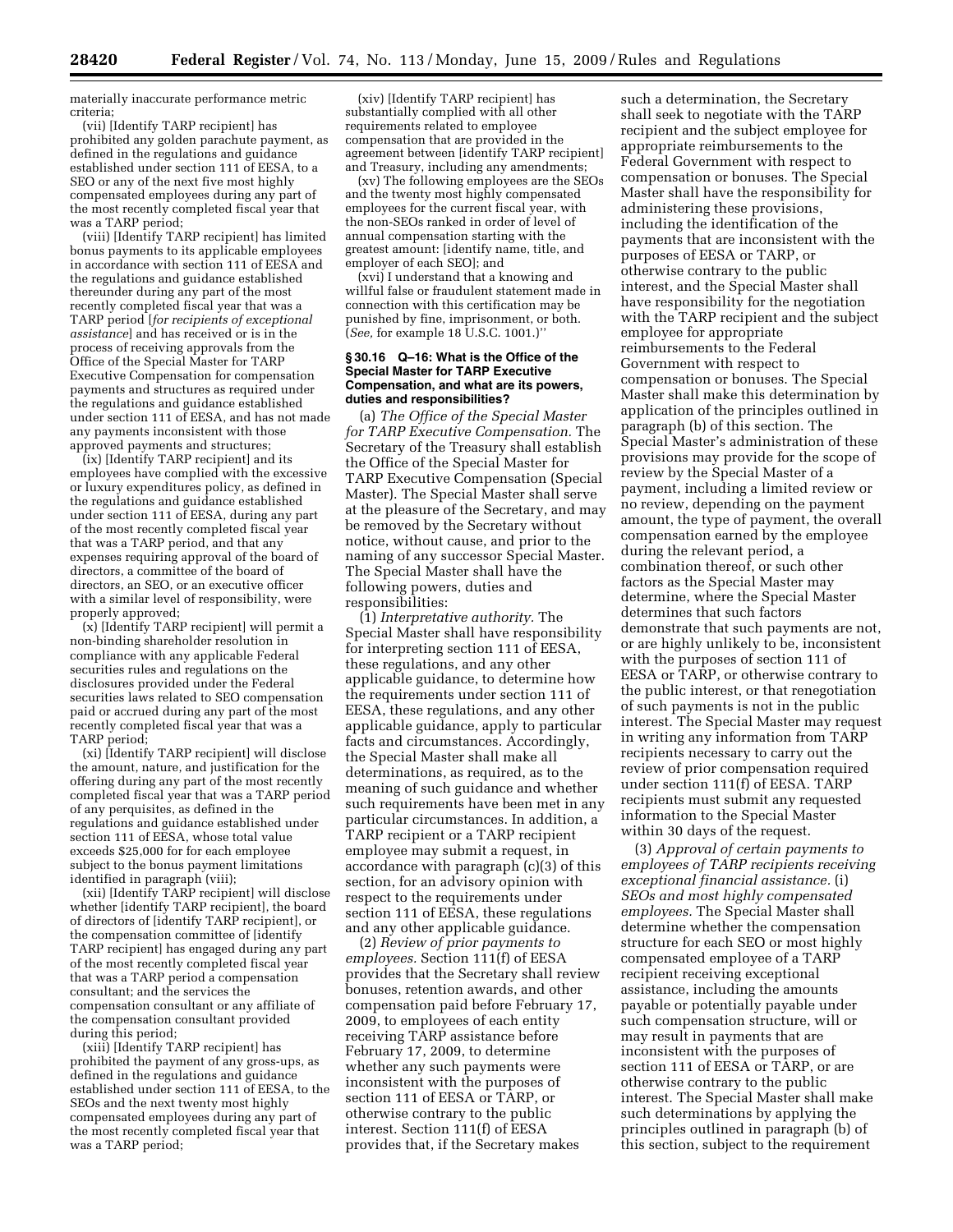that the compensation structure and payments satisfy the applicable limitations under § 30.10 (Q–10). This requirement shall apply to any compensation accrued or paid during any period the SEO or most highly compensated employee is subject to the limitations under § 30.10 (Q–10). Initial requests for such approval must be submitted no later than August 14, 2009. The Special Master's administration of these provisions may provide for the Special Master's scope of review, including a limited review or no review, of a portion of a compensation structure or payment depending on the amount of such payments, the type of such payments, the overall compensation earned by the employee during the relevant period, a combination thereof, or such other factors as the Special Master determines, if the Special Master has determined that such factors demonstrate that such payments are not, or are highly unlikely to be, inconsistent with the purposes of section 111 of EESA or TARP, or otherwise contrary to the public interest. The Special Master shall issue a determination within 60 days of the receipt of a substantially complete submission. The TARP recipient must make a further request for approval to the extent the compensation structure for any SEO or most highly compensated employee, including the amounts that are or may be payable, for any SEO or highly compensated employee is materially modified. In reviewing compensation structures and compensation payments for any period subject to Special Master review, the Special Master may take into account other compensation structures and other compensation earned, accrued or paid, including such compensation and compensation structures that are not subject to the restrictions of Section 111 of EESA pursuant to section 111(b)(3)(D)(iii) (*see* § 30.10(e)(2) (Q– 30.10(e)(2) (certain legally binding rights under valid written employment contracts)), and amounts that were accrued or paid prior to June 15, 2009 and are therefore not subject to review by the Special Master.

(ii) *Other executive officers and most highly compensated employees.* With respect to any employee who is either an executive officer (as defined under the Securities and Exchange Act Rule 3b–7) or one of the 100 most highly compensated employees of a TARP recipient receiving exceptional assistance (or both), who is not subject to the bonus limitations under § 30.10 (Q–10), the Special Master shall determine whether the compensation

structure for such employees will or may result in payments that are inconsistent with the purposes of section 111 of EESA or TARP, or are otherwise contrary to the public interest. The Special Master shall make such determination through application of the principles outlined in paragraph (b) of this section. With respect to the scope of the required review, the Special Master shall determine only whether the compensation arrangements are adequately structured, and is not required to rule with respect to the amounts that are or may be payable thereunder. However, the TARP recipient may also request an advisory opinion with respect to the amounts that are or may be payable, which the Special Master may provide in his sole discretion. Notwithstanding the foregoing, if the total annual compensation to an employee complies with the rules applicable to an SEO under § 30.10 (Q–10) applied without any limits on the grant of long-term restricted stock, and the annual compensation other than long-term restricted stock does not exceed \$500,000 (or for 2009, \$500,000 prorated to reflect the remaining portion of 2009 after June 15, 2009), the compensation structure will automatically be deemed to meet the requirements and no prior approval by the Special Master will be required. For purposes of the \$500,000 limit, in determining annual compensation, all equity-based compensation granted in fiscal years ending after June 15, 2009 will be included in the calculation only in the year in which they are granted at their total fair market value on the grant date and all equity-based compensation granted in fiscal years ending prior to June 15, 2009 will not be included in the calculation of annual compensation. In addition, solely for purposes of applying the limit (and not for purposes of identifying the most highly compensated employees), the term annual compensation includes amounts required to be disclosed under paragraph (viii) of Item 402(a) of Regulation S–K of the Federal securities laws (change in the actuarial present value of benefits under a pension plan and above-market earnings on deferred compensation). The Special Master's administration of these provisions may provide for limited or no review of a portion of a compensation structure by the Special Master depending on the amount of potential payments, the type of such payments, the overall compensation earned by the employee during the relevant period, a combination thereof, or such other

factors as the Special Master determines, where the Special Master has determined that such factors demonstrate that such payments are not, or are highly unlikely to be, inconsistent with the purposes of section 111 of EESA or TARP, or otherwise contrary to the public interest. Initial requests for such approval must be submitted no later than 120 days after publication of the final rule. Separate requests need not be submitted for each individual covered employee, but should be submitted for identified groups of employees subject to the same compensation structures to the extent possible as long as sufficient detail regarding individual compensation awards are provided as necessary to evaluate such employee's compensation structure. The Special Master shall issue a determination within 60 days of the receipt of a substantially complete submission. The TARP recipient must make a further request for approval to the extent the compensation structure, including the amounts that are or may be payable, for any executive officer is materially amended. In reviewing compensation structures for any period subject to Special Master review, the Special Master may take into account other compensation structures and other compensation earned, accrued or paid, including such compensation and compensation structures that are not subject to the restrictions of Section 111 of EESA pursuant to section 111(b)(3)(D)(iii) (*see* § 30.10(e)(2) (Q– 30.10(e)(2) (certain legally binding rights under valid written employment contracts)), and amounts that were accrued or paid prior to June 15, 2009 and are therefore not subject to review by the Special Master.

(iii) *Period from June 15, 2009 through final determination.* For the period from June 15, 2009 through the date of the Special Master's final determination, the TARP recipient will be treated as complying with this section if, with respect to employees covered by paragraph (a)(3)(i) of this section, the TARP recipient continues to pay compensation to such employees in accordance with the terms of employment as of June 14, 2009 to the extent otherwise permissible under this Interim Final Rule (for example, continued salary payments but not any bonus payments) and if, with respect to employees covered by paragraph (a)(3)(ii) of this section, the TARP recipient continues to pay compensation to such employees under the compensation structure established as of June 14, 2009, and if in addition the TARP recipient promptly complies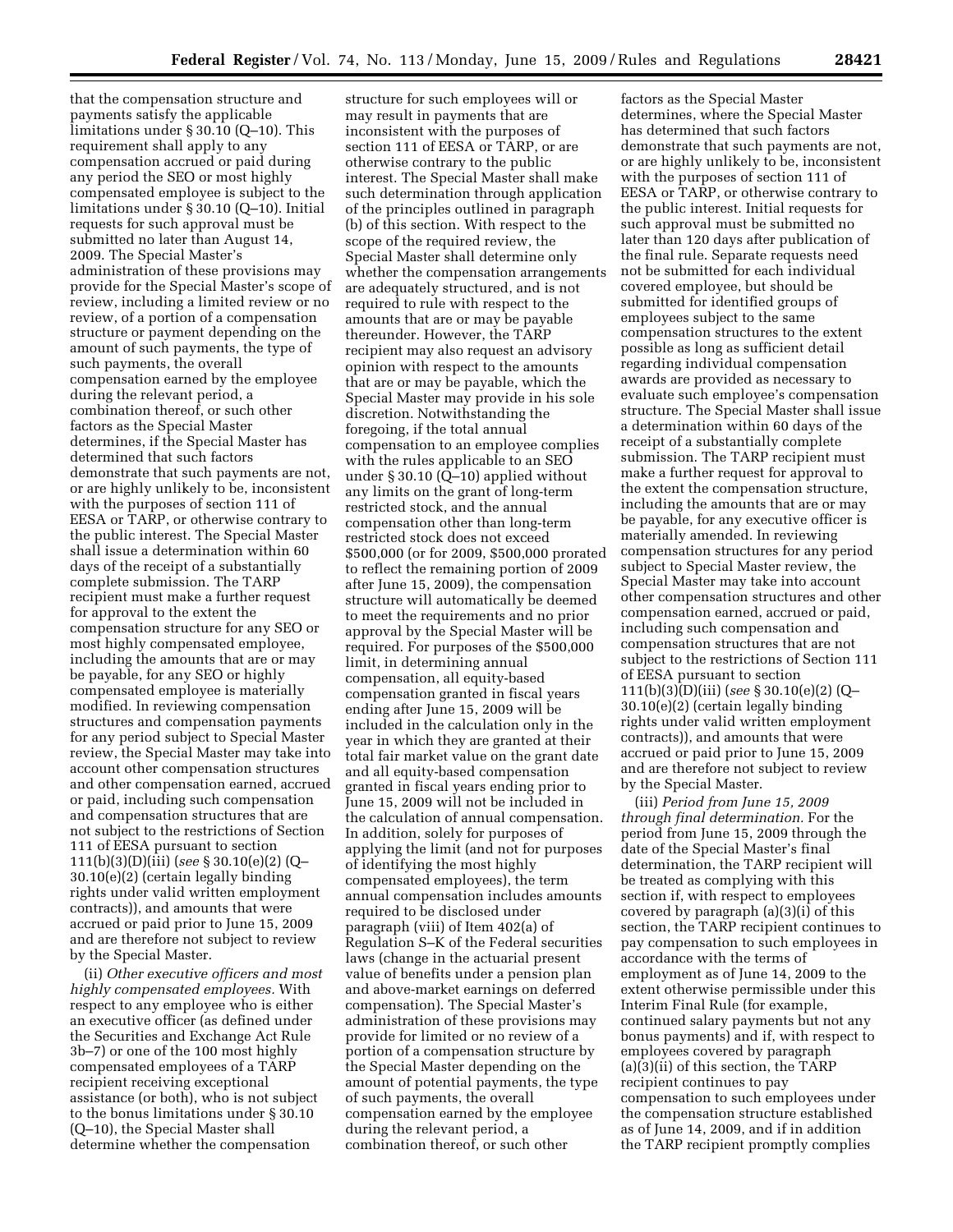with any modifications that may be required by the Special Master's final determination. However, the Special Master may take into account the amounts paid to an employee during such period in determining the appropriate compensation amounts and compensation structures, as applicable, for the remainder of the year.

(4) *Advisory opinions on compensation structures or compensation payments to employees of TARP recipients.* A TARP recipient or TARP recipient employee may request an advisory opinion from the Special Master as to whether a compensation structure is, or will or may result in payments that are, inconsistent with the purposes of EESA or TARP, or otherwise contrary to the public interest. In addition, the Special Master may become aware of compensation structures or payments at any TARP recipient for which it may be useful to provide an advisory opinion as to whether such structure or payments meets this standard. Accordingly, the Special Master shall have the authority to render advisory opinions upon request or at the Special Master's initiative, as to whether a compensation structure is, or will or may result in payments to an employee that are inconsistent with the purposes of section 111 of EESA or TARP, or otherwise contrary to the public interest, or whether a compensation payment made, or to be made, was or will be inconsistent with the purposes of section 111 of EESA or TARP, or otherwise contrary to the public interest. If the Special Master renders an adverse opinion, the Special Master shall have the authority to seek to negotiate with the TARP recipient and the subject employee for appropriate reimbursements to the TARP recipient or the Federal government. Any advisory opinion shall reflect the Special Master's application of the principles outlined in paragraph (b) of this section. The Special Master shall not be required to render an advisory opinion in every instance, but may do so only where the Special Master deems appropriate and feasible in the context of the Special Master's other responsibilities. In any case, the Special Master shall render an opinion, or affirmatively decline to render an advisory opinion, within 60 days of the receipt of a substantially complete submission. The Special Master shall not be required to explain any decision to decline to render an advisory opinion.

(5) *Other designated duties and powers.* The Special Master shall have such other duties and powers related to

the application of compensation issues arising in the administration of EESA or TARP as the Secretary or the Secretary's designate may delegate to the Special Master, including, but not limited to, the interpretation or application of contractual provisions between the Federal government and a TARP recipient as those provisions relate to the compensation paid to, or accrued by, an employee of such TARP recipient.

(b) *Determination of whether compensation is inconsistent with the purposes of section 111 of EESA or TARP or is otherwise contrary to the public interest*—(1) *Principles.* In reviewing a compensation structure or a compensation payment to determine whether it is inconsistent with the purposes of section 111 of EESA or TARP or is otherwise contrary to the public interest, the Special Master shall apply the principles enumerated below. The principles are intended to be consistent with sound compensation practices appropriate for TARP recipients, and to advance the purposes and considerations described in EESA sections 2 and 103, including the maximization of overall returns to the taxpayers of the United States and providing stability and preventing disruptions to financial markets. The Special Master has discretion to determine the appropriate weight or relevance of a particular principle depending on the facts and circumstances surrounding the compensation structure or payment under consideration, such as whether a payment occurred in the past or is proposed for the future, the role of the employee within the TARP recipient, the situation of the TARP recipient within the marketplace and the amount and type of financial assistance provided. To the extent that two or more principles may appear inconsistent in a particular situation, the Special Master will determine the relative weight to be accorded each principle. In the case of any review of payments already made under paragraph (c)(2) of this section, or of any rights to bonuses, awards, or other compensation already granted, the Special Master shall apply these principles by considering the facts and circumstances at the time the compensation was granted, earned, or paid, as appropriate.

(i) *Risk.* The compensation structure should avoid incentives to take unnecessary or excessive risks that could threaten the value of the TARP recipient, including incentives that reward employees for short-term or temporary increases in value, performance, or similar measure that

may not ultimately be reflected by an increase in the long-term value of the TARP recipient. Accordingly, incentive payments or similar rewards should be structured to be paid over a time horizon that takes into account the risk horizon so that the payment or reward reflects whether the employee's performance over the particular service period has actually contributed to the long-term value of the TARP recipient.

(ii) *Taxpayer return.* The compensation structure, and amount payable where applicable, should reflect the need for the TARP recipient to remain a competitive enterprise, to retain and recruit talented employees who will contribute to the TARP recipient's future success, and ultimately to be able to repay TARP obligations.

(iii) *Appropriate allocation.* The compensation structure should appropriately allocate the components of compensation such as salary, shortterm and long-term incentives, as well as the extent to which compensation is provided in cash, equity or other types of compensation such as executive pensions, other benefits, or perquisites, based on the specific role of the employee and other relevant circumstances, including the nature and amount of current compensation, deferred compensation, or other compensation and benefits previously paid or awarded. The appropriate allocation may be different for different positions and for different employees, but generally, in the case of an executive or other senior level position a significant portion of the overall compensation should be long-term compensation that aligns the interest of the employee with the interests of shareholders and taxpayers.

(iv) *Performance-based compensation.* An appropriate portion of the compensation should be performance-based over a relevant performance period. Performance-based compensation should be determined through tailored metrics that encompass individual performance and/or the performance of the TARP recipient or a relevant business unit taking into consideration specific business objectives. Performance metrics may relate to employee compliance with relevant corporate policies. In addition, the likelihood of meeting the performance metrics should not be so great that the arrangement fails to provide an adequate incentive for the employee to perform, and performance metrics should be measurable, enforceable, and actually enforced if not met. The appropriate allocation and the appropriate performance metrics may be